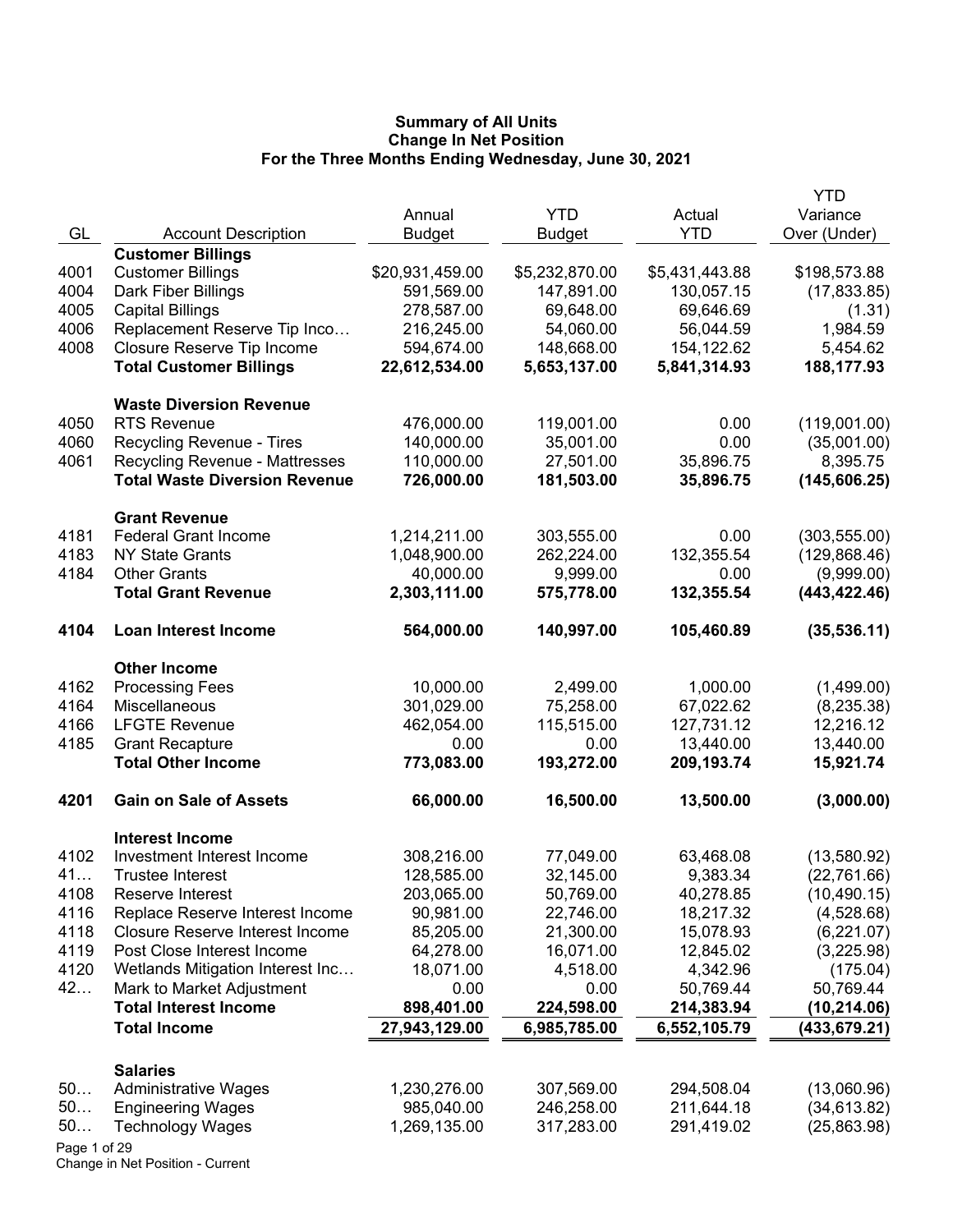|              |                                           |                         |                       |                       | <b>YTD</b>                 |
|--------------|-------------------------------------------|-------------------------|-----------------------|-----------------------|----------------------------|
|              |                                           | Annual                  | <b>YTD</b>            | Actual                | Variance                   |
| GL           | <b>Account Description</b>                | <b>Budget</b>           | <b>Budget</b>         | <b>YTD</b>            | Over (Under)               |
| 50           | <b>Regional Development Wages</b>         | 347,175.00              | 86,793.00             | 77,519.08             | (9,273.92)                 |
| 50           | <b>MMF Wages</b>                          | 1,461,066.00            | 365,268.00            | 308,316.08            | (56, 951.92)               |
| 50           | WQ Wages                                  | 1,040,560.00            | 260,139.00            | 239,119.68            | (21,019.32)                |
| 50           | Overtime Wages                            | 167,174.00              | 41,793.00             | 38,705.45             | (3,087.55)                 |
| 5005         | On-Call Stipend                           | 25,800.00               | 6,450.00              | 5,400.00              | (1,050.00)                 |
|              | <b>Total Salaries</b>                     | 6,526,226.00            | 1,631,553.00          | 1,466,631.53          | (164, 921.47)              |
|              | <b>Fringe Benefits</b>                    |                         |                       |                       |                            |
| 50           | <b>FICA Expense</b>                       | 435,260.00              | 108,816.00            | 101,312.20            | (7,503.80)                 |
| 50           | <b>Pension Expense</b>                    | 912,840.00              | 228,213.00            | 203,598.01            | (24, 614.99)               |
| 50           | Health Insurance                          | 845,715.00              | 211,431.00            | 179,607.98            | (31,823.02)                |
| 50           | Retiree Health Insurance                  | 85,343.00               | 21,336.00             | 21,500.35             | 164.35                     |
| 50           | <b>Workers Comp</b>                       | 201,553.00              | 50,388.00             | 45,285.11             | (5, 102.89)                |
| 50           | <b>Disability Insurance</b>               | 16,778.00               | 4,194.00              | 4,194.26              | 0.26                       |
| 5036         | Unemployment                              | 10,000.00               | 2,499.00              | 0.00                  | (2,499.00)                 |
| 50           | Post Retire Overhead                      | 476,650.00              | 119,166.00            | 117,417.24            | (1,748.76)                 |
| 5051         | <b>Benefit Admin. Fees</b>                | 13,730.00               | 3,432.00              | 2,689.20              | (742.80)                   |
| 5054         | <b>Employee Physicals &amp; Screening</b> | 15,787.00               | 3,951.00              | 522.40                | (3,428.60)                 |
|              | <b>Total Fringe Benefits</b>              | 3,013,656.00            | 753,426.00            | 676,126.75            | (77, 299.25)               |
|              | <b>Operations &amp; Maintenance</b>       |                         |                       |                       |                            |
| 5062         | Third Party Temporary - O&M               | 31,000.00               | 7,749.99              | 0.00                  | (7,749.99)                 |
| 5133         | Equipment Maintenance Contr               | 340,194.00              | 85,050.00             | 140,512.98            | 55,462.98                  |
| 5134         | <b>Maintenance Contracts</b>              | 158,520.00              | 39,630.00             | 19,239.89             | (20, 390.11)               |
| 5135         | <b>Underground Locating</b>               | 70,000.00               | 17,499.00             | 10,671.06             | (6,827.94)                 |
| 5403         | <b>Safety Equipment &amp; Supplies</b>    | 37,446.00               | 9,363.00              | 8,145.40              | (1,217.60)                 |
| 5702         | Large Parts                               | 115,643.34              | 28,910.85             | 44,363.80             | 15,452.95                  |
| 5703         | <b>Small Equipment</b>                    | 30,000.00               | 7,500.00              | 297.50                | (7,202.50)                 |
| 5704         | <b>O&amp;M Supplies</b>                   | 25,000.00               | 6,252.00              | 3,056.76              | (3, 195.24)                |
| 5706         | Shop Tools                                | 14,700.00               | 3,675.99              | 504.59                | (3, 171.40)                |
| 5708         | Fuels                                     | 250,000.00              | 62,499.00             | 70,055.48             | 7,556.48                   |
| 5710         | Lubricants                                | 20,000.00               | 5,001.00              | 1,314.09              | (3,686.91)                 |
| 5712         | Purchased Maintenance & Repair            | 135,000.00              | 33,750.00             | 7,379.68              | (26, 370.32)               |
| 5716         | <b>Equipment Rental</b>                   | 15,000.00               | 3,750.00              | 0.00                  | (3,750.00)                 |
| 5718         | <b>l</b> <i>I</i> res                     | 20,000.00               | 5,001.00              | 1,492.80              | (3,508.20)                 |
| 5720         | <b>Offnet Circuit Lease</b>               | 677,772.00              | 169,443.00            | 159,718.53            | (9,724.47)                 |
| 5770         | Other Tool, Equip & O&M                   | 11,500.00               | 2,877.00              | 1,780.46              | (1,096.54)                 |
| 5815         | Chemicals                                 | 69,000.00               | 17,252.01             | 13,358.20             | (3,893.81)                 |
| 5818         | Leachate System Expense                   | 15,000.00               | 3,750.00              | 8,493.89              | 4,743.89                   |
| 5820<br>5830 | <b>LFG Maintenance</b>                    | 69,156.00               | 17,289.00             | 2,118.46              | (15, 170.54)               |
| 5834         | Collo Expense                             | 171,720.00<br>6,000.00  | 42,930.00             | 34,802.01<br>4,622.99 | (8, 127.99)                |
|              | Permitting<br><b>NYS DOT Fee</b>          |                         | 1,500.00              |                       | 3,122.99                   |
| 5835<br>5836 | <b>Pole Attachment Fees</b>               | 10,000.00<br>310,643.00 | 2,499.00              | 0.00<br>37,375.16     | (2,499.00)<br>(40, 285.84) |
| 5838         | <b>Conduit Lease</b>                      | 22,195.00               | 77,661.00<br>5,550.00 | 1,176.72              | (4,373.28)                 |
| 5870         | <b>Natural Habitat Enhancements</b>       | 50,000.00               | 12,501.00             | 15,895.50             | 3,394.50                   |
| 5902         | Lab Fees                                  | 8,600.00                | 2,151.00              | 1,580.00              | (571.00)                   |
|              |                                           |                         |                       |                       |                            |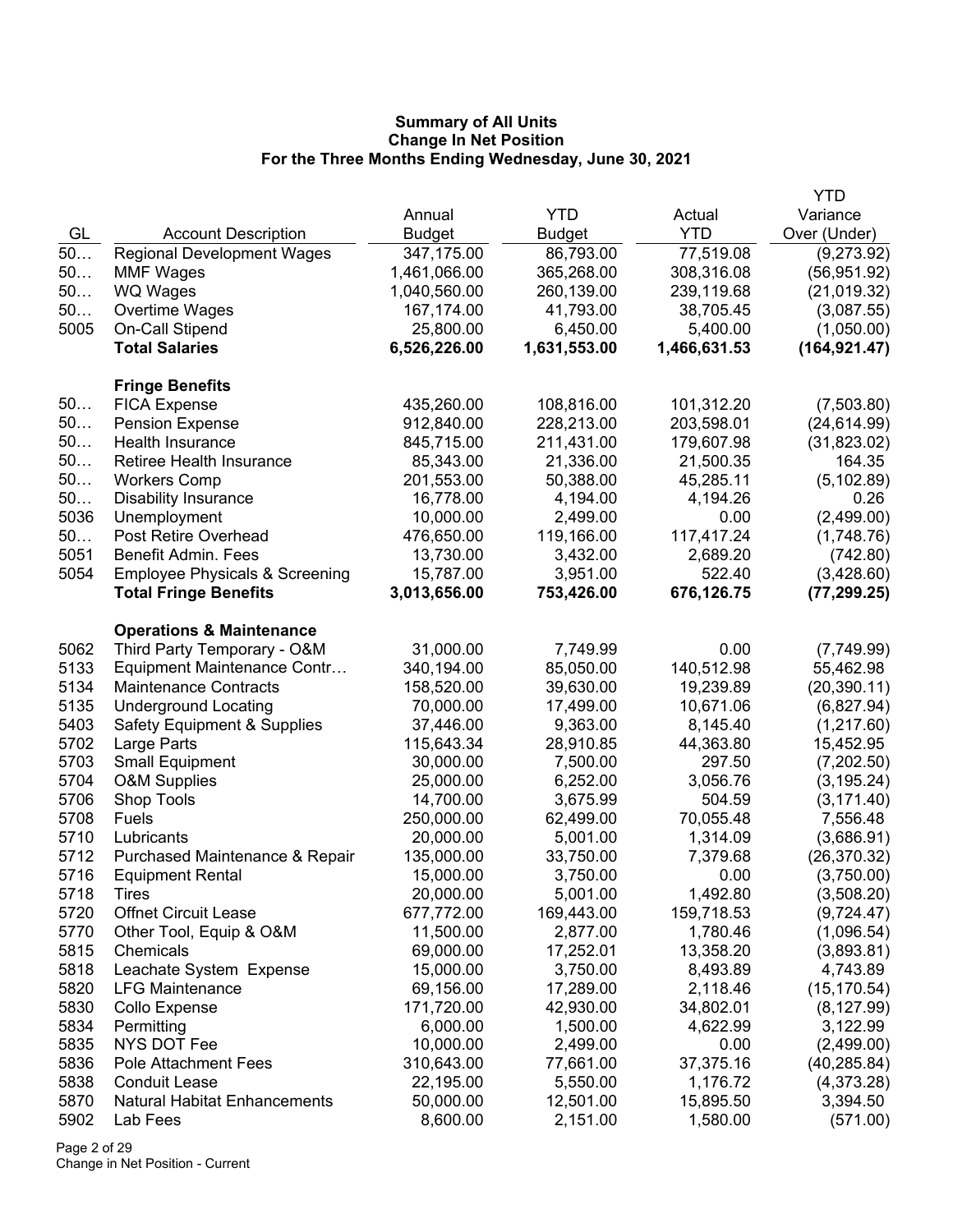|      |                                       |               |            |            | <b>YTD</b>    |
|------|---------------------------------------|---------------|------------|------------|---------------|
|      |                                       | Annual        | <b>YTD</b> | Actual     | Variance      |
| GL   | <b>Account Description</b>            | <b>Budget</b> | Budget     | <b>YTD</b> | Over (Under)  |
| 5904 | <b>SCADA</b>                          | 19,550.00     | 4,887.00   | 722.90     | (4, 164.10)   |
| 5932 | <b>Monitoring &amp; Testing</b>       | 161,904.00    | 40,475.01  | 13,555.00  | (26,920.01)   |
| 6008 | <b>Contract Hauling</b>               | 30,000.00     | 7,500.00   | 0.00       | (7,500.00)    |
| 6010 | <b>Cape Vincent Reserve</b>           | 700.00        | 174.00     | 0.00       | (174.00)      |
| 6110 | Marketing                             | 5,000.00      | 1,251.00   | 0.00       | (1,251.00)    |
| 8090 | <b>Purchases for Resale</b>           | 95,500.00     | 23,874.00  | 26,329.25  | 2,455.25      |
|      | Total O & M                           | 2,996,743.34  | 749,195.85 | 628,563.10 | (120, 632.75) |
|      |                                       |               |            |            |               |
|      | <b>Recycling Transfer Station</b>     |               |            |            |               |
| 50   | <b>Material Reprocessing Wages</b>    | 235,603.00    | 58,902.00  | 50,306.68  | (8,595.32)    |
| 50   | <b>Material Reprocessing OT</b>       | 6,419.00      | 1,605.00   | 1,998.06   | 393.06        |
| 50   | <b>FICA Expense</b>                   | 16,273.00     | 4,068.00   | 3,270.94   | (797.06)      |
| 50   | <b>Pension Expense</b>                | 32,531.00     | 8,133.00   | 5,593.38   | (2,539.62)    |
| 50   | Health Insurance                      | 29,297.00     | 7,323.00   | 4,713.48   | (2,609.52)    |
| 50   | <b>Workers Comp</b>                   | 18,663.00     | 4,665.00   | 3,961.86   | (703.14)      |
| 50   | <b>Disability Insurance</b>           | 893.00        | 222.00     | 0.00       | (222.00)      |
| 50   | Post Retire Overhead                  | 25,944.00     | 6,486.00   | 5,740.50   | (745.50)      |
| 6300 | RTS-Safety Equipment & Sup            | 2,500.00      | 624.00     | 951.27     | 327.27        |
| 6305 | RTS - Large Parts                     | 7,500.00      | 1,875.00   | 1,977.51   | 102.51        |
| 6310 | RTS - Small Equipment                 | 4,000.00      | 999.00     | 0.00       | (999.00)      |
| 6315 | RTS - O&M Supplies                    | 10,000.00     | 2,499.00   | 24.96      | (2,474.04)    |
| 6320 | RTS - Fuels                           | 10,000.00     | 2,499.00   | 830.13     | (1,668.87)    |
| 6325 | RTS - Purchased Maintenance           | 7,500.00      | 1,875.00   | 0.00       | (1,875.00)    |
| 6329 | RTS - Disposal Costs                  | 476,000.00    | 119,001.00 | 0.00       | (119,001.00)  |
| 6330 | RTS - Contract Hauling                | 133,000.00    | 33,249.00  | 11,572.50  | (21,676.50)   |
| 6335 | RTS - Office Supplies                 | 1,000.00      | 249.00     | 0.00       | (249.00)      |
| 6340 | <b>RTS - Cellular Services</b>        | 1,050.00      | 264.00     | 0.00       | (264.00)      |
| 6345 | RTS - Other Communications            | 2,400.00      | 600.00     | 376.48     | (223.52)      |
| 6350 | RTS - Office Equipment Mainte         | 500.00        | 126.00     | 0.00       | (126.00)      |
| 6355 | RTS - Employee Mileage Reim           | 50.00         | 12.00      | 0.00       | (12.00)       |
| 6360 | RTS - Employee Uniforms               | 1,000.00      | 249.00     | 356.72     | 107.72        |
| 6365 | RTS - Gas & Electric                  | 6,000.00      | 1,500.00   | 903.95     | (596.05)      |
| 6370 | RTS - Propane                         | 4,000.00      | 999.00     | 517.24     | (481.76)      |
| 6375 | RTS - Building Supplies               | 1,000.00      | 249.00     | 0.00       | (249.00)      |
| 6380 | RTS - Site Supplies                   | 1,000.00      | 249.00     | 0.00       | (249.00)      |
| 6385 | RTS - Building Maintenance &          | 3,000.00      | 750.00     | 0.00       | (750.00)      |
| 6390 | RTS - Site Maintenance & Repair       | 4,000.00      | 999.00     | 555.00     | (444.00)      |
| 6395 | RTS - Auto/Light Truck Rep. &         | 2,000.00      | 501.00     | 0.00       | (501.00)      |
| 6400 | RTS - Auto/Light Truck Fuel           | 500.00        | 126.00     | 181.45     | 55.45         |
| 6410 | RTS - Programming & Software          | 1,155.00      | 288.00     | 0.00       | (288.00)      |
|      | <b>Total Recycling Transfer Stati</b> | 1,044,778.00  | 261,186.00 | 93,832.11  | (167, 353.89) |
|      | <b>Waste Diversion</b>                |               |            |            |               |
| 5125 | <b>Promotional Materials - RRR</b>    | 75,000.00     | 18,750.00  | 17,293.00  | (1,457.00)    |
| 6009 | Household Hazardous Waste             | 75,000.00     | 18,750.00  | 17,450.70  | (1,299.30)    |
| 6011 | Recycling Incentive                   | 70,000.00     | 17,499.00  | 7,062.00   | (10, 437.00)  |
| 6012 | Recycling Incentive-County Ca         | 238,814.00    | 59,703.00  | 0.00       | (59,703.00)   |

Page 3 of 29 Change in Net Position - Current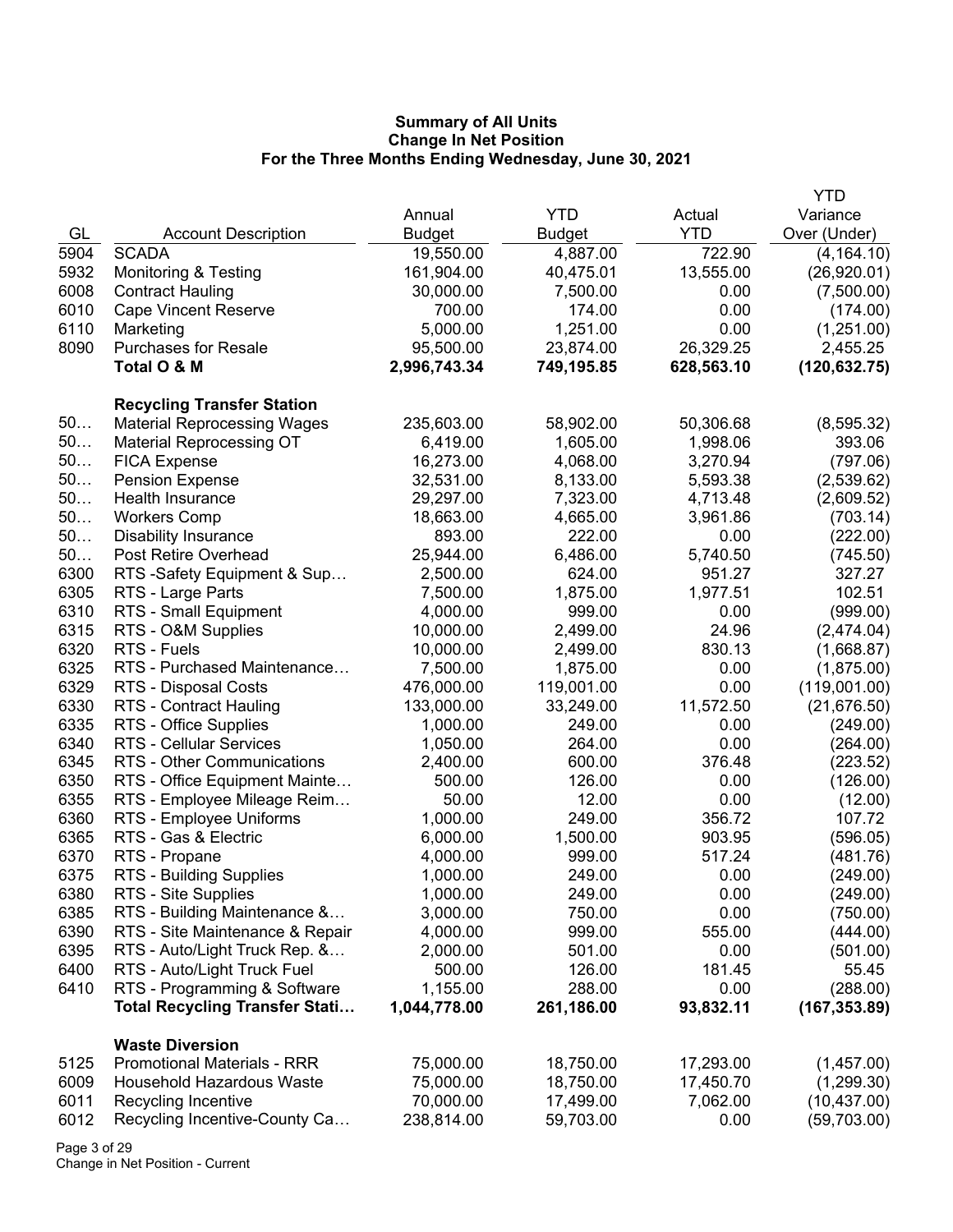|      |                                        |               |               |            | <b>YTD</b>   |
|------|----------------------------------------|---------------|---------------|------------|--------------|
|      |                                        | Annual        | <b>YTD</b>    | Actual     | Variance     |
| GL   | <b>Account Description</b>             | <b>Budget</b> | <b>Budget</b> | <b>YTD</b> | Over (Under) |
| 6017 | <b>Book Debinding</b>                  | 3,000.00      | 750.00        | 0.00       | (750.00)     |
| 6018 | Mattress Recycling - All Counties      | 350,000.00    | 87,501.00     | 113,200.00 | 25,699.00    |
| 6021 | <b>Regional Tire Recycling</b>         | 140,000.00    | 35,001.00     | 0.00       | (35,001.00)  |
|      | <b>Total Waste Diversion</b>           | 951,814.00    | 237,954.00    | 155,005.70 | (82, 948.30) |
|      |                                        |               |               |            |              |
| 6002 | <b>Sewage Treatment</b>                | 1,837,029.00  | 459,258.00    | 455,304.35 | (3,953.65)   |
| 6004 | <b>Water Purchases</b>                 | 752,520.00    | 188,133.00    | 186,243.01 | (1,889.99)   |
| 60   | <b>Closure &amp; Post Closure Care</b> | 744,157.00    | 186,039.00    | 225,381.12 | 39,342.12    |
| 6006 | <b>Host Community Benefits</b>         | 896,583.00    | 224,148.00    | 330,127.97 | 105,979.97   |
|      | <b>Office &amp; Administrative</b>     |               |               |            |              |
| 5053 | Misc Employee Costs                    | 9,515.00      | 2,379.00      | 763.82     | (1,615.18)   |
| 5102 | <b>Office Rent</b>                     | 171,604.00    | 42,900.00     | 50,510.66  | 7,610.66     |
| 5104 | <b>Office Supplies</b>                 | 25,200.00     | 6,297.00      | 2,343.12   | (3,953.88)   |
| 5110 | Postage & Shipping                     | 8,000.00      | 1,998.00      | 2,229.00   | 231.00       |
| 5112 | Telephone                              | 37,270.00     | 9,315.00      | 9,690.93   | 375.93       |
| 5114 | <b>Cellular Services</b>               | 39,350.00     | 9,840.00      | 9,223.82   | (616.18)     |
| 5118 | <b>Other Communications</b>            | 11,200.00     | 2,799.00      | 2,184.01   | (614.99)     |
| 5120 | Dues & Subscriptions                   | 10,640.00     | 2,661.00      | 1,558.20   | (1, 102.80)  |
| 5122 | Public Info & Advertising              | 14,071.00     | 3,525.00      | 1,319.85   | (2,205.15)   |
| 5123 | <b>Promotional Materials</b>           | 15,500.00     | 3,876.00      | 1,475.37   | (2,400.63)   |
| 5130 | <b>Office Equipment</b>                | 16,000.00     | 3,996.00      | 1,695.53   | (2,300.47)   |
| 5132 | <b>Office Equip Maintenance</b>        | 1,200.00      | 300.00        | 0.00       | (300.00)     |
| 5170 | <b>Other Office Expenses</b>           | 7,600.00      | 1,899.00      | 472.36     | (1,426.64)   |
| 5172 | <b>Filing Fees</b>                     | 24,600.00     | 6,150.00      | 0.00       | (6, 150.00)  |
| 5173 | <b>Credit Card Processing Fees</b>     | 600.00        | 150.00        | 124.65     | (25.35)      |
| 5202 | Employee Mileage Reimburse             | 22,116.00     | 5,529.99      | 1,314.32   | (4,215.67)   |
| 5204 | Empl. Meals & Incidental               | 19,625.00     | 4,905.00      | 433.56     | (4, 471.44)  |
| 5206 | Empl. Lodging                          | 38,500.00     | 9,630.00      | 1,072.00   | (8,558.00)   |
| 5270 | <b>Travel &amp; Meeting Expense</b>    | 7,400.00      | 1,854.00      | 500.00     | (1,354.00)   |
| 5312 | <b>Continuing Education</b>            | 18,691.66     | 4,674.93      | 3,535.00   | (1, 139.93)  |
| 5370 | Training & Development                 | 52,365.00     | 13,095.24     | 4,742.19   | (8,353.05)   |
| 5402 | <b>Employee Uniforms</b>               | 26,350.00     | 6,588.00      | 2,393.33   | (4, 194.67)  |
| 5404 | <b>Safety Training</b>                 | 10,000.00     | 2,499.00      | 0.00       | (2,499.00)   |
| 5508 | <b>Cleaning Services</b>               | 37,900.00     | 9,474.00      | 7,325.00   | (2, 149.00)  |
| 5570 | <b>Other General Expense</b>           | 3,550.00      | 888.00        | 140.00     | (748.00)     |
| 6102 | Board Member Travel & Expen            | 1,750.00      | 438.00        | 134.40     | (303.60)     |
| 6104 | Sponsorships                           | 9,000.00      | 2,250.00      | 2,500.00   | 250.00       |
| 6210 | <b>Trustee Fees</b>                    | 7,500.00      | 1,875.00      | 0.00       | (1,875.00)   |
|      | <b>Total Office &amp; Admin</b>        | 647,097.66    | 161,786.16    | 107,681.12 | (54, 105.04) |
|      | <b>Utilities</b>                       |               |               |            |              |
| 5802 | Gas & Electric                         | 144,225.00    | 36,057.00     | 23,268.89  | (12,788.11)  |
| 5803 | Propane                                | 25,000.00     | 6,249.00      | 3,485.22   | (2,763.78)   |
|      | <b>Total Utilities</b>                 | 169,225.00    | 42,306.00     | 26,754.11  | (15, 551.89) |

# **Materials & Supplies**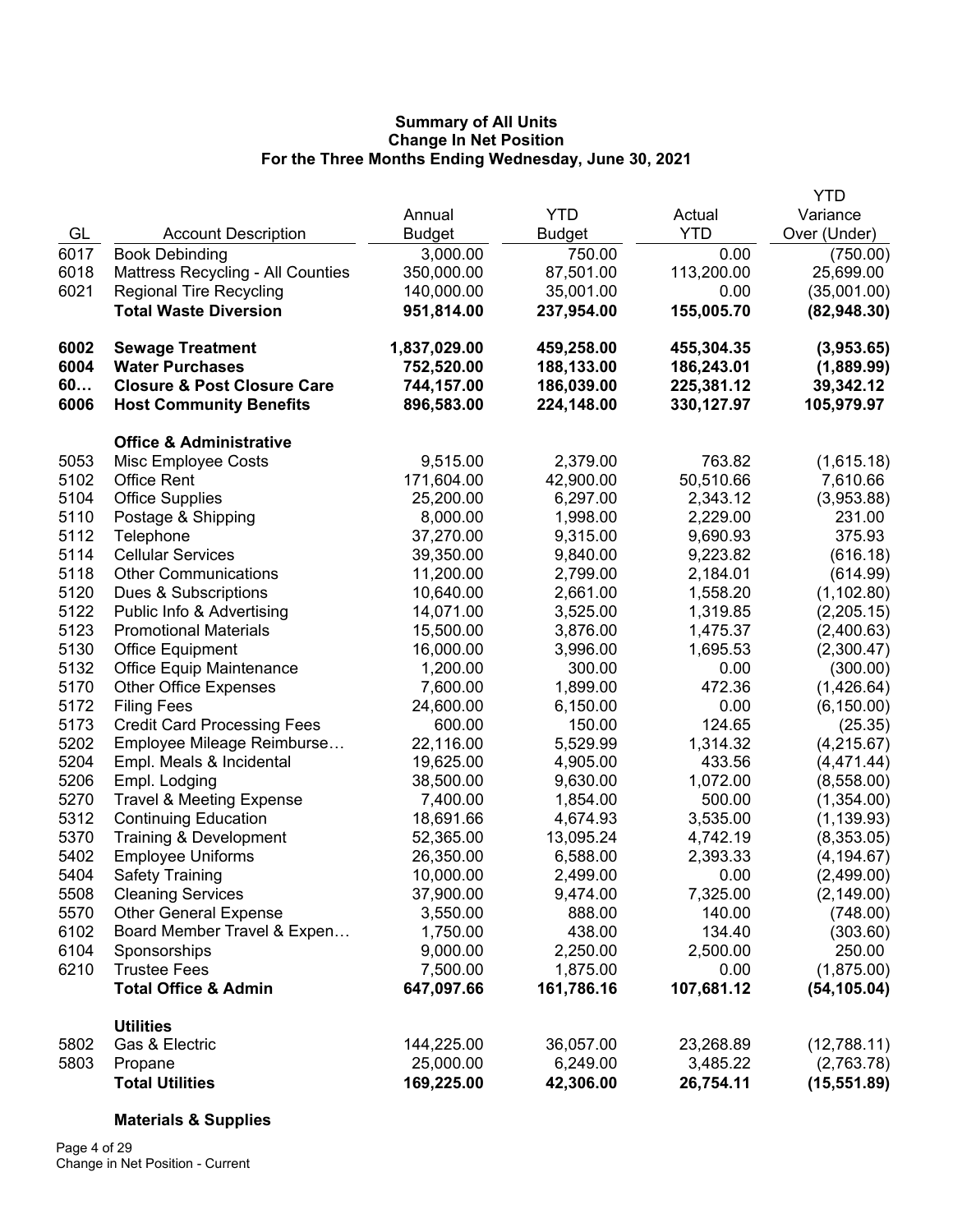|              |                                              |                         |                        |                        | <b>YTD</b>         |
|--------------|----------------------------------------------|-------------------------|------------------------|------------------------|--------------------|
|              |                                              | Annual                  | <b>YTD</b>             | Actual                 | Variance           |
| GL           | <b>Account Description</b>                   | <b>Budget</b>           | <b>Budget</b>          | <b>YTD</b>             | Over (Under)       |
| 5806         | <b>Building Supplies</b>                     | 7,000.00                | 1,749.00               | 1,095.37               | (653.63)           |
| 5810         | <b>Site Supplies</b>                         | 40,000.00               | 9,999.00               | 1,779.47               | (8, 219.53)        |
| 5824         | Sand, Gravel & Stone                         | 220,000.00              | 54,999.00              | 7,947.23               | (47,051.77)        |
| 5826         | Seed & Mulch                                 | 35,000.00               | 8,751.00               | 5,184.00               | (3, 567.00)        |
|              | <b>Total Materials &amp; Supplies</b>        | 302,000.00              | 75,498.00              | 16,006.07              | (59, 491.93)       |
|              | <b>Professional Fees</b>                     |                         |                        |                        |                    |
| 5924         | Legal                                        | 105,500.00              | 26,379.00              | 8,621.25               | (17, 757.75)       |
| 5926         | <b>Investment Banking Fees</b>               | 48,216.00               | 12,057.00              | 10,165.82              | (1,891.18)         |
| 59           | <b>Accounting Fees</b>                       | 43,200.00               | 10,800.00              | 24,200.00              | 13,400.00          |
| 5970         | Consulting                                   | 273,900.00              | 68,475.99              | 64,443.76              | (4,032.23)         |
|              | <b>Total Professional Fees</b>               | 470,816.00              | 117,711.99             | 107,430.83             | (10, 281.16)       |
|              | <b>Repairs &amp; Maintenance</b>             |                         |                        |                        |                    |
| 5804         | <b>Building Maintenance &amp; Repair</b>     | 48,000.00               | 12,000.00              | 3,810.46               | (8, 189.54)        |
| 5808         | Site Maint & Repair                          | 35,500.00               | 8,874.00               | 3,634.68               | (5,239.32)         |
| 5812         | Pipeline Maintenance                         | 80,000.00               | 20,001.99              | 12,243.54              | (7,758.45)         |
|              | <b>Total Repairs &amp; Maintenance</b>       | 163,500.00              | 40,875.99              | 19,688.68              | (21, 187.31)       |
|              | <b>Automobile</b>                            |                         |                        |                        |                    |
| 5601         | Auto/Light Truck Rep. & Maint.               | 34,140.00               | 8,532.00               | 5,337.72               | (3, 194.28)        |
| 5602<br>5603 | Auto/Light Truck Fuel                        | 77,250.00               | 19,313.01              | 13,171.29              | (6, 141.72)        |
| 5605         | Auto/Light Truck Rental/Lease<br>Vehicle Ins | 211,300.00<br>42,200.00 | 52,824.00<br>10,548.00 | 48,941.65<br>10,549.98 | (3,882.35)<br>1.98 |
|              | <b>Total Automobile</b>                      | 364,890.00              | 91,217.01              | 78,000.64              | (13, 216.37)       |
|              | Computer                                     |                         |                        |                        |                    |
| 5124         | <b>Computer Equipment</b>                    | 76,020.00               | 19,005.00              | 5,157.04               | (13, 847.96)       |
| 5126         | <b>Computer Maintenance</b>                  | 8,500.00                | 2,124.00               | 175.00                 | (1,949.00)         |
| 5128         | Programming & Software                       | 196,310.00              | 49,082.01              | 31,032.99              | (18,049.02)        |
| 5129         | <b>ECMS Expense</b>                          | 29,000.00               | 7,251.00               | 22,974.75              | 15,723.75          |
| 6108         | Web Page Design & Maintenance                | 6,002.00                | 1,503.00               | 0.00                   | (1,503.00)         |
| 5906         | GIS                                          | 29,200.00               | 7,299.00               | 20,551.25              | 13,252.25          |
|              | <b>Total Computer</b>                        | 345,032.00              | 86,264.01              | 79,891.03              | (6,372.98)         |
| 6122         | <b>Bad Debt Expense</b>                      | 0.00                    | 0.00                   | 2,596.49               | 2,596.49           |
| 6114         | <b>Insurance</b>                             | 433,000.00              | 108,252.00             | 108,250.02             | (1.98)             |
| 6120         | <b>Grants</b>                                | 284,570.00              | 71,142.00              | 75,090.35              | 3,948.35           |
| 61           | <b>Admin Allocation</b>                      | 0.00                    | 6.00                   | 0.00                   | (6.00)             |
| 61           | <b>Engineering Allocation</b>                | 1.00                    | 3.00                   | 0.00                   | (3.00)             |
| 6208         | <b>NYS Administrative Assessm</b>            | 125,049.00              | 31,263.00              | 0.00                   | (31, 263.00)       |
| 7032         | <b>Depreciation</b>                          | 8,364,400.00            | 2,091,102.00           | 1,956,673.79           | (134, 428.21)      |
| 7002         | Amortization                                 | 24,400.00               | 6,099.00               | 6,091.70               | (7.30)             |
| 6202         | <b>Interest Expense</b>                      | 714,950.00              | 178,737.00             | 149,201.06             | (29, 535.94)       |
| 6901         | Contingency                                  | 75,000.00               | 18,747.99              | 0.00                   | (18, 747.99)       |
|              | <b>Total Expenses</b>                        | 31,247,437.00           | 7,811,904.00           | 6,950,571.53           | (861, 332.47)      |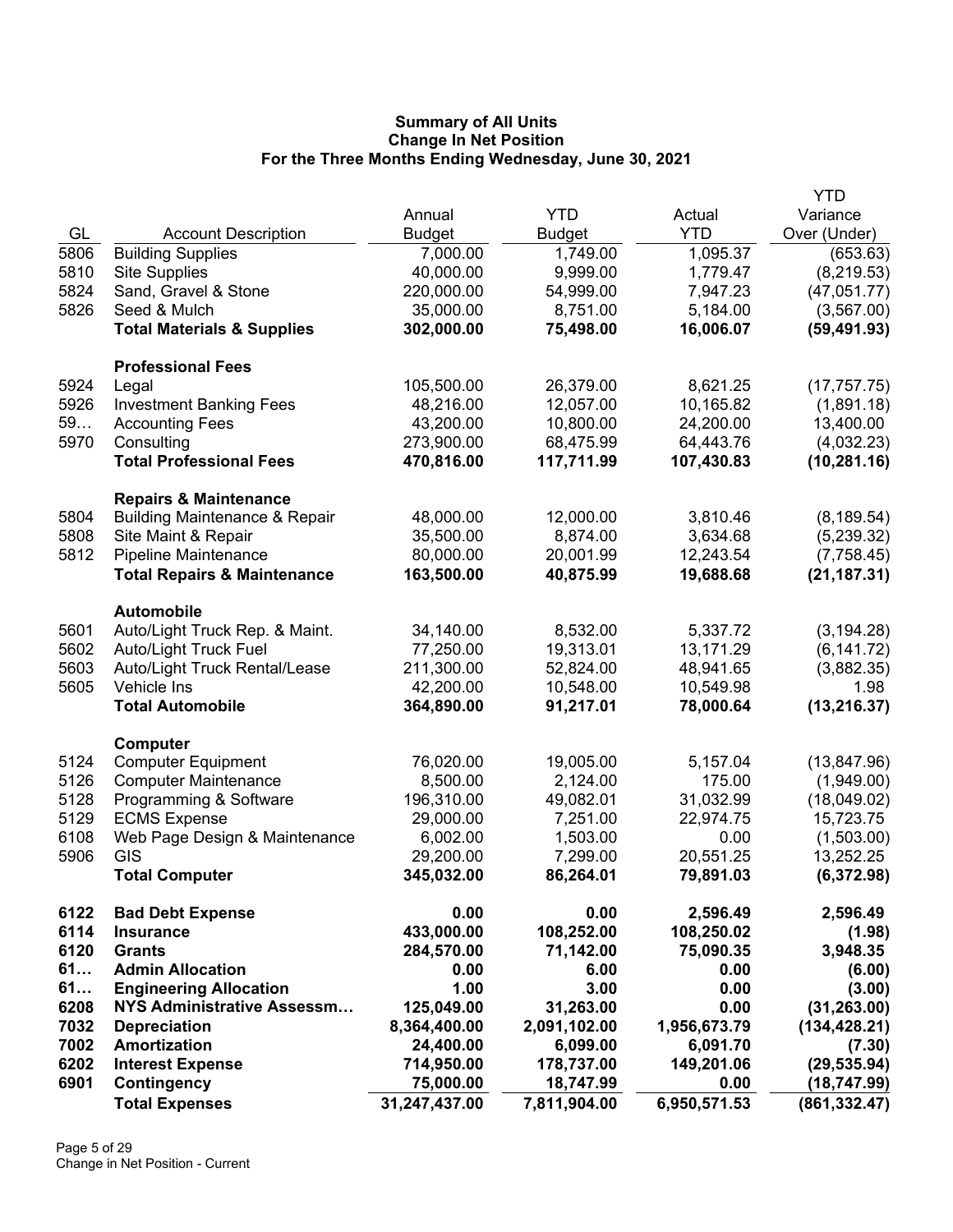|    | <b>Change in Net Position</b> | (3,304,308.00) | (826, 119.00) | (398, 465.74) | 427,653.26   |
|----|-------------------------------|----------------|---------------|---------------|--------------|
| GL | Account Description           | <b>Budget</b>  | Budget        | YTD           | Over (Under) |
|    |                               | Annual         | YTD           | Actual        | Variance     |
|    |                               |                |               |               | YTD          |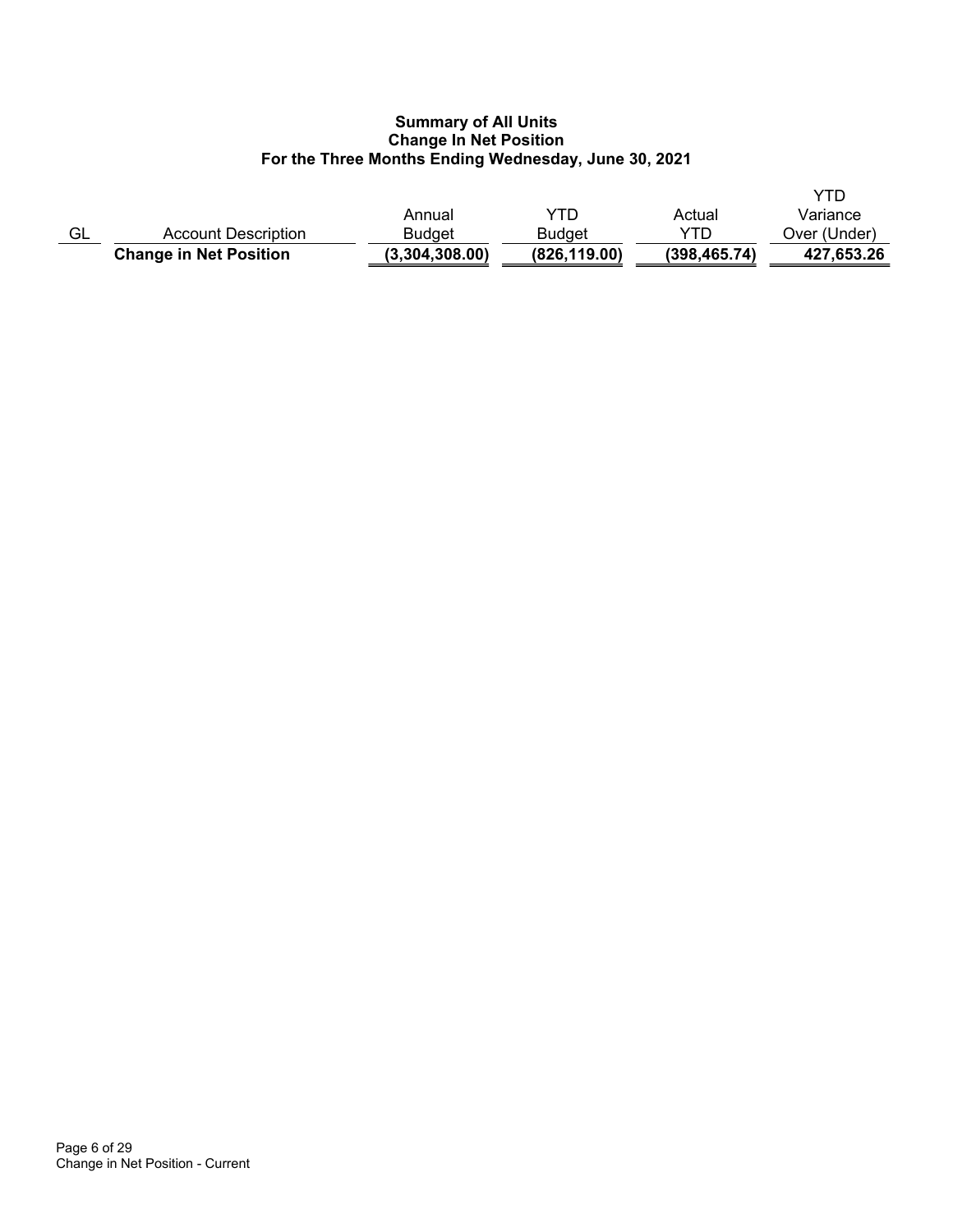# **Administration Change In Net Position For the Three Months Ending Wednesday, June 30, 2021**

|              |                                             | Annual                 | <b>YTD</b>            | Actual              | <b>YTD</b><br>Variance |
|--------------|---------------------------------------------|------------------------|-----------------------|---------------------|------------------------|
| GL           | <b>Account Description</b>                  | <b>Budget</b>          | <b>Budget</b>         | <b>YTD</b>          | Over (Under)           |
|              | <b>Grant Revenue</b>                        |                        |                       |                     |                        |
| 4183         | <b>NY State Grants</b>                      | \$4,000.00             | \$999.00              | \$0.00              | (\$999.00)             |
|              | <b>Total Grant Revenue</b>                  | 4,000.00               | 999.00                | 0.00                | (999.00)               |
|              | <b>Other Income</b>                         |                        |                       |                     |                        |
| 4164         | Miscellaneous                               | 211,300.00             | 52,824.00             | 55,534.59           | 2,710.59               |
|              | <b>Total Other Income</b>                   | 211,300.00             | 52,824.00             | 55,534.59           | 2,710.59               |
| 4201         | <b>Gain on Sale of Assets</b>               | 21,000.00              | 5,250.00              | 5,300.00            | 50.00                  |
|              | <b>Interest Income</b>                      |                        |                       |                     |                        |
| 4102         | Investment Interest Income                  | 98,400.00              | 24,600.00             | 23,779.09           | (820.91)               |
| 42           | Mark to Market Adjustment                   | 0.00                   | 0.00                  | (1, 277.50)         | (1, 277.50)            |
|              | <b>Total Interest Income</b>                | 98,400.00              | 24,600.00             | 22,501.59           | (2,098.41)             |
|              | <b>Total Income</b>                         | 334,700.00             | 83,673.00             | 83,336.18           | (336.82)               |
|              | <b>Salaries</b>                             |                        |                       |                     |                        |
| 50           | <b>Administrative Wages</b>                 | 1,212,691.00           | 303,174.00            | 290,653.73          | (12,520.27)            |
| 50           | Overtime Wages                              | 1,000.00               | 249.00                | 129.61              | (119.39)               |
|              | <b>Total Salaries</b>                       | 1,213,691.00           | 303,423.00            | 290,783.34          | (12, 639.66)           |
|              | <b>Fringe Benefits</b>                      |                        |                       |                     |                        |
| 50           | <b>FICA Expense</b>                         | 82,432.00              | 20,607.00             | 19,712.90           | (894.10)               |
| 50           | <b>Pension Expense</b>                      | 145,280.00             | 36,321.00             | 32,832.81           | (3,488.19)             |
| 50           | Health Insurance                            | 135,154.00             | 33,789.00             | 29,612.31           | (4, 176.69)            |
| 50<br>50     | Retiree Health Insurance                    | 85,343.00              | 21,336.00             | 21,500.35           | 164.35                 |
| 50           | <b>Workers Comp</b>                         | 2,032.00               | 507.00<br>699.00      | 473.85<br>699.21    | (33.15)<br>0.21        |
| 5036         | <b>Disability Insurance</b><br>Unemployment | 2,797.00<br>10,000.00  | 2,499.00              | 0.00                | (2,499.00)             |
| 50           | Post Retire Overhead                        | 81,254.00              | 20,313.00             | 20,878.35           | 565.35                 |
| 5051         | <b>Benefit Admin. Fees</b>                  | 13,730.00              | 3,432.00              | 2,689.20            | (742.80)               |
| 5054         | <b>Employee Physicals &amp; Screening</b>   | 1,787.00               | 447.00                | 0.00                | (447.00)               |
|              | <b>Total Fringe Benefits</b>                | 559,809.00             | 139,950.00            | 128,398.98          | (11, 551.02)           |
|              | <b>Operations &amp; Maintenance</b>         |                        |                       |                     |                        |
| 5134         | <b>Maintenance Contracts</b>                | 2,720.00               | 681.00                | 399.74              | (281.26)               |
| 5403         | <b>Safety Equipment &amp; Supplies</b>      | 14,046.00              | 3,513.00              | 3,444.00            | (69.00)                |
|              | Total O & M                                 | 16,766.00              | 4,194.00              | 3,843.74            | (350.26)               |
|              |                                             |                        |                       |                     |                        |
|              | <b>Office &amp; Administrative</b>          |                        |                       |                     |                        |
| 5053<br>5102 | Misc Employee Costs<br><b>Office Rent</b>   | 5,215.00<br>121,936.00 | 1,305.00<br>30,483.00 | 549.90<br>39,368.42 | (755.10)<br>8,885.42   |
| 5104         | <b>Office Supplies</b>                      | 10,000.00              | 2,499.00              | 1,666.19            | (832.81)               |
| 5110         | Postage & Shipping                          | 6,000.00               | 1,500.00              | 2,001.23            | 501.23                 |
| 5112         | Telephone                                   | 5,310.00               | 1,329.00              | 1,383.97            | 54.97                  |
| 5114         | <b>Cellular Services</b>                    | 5,500.00               | 1,374.00              | 1,185.51            | (188.49)               |
| Page 7 of 29 |                                             |                        |                       |                     |                        |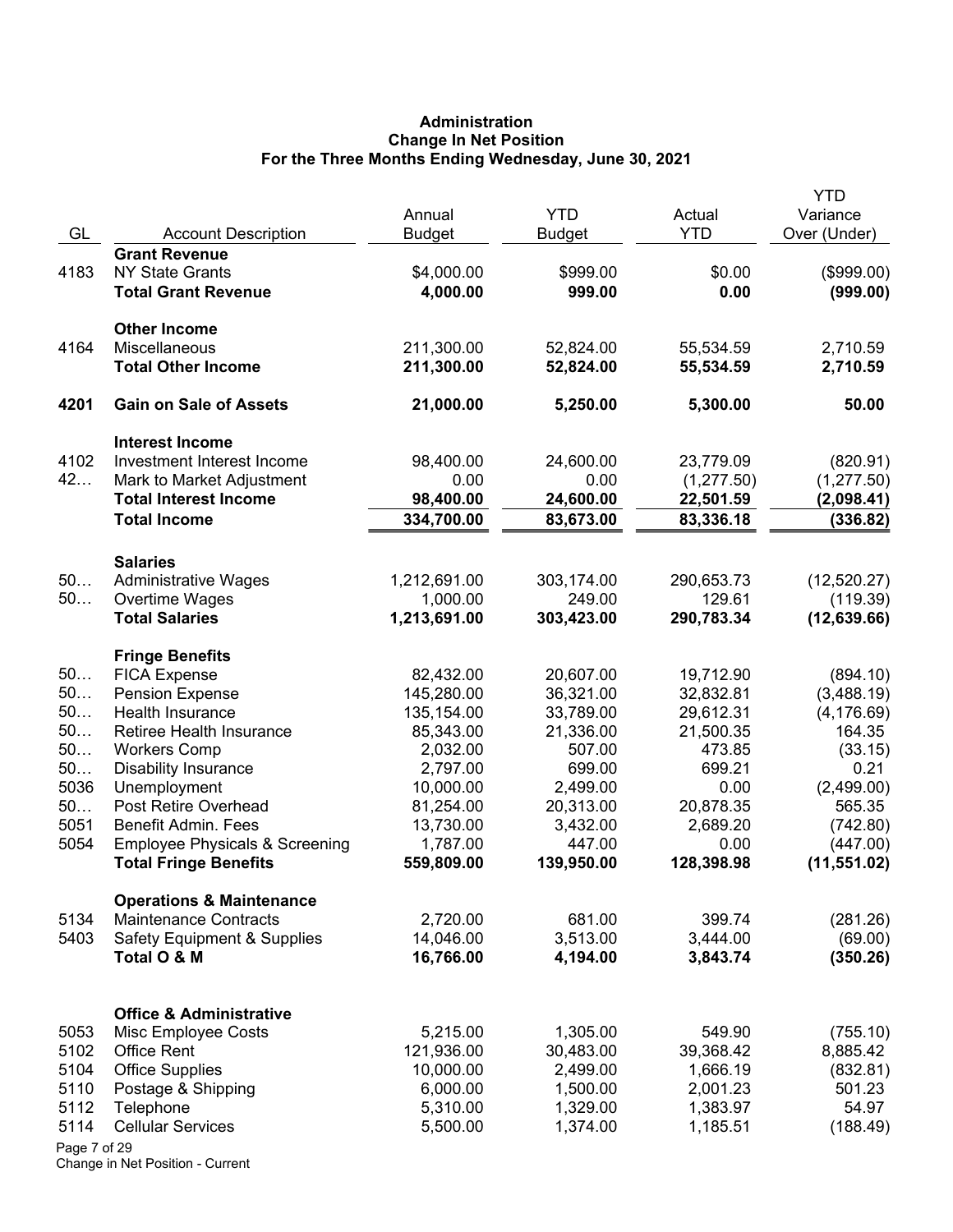# **Administration Change In Net Position For the Three Months Ending Wednesday, June 30, 2021**

|      |                                     |                |               |               | <b>YTD</b>   |
|------|-------------------------------------|----------------|---------------|---------------|--------------|
|      |                                     | Annual         | <b>YTD</b>    | Actual        | Variance     |
| GL   | <b>Account Description</b>          | <b>Budget</b>  | <b>Budget</b> | <b>YTD</b>    | Over (Under) |
| 5118 | <b>Other Communications</b>         | 9,600.00       | 2,400.00      | 1,825.66      | (574.34)     |
| 5120 | Dues & Subscriptions                | 4,415.00       | 1,104.00      | 291.20        | (812.80)     |
| 5122 | Public Info & Advertising           | 4,590.00       | 1,149.00      | 0.00          | (1, 149.00)  |
| 5123 | <b>Promotional Materials</b>        | 2,500.00       | 624.00        | 1,475.37      | 851.37       |
| 5130 | <b>Office Equipment</b>             | 7,000.00       | 1,749.00      | 889.60        | (859.40)     |
| 5170 | <b>Other Office Expenses</b>        | 1,600.00       | 399.00        | 277.23        | (121.77)     |
| 5173 | <b>Credit Card Processing Fees</b>  | 600.00         | 150.00        | 124.65        | (25.35)      |
| 5202 | Employee Mileage Reimburse          | 5,000.00       | 1,251.00      | 109.76        | (1, 141.24)  |
| 5204 | Empl. Meals & Incidental            | 2,700.00       | 675.00        | 0.00          | (675.00)     |
| 5206 | Empl. Lodging                       | 5,400.00       | 1,350.00      | 0.00          | (1,350.00)   |
| 5270 | <b>Travel &amp; Meeting Expense</b> | 3,550.00       | 888.00        | 500.00        | (388.00)     |
| 5370 | Training & Development              | 14,100.00      | 3,525.00      | 2,153.75      | (1,371.25)   |
| 5402 | <b>Employee Uniforms</b>            | 1,425.00       | 357.00        | 0.00          | (357.00)     |
| 5404 | <b>Safety Training</b>              | 10,000.00      | 2,499.00      | 0.00          | (2,499.00)   |
| 5508 | <b>Cleaning Services</b>            | 13,900.00      | 3,474.00      | 1,980.00      | (1,494.00)   |
| 6102 | Board Member Travel & Expen         | 1,750.00       | 438.00        | 134.40        | (303.60)     |
| 6104 | Sponsorships                        | 9,000.00       | 2,250.00      | 2,500.00      | 250.00       |
|      | <b>Total Office &amp; Admin</b>     | 251,091.00     | 62,772.00     | 58,416.84     | (4,355.16)   |
|      | <b>Professional Fees</b>            |                |               |               |              |
| 5924 | Legal                               | 35,000.00      | 8,751.00      | 2,625.00      | (6, 126.00)  |
| 5926 | <b>Investment Banking Fees</b>      | 6,900.00       | 1,725.00      | 1,666.83      | (58.17)      |
| 59   | <b>Accounting Fees</b>              | 43,200.00      | 10,800.00     | 24,200.00     | 13,400.00    |
| 5970 | Consulting                          | 60,600.00      | 15,150.00     | 14,632.50     | (517.50)     |
|      | <b>Total Professional Fees</b>      | 145,700.00     | 36,426.00     | 43,124.33     | 6,698.33     |
|      | <b>Automobile</b>                   |                |               |               |              |
| 5601 | Auto/Light Truck Rep. & Maint.      | 640.00         | 159.00        | 59.97         | (99.03)      |
| 5602 | Auto/Light Truck Fuel               | 1,250.00       | 312.00        | 15.88         | (296.12)     |
|      | <b>Total Automobile</b>             | 1,890.00       | 471.00        | 75.85         | (395.15)     |
|      | <b>Computer</b>                     |                |               |               |              |
| 5124 | <b>Computer Equipment</b>           | 29,320.00      | 7,329.00      | 393.45        | (6,935.55)   |
| 5126 | <b>Computer Maintenance</b>         | 8,500.00       | 2,124.00      | 175.00        | (1,949.00)   |
| 5128 | Programming & Software              | 161,258.00     | 40,316.01     | 20,482.40     | (19, 833.61) |
| 5129 | <b>ECMS Expense</b>                 | 29,000.00      | 7,251.00      | 22,974.75     | 15,723.75    |
| 6108 | Web Page Design & Maintenance       | 5,252.00       | 1,314.00      | 0.00          | (1,314.00)   |
|      | <b>Total Computer</b>               | 233,330.00     | 58,334.01     | 44,025.60     | (14, 308.41) |
| 6114 | <b>Insurance</b>                    | 19,200.00      | 4,800.00      | 4,800.00      | 0.00         |
| 61   | <b>Admin Allocation</b>             | (2,332,132.00) | (583, 032.00) | (551, 774.40) | 31,257.60    |
| 7032 | <b>Depreciation</b>                 | 279,900.00     | 69,975.00     | 59,686.45     | (10, 288.55) |
| 6901 | Contingency                         | 20,000.00      | 4,998.99      | 0.00          | (4,998.99)   |
|      | <b>Total Expenses</b>               | 409,245.00     | 102,312.00    | 81,380.73     | (20, 931.27) |
|      | <b>Change in Net Position</b>       | (74, 545.00)   | (18, 639.00)  | 1,955.45      | 20,594.45    |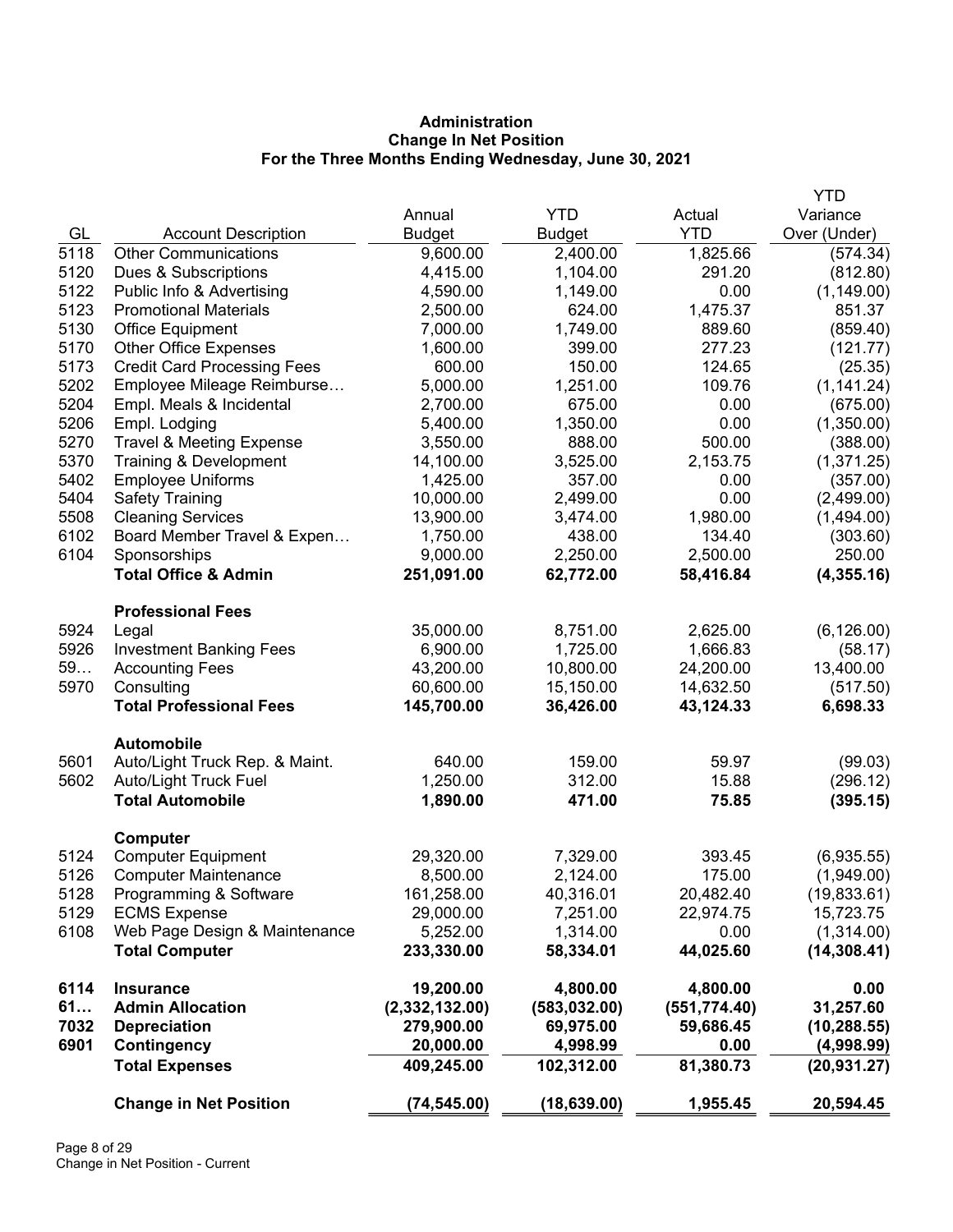|              |                                                               | Annual            | <b>YTD</b>       | Actual                 | <b>YTD</b><br>Variance  |
|--------------|---------------------------------------------------------------|-------------------|------------------|------------------------|-------------------------|
| GL           | <b>Account Description</b>                                    | <b>Budget</b>     | <b>Budget</b>    | <b>YTD</b>             | Over (Under)            |
|              | <b>Customer Billings</b>                                      |                   |                  |                        |                         |
| 4001         | <b>Customer Billings</b>                                      | \$8,153,431.00    | \$2,038,359.00   | \$2,147,651.20         | \$109,292.20            |
| 4006         | Replacement Reserve Tip Inco                                  | 216,245.00        | 54,060.00        | 56,044.59              | 1,984.59                |
| 4008         | Closure Reserve Tip Income                                    | 594,674.00        | 148,668.00       | 154,122.62             | 5,454.62                |
|              | <b>Total Customer Billings</b>                                | 8,964,350.00      | 2,241,087.00     | 2,357,818.41           | 116,731.41              |
|              | <b>Waste Diversion Revenue</b>                                |                   |                  |                        |                         |
| 4050         | <b>RTS Revenue</b>                                            | 476,000.00        | 119,001.00       | 0.00                   | (119,001.00)            |
| 4060         | Recycling Revenue - Tires                                     | 140,000.00        | 35,001.00        | 0.00                   | (35,001.00)             |
| 4061         | <b>Recycling Revenue - Mattresses</b>                         | 110,000.00        | 27,501.00        | 35,896.75              | 8,395.75                |
|              | <b>Total Waste Diversion Revenue</b>                          | 726,000.00        | 181,503.00       | 35,896.75              | (145, 606.25)           |
|              | <b>Grant Revenue</b>                                          |                   |                  |                        |                         |
| 4183         | <b>NY State Grants</b>                                        | 81,319.00         | 20,331.00        | 0.00                   | (20, 331.00)            |
|              | <b>Total Grant Revenue</b>                                    | 81,319.00         | 20,331.00        | 0.00                   | (20, 331.00)            |
| 4164         | <b>Other Income</b><br><b>Miscellaneous</b>                   | 25,000.00         | 6,249.00         |                        |                         |
| 4166         | <b>LFGTE Revenue</b>                                          | 462,054.00        | 115,515.00       | 1,496.96<br>127,731.12 | (4,752.04)<br>12,216.12 |
|              | <b>Total Other Income</b>                                     | 487,054.00        | 121,764.00       | 129,228.08             | 7,464.08                |
|              |                                                               |                   |                  |                        |                         |
| 4201         | <b>Gain on Sale of Assets</b>                                 | 45,000.00         | 11,250.00        | 8,200.00               | (3,050.00)              |
|              | <b>Interest Income</b>                                        |                   |                  |                        |                         |
| 41           | <b>Trustee Interest</b>                                       | 128,585.00        | 32,145.00        | 9,383.34               | (22, 761.66)            |
| 4108         | Reserve Interest                                              | 75,379.00         | 18,846.00        | 16,172.45              | (2,673.55)              |
| 4116         | Replace Reserve Interest Income                               | 90,981.00         | 22,746.00        | 18,217.32              | (4,528.68)              |
| 4118         | <b>Closure Reserve Interest Income</b>                        | 85,205.00         | 21,300.00        | 15,078.93              | (6,221.07)              |
| 4119<br>4120 | Post Close Interest Income                                    | 64,278.00         | 16,071.00        | 12,845.02              | (3,225.98)<br>(175.04)  |
| 42           | Wetlands Mitigation Interest Inc<br>Mark to Market Adjustment | 18,071.00<br>0.00 | 4,518.00<br>0.00 | 4,342.96<br>56,155.35  | 56,155.35               |
|              | <b>Total Interest Income</b>                                  | 462,499.00        | 115,626.00       | 132,195.37             | 16,569.37               |
|              | <b>Total Income</b>                                           | 10,766,222.00     | 2,691,561.00     | 2,663,338.61           | (28, 222.39)            |
|              |                                                               |                   |                  |                        |                         |
| 50           | <b>Salaries</b><br><b>Engineering Wages</b>                   | 124,791.00        | 31,197.00        | 41,894.88              | 10,697.88               |
| 50           | <b>MMF Wages</b>                                              | 1,461,066.00      | 365,268.00       | 299,313.69             | (65, 954.31)            |
| 50           | Overtime Wages                                                | 37,362.00         | 9,342.00         | 8,911.00               | (431.00)                |
| 5005         | On-Call Stipend                                               | 7,800.00          | 1,950.00         | 1,800.00               | (150.00)                |
|              | <b>Total Salaries</b>                                         | 1,631,019.00      | 407,757.00       | 351,919.57             | (55, 837.43)            |
|              | <b>Fringe Benefits</b>                                        |                   |                  |                        |                         |
| 50           | <b>FICA Expense</b>                                           | 104,733.00        | 26,184.00        | 24,630.75              | (1,553.25)              |
| 50           | <b>Pension Expense</b>                                        | 252,435.00        | 63,108.00        | 53,865.14              | (9,242.86)              |
| 50           | Health Insurance                                              | 268,579.00        | 67,146.00        | 54,956.40              | (12, 189.60)            |
| 50           | <b>Workers Comp</b>                                           | 93,022.00         | 23,256.00        | 19,456.99              | (3,799.01)              |
| 50           | <b>Disability Insurance</b>                                   | 5,193.00          | 1,299.00         | 1,298.25               | (0.75)                  |
| Page 9 of 29 |                                                               |                   |                  |                        |                         |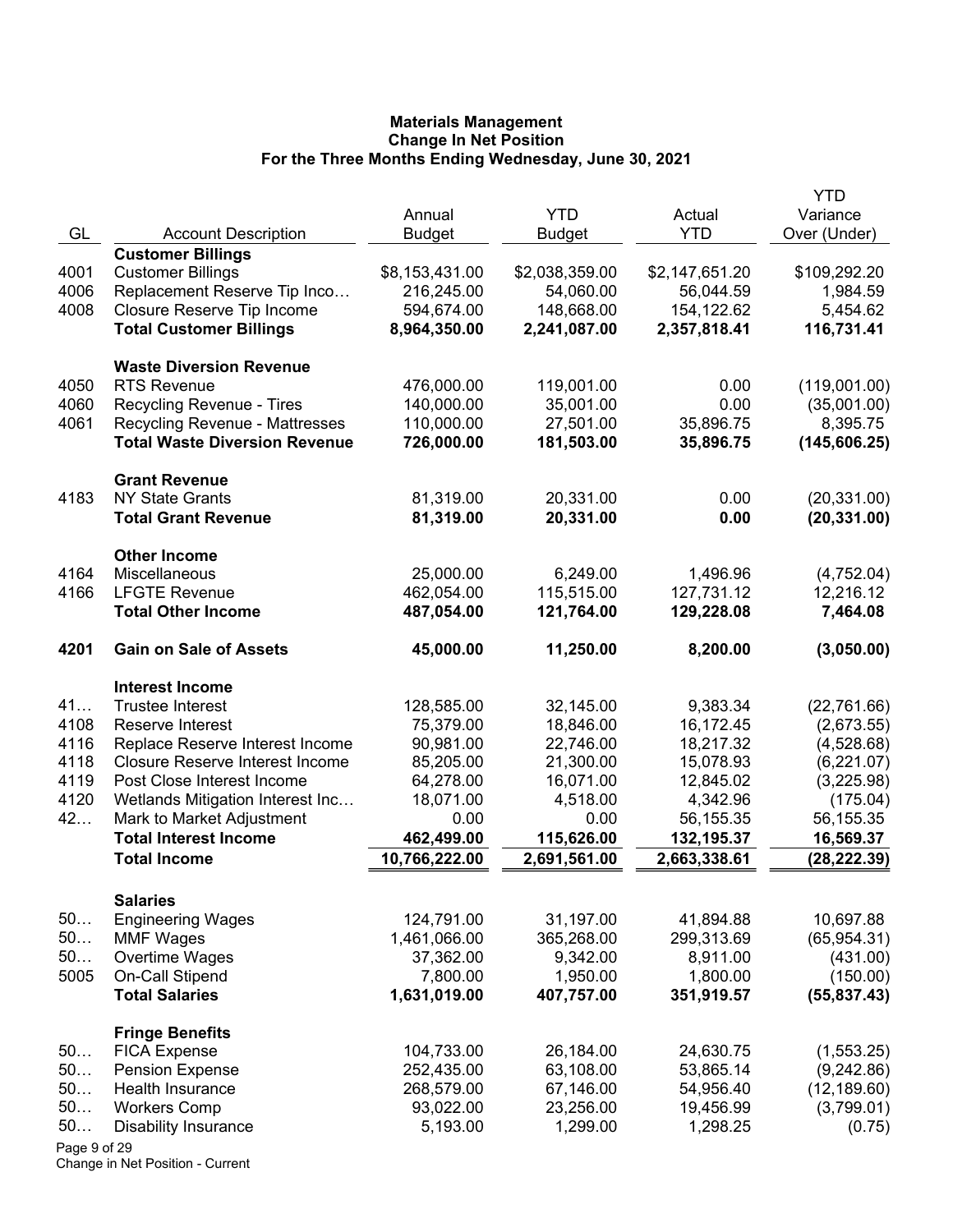|      |                                                                    |               |               |            | YTD          |
|------|--------------------------------------------------------------------|---------------|---------------|------------|--------------|
|      |                                                                    | Annual        | <b>YTD</b>    | Actual     | Variance     |
| GL   | <b>Account Description</b>                                         | <b>Budget</b> | <b>Budget</b> | <b>YTD</b> | Over (Under) |
| 50   | Post Retire Overhead                                               | 145,342.00    | 36,336.00     | 33,454.50  | (2,881.50)   |
| 5054 | <b>Employee Physicals &amp; Screening</b>                          | 8,000.00      | 2,001.00      | 352.40     | (1,648.60)   |
|      | <b>Total Fringe Benefits</b>                                       | 877,304.00    | 219,330.00    | 188,014.43 | (31, 315.57) |
|      |                                                                    |               |               |            |              |
| 5062 | <b>Operations &amp; Maintenance</b><br>Third Party Temporary - O&M | 30,000.00     | 7,500.99      | 0.00       | (7,500.99)   |
| 5403 |                                                                    | 14,000.00     | 3,501.00      | 3,716.31   | 215.31       |
| 5702 | <b>Safety Equipment &amp; Supplies</b>                             | 115,643.34    | 28,910.85     | 44,363.80  | 15,452.95    |
| 5703 | Large Parts<br><b>Small Equipment</b>                              | 30,000.00     | 7,500.00      | 297.50     | (7,202.50)   |
| 5704 | <b>O&amp;M Supplies</b>                                            | 20,000.00     | 5,001.00      | 2,985.53   | (2,015.47)   |
| 5708 | Fuels                                                              | 250,000.00    | 62,499.00     | 70,055.48  | 7,556.48     |
| 5710 | Lubricants                                                         | 20,000.00     | 5,001.00      | 1,314.09   | (3,686.91)   |
| 5712 | Purchased Maintenance & Repair                                     | 80,000.00     | 20,001.00     | 7,007.33   | (12,993.67)  |
| 5716 | <b>Equipment Rental</b>                                            | 15,000.00     | 3,750.00      | 0.00       | (3,750.00)   |
| 5718 | Tires                                                              | 20,000.00     | 5,001.00      | 1,492.80   | (3,508.20)   |
| 5770 | Other Tool, Equip & O&M                                            | 5,000.00      | 1,251.00      | 1,780.46   | 529.46       |
| 5815 | Chemicals                                                          | 7,000.00      | 1,751.01      | 2,774.20   | 1,023.19     |
| 5818 | Leachate System Expense                                            | 15,000.00     | 3,750.00      | 8,493.89   | 4,743.89     |
| 5820 | <b>LFG Maintenance</b>                                             | 69,156.00     | 17,289.00     | 2,118.46   | (15, 170.54) |
| 5870 | <b>Natural Habitat Enhancements</b>                                | 50,000.00     | 12,501.00     | 15,895.50  | 3,394.50     |
| 5932 | Monitoring & Testing                                               | 161,904.00    | 40,475.01     | 13,555.00  | (26,920.01)  |
| 6008 |                                                                    | 30,000.00     | 7,500.00      | 0.00       |              |
|      | <b>Contract Hauling</b><br>Total O & M                             |               |               |            | (7,500.00)   |
|      |                                                                    | 932,703.34    | 233,182.86    | 175,850.35 | (57, 332.51) |
|      | <b>Recycling Transfer Station</b>                                  |               |               |            |              |
| 50   | <b>Material Reprocessing Wages</b>                                 | 235,603.00    | 58,902.00     | 50,306.68  | (8, 595.32)  |
| 50   | <b>Material Reprocessing OT</b>                                    | 6,419.00      | 1,605.00      | 1,998.06   | 393.06       |
| 50   | <b>FICA Expense</b>                                                | 16,273.00     | 4,068.00      | 3,270.94   | (797.06)     |
| 50   | <b>Pension Expense</b>                                             | 32,531.00     | 8,133.00      | 5,593.38   | (2,539.62)   |
| 50   | Health Insurance                                                   | 29,297.00     | 7,323.00      | 4,713.48   | (2,609.52)   |
| 50   | <b>Workers Comp</b>                                                | 18,663.00     | 4,665.00      | 3,961.86   | (703.14)     |
| 50   | <b>Disability Insurance</b>                                        | 893.00        | 222.00        | 0.00       | (222.00)     |
| 50   | <b>Post Retire Overhead</b>                                        | 25,944.00     | 6,486.00      | 5,740.50   | (745.50)     |
| 6300 | RTS-Safety Equipment & Sup                                         | 2,500.00      | 624.00        | 951.27     | 327.27       |
| 6305 | RTS - Large Parts                                                  | 7,500.00      | 1,875.00      | 1,977.51   | 102.51       |
| 6310 | RTS - Small Equipment                                              | 4,000.00      | 999.00        | 0.00       | (999.00)     |
| 6315 | RTS - O&M Supplies                                                 | 10,000.00     | 2,499.00      | 24.96      | (2,474.04)   |
| 6320 | RTS - Fuels                                                        | 10,000.00     | 2,499.00      | 830.13     | (1,668.87)   |
| 6325 | RTS - Purchased Maintenance                                        | 7,500.00      | 1,875.00      | 0.00       | (1,875.00)   |
| 6329 | RTS - Disposal Costs                                               | 476,000.00    | 119,001.00    | 0.00       | (119,001.00) |
| 6330 | RTS - Contract Hauling                                             | 133,000.00    | 33,249.00     | 11,572.50  | (21, 676.50) |
| 6335 | RTS - Office Supplies                                              | 1,000.00      | 249.00        | 0.00       | (249.00)     |
| 6340 | <b>RTS - Cellular Services</b>                                     | 1,050.00      | 264.00        | 0.00       | (264.00)     |
| 6345 | RTS - Other Communications                                         | 2,400.00      | 600.00        | 376.48     | (223.52)     |
| 6350 | RTS - Office Equipment Mainte                                      | 500.00        | 126.00        | 0.00       | (126.00)     |
| 6355 | RTS - Employee Mileage Reim                                        | 50.00         | 12.00         | 0.00       | (12.00)      |
| 6360 | RTS - Employee Uniforms                                            | 1,000.00      | 249.00        | 356.72     | 107.72       |

Page 10 of 29 Change in Net Position - Current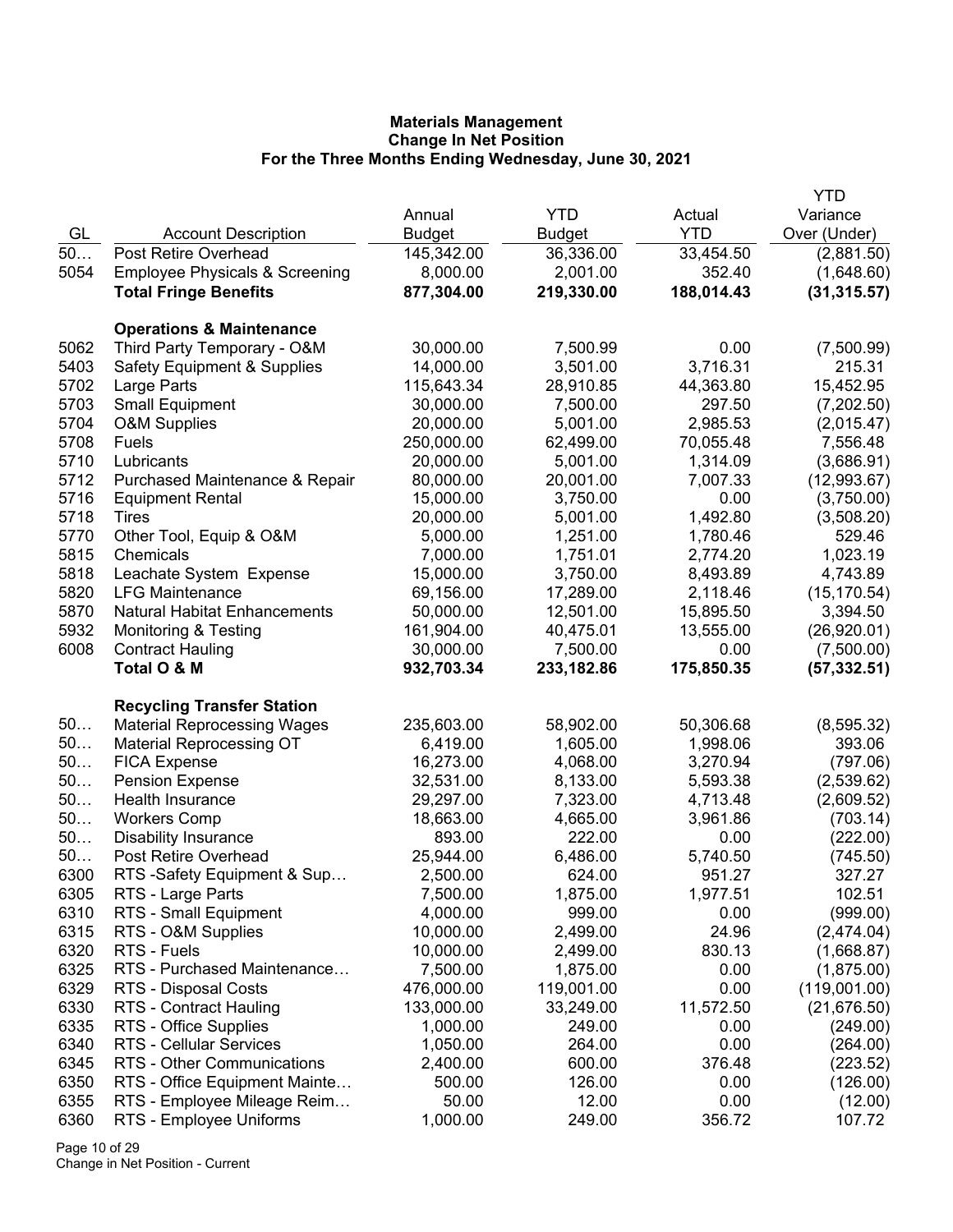|      |                                        |               |               |            | <b>YTD</b>    |
|------|----------------------------------------|---------------|---------------|------------|---------------|
|      |                                        | Annual        | <b>YTD</b>    | Actual     | Variance      |
| GL   | <b>Account Description</b>             | <b>Budget</b> | <b>Budget</b> | <b>YTD</b> | Over (Under)  |
| 6365 | RTS - Gas & Electric                   | 6,000.00      | 1,500.00      | 903.95     | (596.05)      |
| 6370 | RTS - Propane                          | 4,000.00      | 999.00        | 517.24     | (481.76)      |
| 6375 | <b>RTS - Building Supplies</b>         | 1,000.00      | 249.00        | 0.00       | (249.00)      |
| 6380 | RTS - Site Supplies                    | 1,000.00      | 249.00        | 0.00       | (249.00)      |
| 6385 | RTS - Building Maintenance &           | 3,000.00      | 750.00        | 0.00       | (750.00)      |
| 6390 | RTS - Site Maintenance & Repair        | 4,000.00      | 999.00        | 555.00     | (444.00)      |
| 6395 | RTS - Auto/Light Truck Rep. &          | 2,000.00      | 501.00        | 0.00       | (501.00)      |
| 6400 | RTS - Auto/Light Truck Fuel            | 500.00        | 126.00        | 181.45     | 55.45         |
| 6410 | RTS - Programming & Software           | 1,155.00      | 288.00        | 0.00       | (288.00)      |
|      | <b>Total Recycling Transfer Stati</b>  | 1,044,778.00  | 261,186.00    | 93,832.11  | (167, 353.89) |
|      | <b>Waste Diversion</b>                 |               |               |            |               |
| 5125 | <b>Promotional Materials - RRR</b>     | 75,000.00     | 18,750.00     | 17,293.00  | (1,457.00)    |
| 6009 | <b>Household Hazardous Waste</b>       | 75,000.00     | 18,750.00     | 17,450.70  | (1,299.30)    |
| 6011 | Recycling Incentive                    | 70,000.00     | 17,499.00     | 7,062.00   | (10, 437.00)  |
| 6012 | Recycling Incentive-County Ca          | 238,814.00    | 59,703.00     | 0.00       | (59,703.00)   |
| 6017 | <b>Book Debinding</b>                  | 3,000.00      | 750.00        | 0.00       | (750.00)      |
| 6018 | Mattress Recycling - All Counties      | 350,000.00    | 87,501.00     | 113,200.00 | 25,699.00     |
| 6021 | <b>Regional Tire Recycling</b>         | 140,000.00    | 35,001.00     | 0.00       | (35,001.00)   |
|      | <b>Total Waste Diversion</b>           | 951,814.00    | 237,954.00    | 155,005.70 | (82,948.30)   |
| 6002 | <b>Sewage Treatment</b>                | 603,000.00    | 150,750.00    | 141,745.20 | (9,004.80)    |
| 60   | <b>Closure &amp; Post Closure Care</b> | 744,157.00    | 186,039.00    | 225,381.12 | 39,342.12     |
| 6006 | <b>Host Community Benefits</b>         | 763,172.00    | 190,794.00    | 196,716.51 | 5,922.51      |
|      | <b>Office &amp; Administrative</b>     |               |               |            |               |
| 5053 | Misc Employee Costs                    | 1,000.00      | 249.00        | 194.50     | (54.50)       |
| 5104 | <b>Office Supplies</b>                 | 5,000.00      | 1,251.00      | 391.92     | (859.08)      |
| 5112 | Telephone                              | 8,500.00      | 2,124.00      | 2,349.61   | 225.61        |
| 5114 | <b>Cellular Services</b>               | 6,750.00      | 1,689.00      | 1,773.64   | 84.64         |
| 5120 | Dues & Subscriptions                   | 3,000.00      | 750.00        | 223.00     | (527.00)      |
| 5122 | Public Info & Advertising              | 2,500.00      | 624.00        | 730.85     | 106.85        |
| 5123 | <b>Promotional Materials</b>           | 8,000.00      | 2,001.00      | 0.00       | (2,001.00)    |
| 5130 | <b>Office Equipment</b>                | 1,000.00      | 249.00        | 787.33     | 538.33        |
| 5132 | <b>Office Equip Maintenance</b>        | 1,200.00      | 300.00        | 0.00       | (300.00)      |
| 5202 | Employee Mileage Reimburse             | 2,500.00      | 624.00        | 313.60     | (310.40)      |
| 5204 | Empl. Meals & Incidental               | 1,800.00      | 450.00        | 0.00       | (450.00)      |
| 5206 | Empl. Lodging                          | 4,800.00      | 1,200.00      | 0.00       | (1,200.00)    |
| 5270 | <b>Travel &amp; Meeting Expense</b>    | 750.00        | 189.00        | 0.00       | (189.00)      |
| 5312 | <b>Continuing Education</b>            | 5,891.66      | 1,473.93      | 3,535.00   | 2,061.07      |
| 5370 | Training & Development                 | 7,965.00      | 1,992.24      | 893.00     | (1,099.24)    |
| 5402 | <b>Employee Uniforms</b>               | 15,000.00     | 3,750.00      | 2,393.33   | (1,356.67)    |
| 5508 | <b>Cleaning Services</b>               | 12,000.00     | 3,000.00      | 2,080.00   | (920.00)      |
| 6210 | <b>Trustee Fees</b>                    | 7,500.00      | 1,875.00      | 0.00       | (1,875.00)    |
|      | <b>Total Office &amp; Admin</b>        | 95,156.66     | 23,791.17     | 15,665.78  | (8, 125.39)   |

# **Utilities**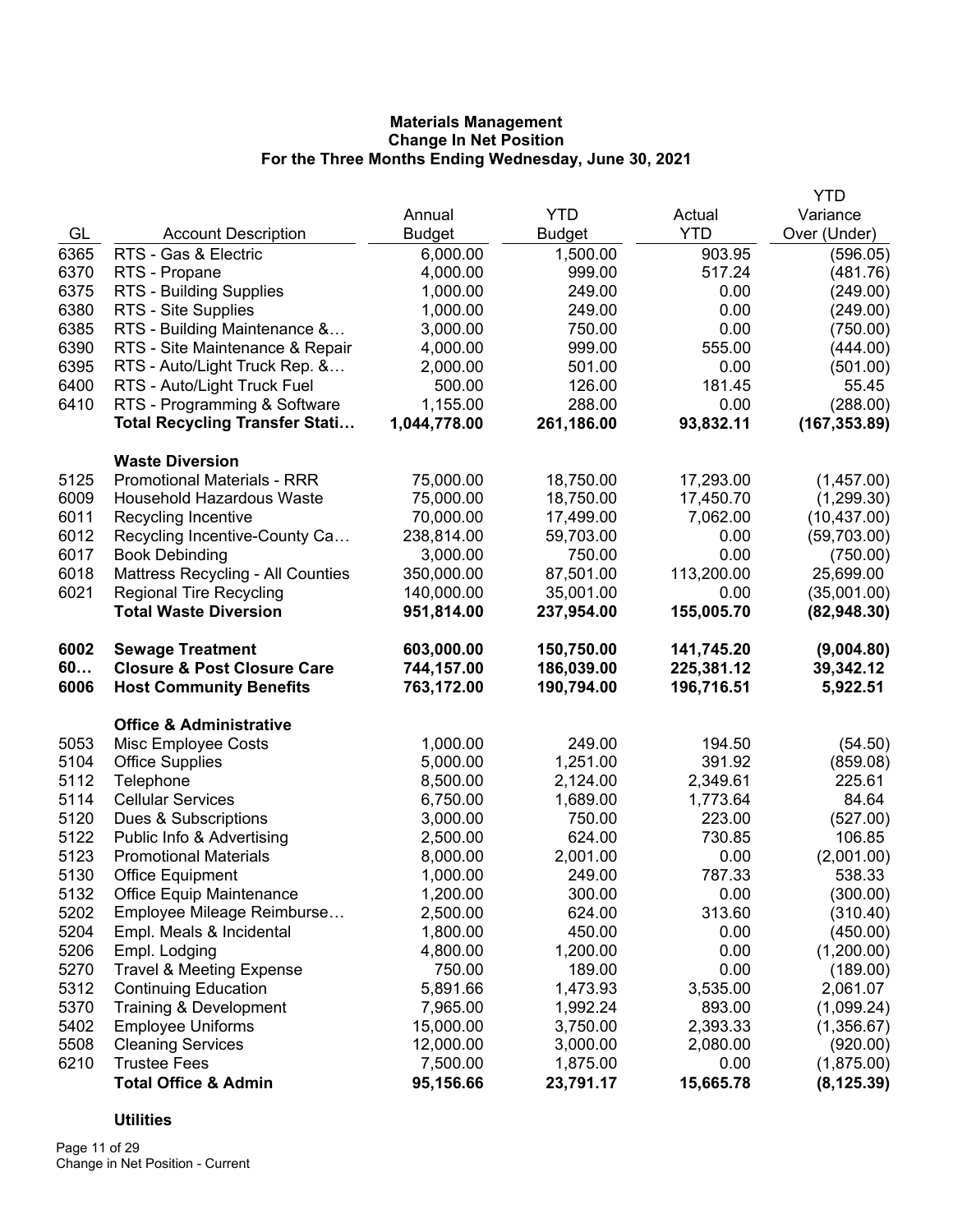|      |                                          |                |               |               | YTD           |
|------|------------------------------------------|----------------|---------------|---------------|---------------|
|      |                                          | Annual         | <b>YTD</b>    | Actual        | Variance      |
| GL   | <b>Account Description</b>               | <b>Budget</b>  | <b>Budget</b> | <b>YTD</b>    | Over (Under)  |
| 5802 | Gas & Electric                           | 40,000.00      | 9,999.00      | 8,208.79      | (1,790.21)    |
| 5803 | Propane                                  | 25,000.00      | 6,249.00      | 3,485.22      | (2,763.78)    |
|      | <b>Total Utilities</b>                   | 65,000.00      | 16,248.00     | 11,694.01     | (4, 553.99)   |
|      |                                          |                |               |               |               |
|      | <b>Materials &amp; Supplies</b>          |                |               |               |               |
| 5806 | <b>Building Supplies</b>                 | 7,000.00       | 1,749.00      | 1,095.37      | (653.63)      |
| 5810 | <b>Site Supplies</b>                     | 40,000.00      | 9,999.00      | 1,779.47      | (8, 219.53)   |
| 5824 | Sand, Gravel & Stone                     | 220,000.00     | 54,999.00     | 7,947.23      | (47,051.77)   |
| 5826 | Seed & Mulch                             | 35,000.00      | 8,751.00      | 5,184.00      | (3, 567.00)   |
|      | <b>Total Materials &amp; Supplies</b>    | 302,000.00     | 75,498.00     | 16,006.07     | (59, 491.93)  |
|      |                                          |                |               |               |               |
|      | <b>Professional Fees</b>                 |                |               |               |               |
| 5924 | Legal                                    | 5,500.00       | 1,374.00      | 0.00          | (1,374.00)    |
| 5926 | <b>Investment Banking Fees</b>           | 21,300.00      | 5,325.00      | 4,260.68      | (1,064.32)    |
| 5970 | Consulting                               | 15,000.00      | 3,750.00      | 0.00          | (3,750.00)    |
|      | <b>Total Professional Fees</b>           | 41,800.00      | 10,449.00     | 4,260.68      | (6, 188.32)   |
|      |                                          |                |               |               |               |
|      | <b>Repairs &amp; Maintenance</b>         |                |               |               |               |
| 5804 | <b>Building Maintenance &amp; Repair</b> | 20,000.00      | 5,001.00      | 1,566.25      | (3,434.75)    |
|      | <b>Total Repairs &amp; Maintenance</b>   | 20,000.00      | 5,001.00      | 1,566.25      | (3,434.75)    |
|      |                                          |                |               |               |               |
|      | <b>Automobile</b>                        |                |               |               |               |
| 5603 | Auto/Light Truck Rental/Lease            | 14,400.00      | 3,600.00      | 3,600.00      | 0.00          |
|      | <b>Total Automobile</b>                  | 14,400.00      | 3,600.00      | 3,600.00      | 0.00          |
|      |                                          |                |               |               |               |
|      | Computer                                 |                |               |               |               |
| 5124 | <b>Computer Equipment</b>                | 18,700.00      | 4,674.00      | 52.47         | (4,621.53)    |
| 5128 | Programming & Software                   | 7,500.00       | 1,875.00      | 0.00          | (1,875.00)    |
|      | <b>Total Computer</b>                    | 26,200.00      | 6,549.00      | 52.47         | (6, 496.53)   |
|      |                                          |                |               |               |               |
| 6114 | <b>Insurance</b>                         | 170,700.00     | 42,675.00     | 42,675.00     | 0.00          |
| 61   | <b>Admin Allocation</b>                  | 993,394.00     | 248,349.00    | 233,566.10    | (14, 782.90)  |
| 61   | <b>Engineering Allocation</b>            | 30,524.00      | 7,632.00      | 10,353.53     | 2,721.53      |
| 6208 | <b>NYS Administrative Assessm</b>        | 51,147.00      | 12,786.00     | 0.00          | (12,786.00)   |
| 7032 | <b>Depreciation</b>                      | 3,537,500.00   | 884,376.00    | 813,951.20    | (70, 424.80)  |
| 6202 | <b>Interest Expense</b>                  | 658,144.00     | 164,535.00    | 146,193.18    | (18, 341.82)  |
| 6901 | Contingency                              | 30,000.00      | 7,500.00      | 0.00          | (7,500.00)    |
|      | <b>Total Expenses</b>                    | 13,583,913.00  | 3,395,982.03  | 2,828,049.26  | (567, 932.77) |
|      | <b>Change in Net Position</b>            | (2,817,691.00) | (704,421.03)  | (164, 710.65) | 539,710.38    |
|      |                                          |                |               |               |               |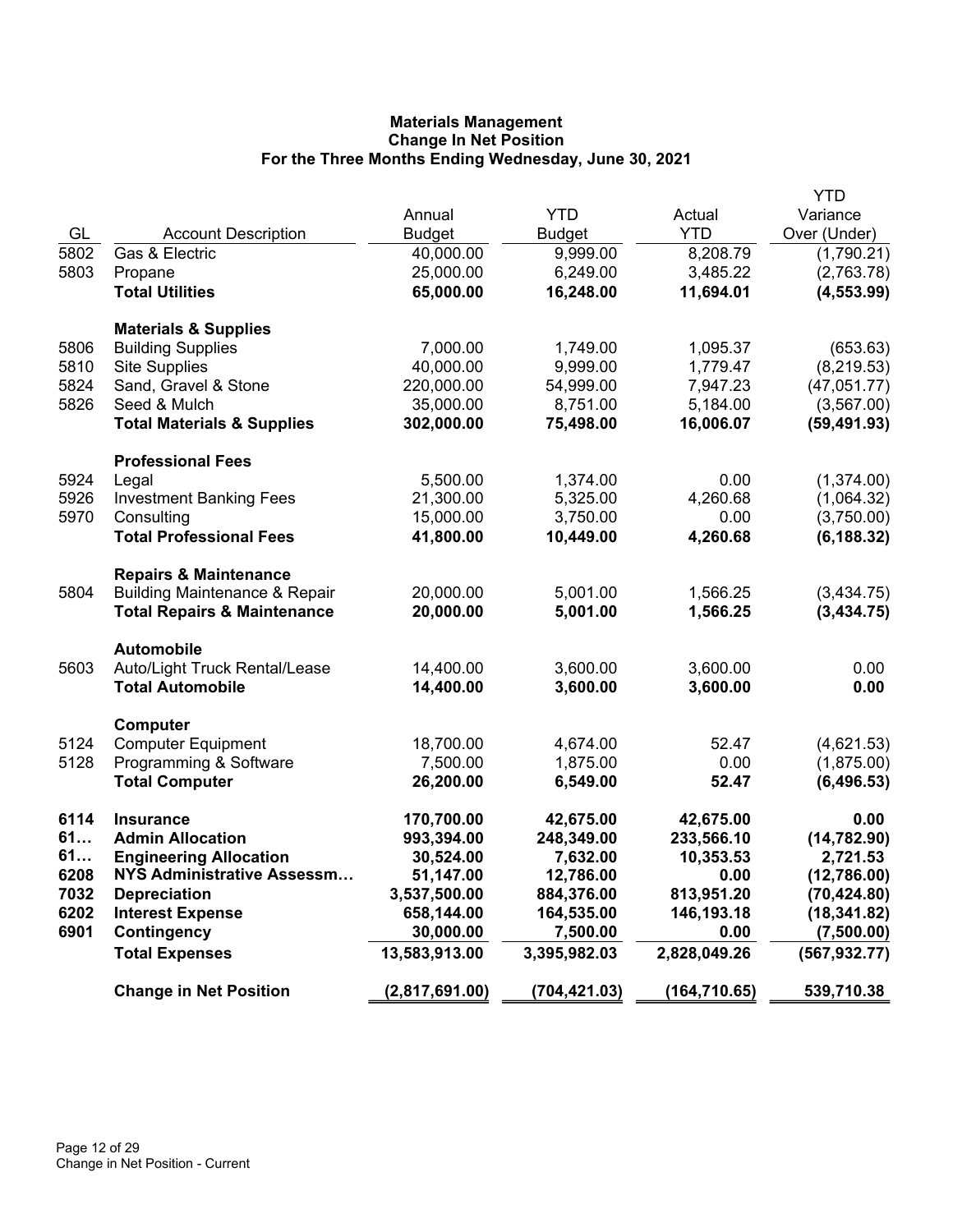# **Telecommunications Change In Net Position For the Three Months Ending Wednesday, June 30, 2021**

| GL            | <b>Account Description</b>                                                | Annual<br><b>Budget</b> | <b>YTD</b><br>Budget | Actual<br><b>YTD</b> | YTD<br>Variance<br>Over (Under) |
|---------------|---------------------------------------------------------------------------|-------------------------|----------------------|----------------------|---------------------------------|
|               | <b>Customer Billings</b>                                                  |                         |                      |                      |                                 |
| 4001          | <b>Customer Billings</b>                                                  | \$5,664,117.00          | \$1,416,030.00       | \$1,440,482.90       | \$24,452.90                     |
| 4004          | Dark Fiber Billings                                                       | 591,569.00              | 147,891.00           | 130,057.15           | (17, 833.85)                    |
|               | <b>Total Customer Billings</b>                                            | 6,255,686.00            | 1,563,921.00         | 1,570,540.05         | 6,619.05                        |
|               | <b>Grant Revenue</b>                                                      |                         |                      |                      |                                 |
| 4181          | <b>Federal Grant Income</b>                                               | 200,000.00              | 50,001.00            | 0.00                 | (50,001.00)                     |
|               | <b>Total Grant Revenue</b>                                                | 200,000.00              | 50,001.00            | 0.00                 | (50,001.00)                     |
|               | <b>Other Income</b>                                                       |                         |                      |                      |                                 |
| 4164          | Miscellaneous                                                             | 47,050.00               | 11,763.00            | 1,563.86             | (10, 199.14)                    |
|               | <b>Total Other Income</b>                                                 | 47,050.00               | 11,763.00            | 1,563.86             | (10, 199.14)                    |
|               | <b>Interest Income</b>                                                    |                         |                      |                      |                                 |
| 4102          | Investment Interest Income                                                | 9,773.00                | 2,442.00             | 2,481.29             | 39.29                           |
| 4108          | Reserve Interest                                                          | 84,786.00               | 21,198.00            | 17,347.39            | (3,850.61)                      |
| 42            | Mark to Market Adjustment                                                 | 0.00                    | 0.00                 | (140.00)             | (140.00)                        |
|               | <b>Total Interest Income</b>                                              | 94,559.00               | 23,640.00            | 19,688.68            | (3,951.32)                      |
|               | <b>Total Income</b>                                                       | 6,597,295.00            | 1,649,325.00         | 1,591,792.59         | (57, 532.41)                    |
|               | <b>Salaries</b>                                                           |                         |                      |                      |                                 |
| 50            | <b>Engineering Wages</b>                                                  | 28,644.00               | 7,161.00             | 8,313.42             | 1,152.42                        |
| 50            | <b>Technology Wages</b>                                                   | 1,269,135.00            | 317,283.00           | 290,363.02           | (26, 919.98)                    |
| 50            | <b>MMF Wages</b>                                                          | 0.00                    | 0.00                 | 4,455.47             | 4,455.47                        |
| $50$          | Overtime Wages                                                            | 2,500.00                | 624.00               | 809.77               | 185.77                          |
|               | <b>Total Salaries</b>                                                     | 1,300,279.00            | 325,068.00           | 303,941.68           | (21, 126.32)                    |
|               | <b>Fringe Benefits</b>                                                    |                         |                      |                      |                                 |
| 50            | <b>FICA Expense</b>                                                       | 92,438.00               | 23,109.00            | 21,667.33            | (1,441.67)                      |
| 50            | <b>Pension Expense</b>                                                    | 172,232.00              | 43,059.00            | 43,871.21            | 812.21                          |
| 50            | Health Insurance                                                          | 92,741.00               | 23,184.00            | 21,223.48            | (1,960.52)                      |
| 50            | <b>Workers Comp</b>                                                       | 2,437.00                | 609.00               | 902.19               | 293.19                          |
| 50            | <b>Disability Insurance</b>                                               | 2,204.00                | 552.00               | 551.01               | (0.99)                          |
| 50            | Post Retire Overhead                                                      | 69,552.00               | 17,388.00            | 19,030.56            | 1,642.56                        |
| 5054          | <b>Employee Physicals &amp; Screening</b><br><b>Total Fringe Benefits</b> | 500.00<br>432,104.00    | 126.00<br>108,027.00 | 0.00<br>107,245.78   | (126.00)<br>(781.22)            |
|               |                                                                           |                         |                      |                      |                                 |
|               | <b>Operations &amp; Maintenance</b>                                       |                         |                      |                      |                                 |
| 5062<br>5133  | Third Party Temporary - O&M                                               | 1,000.00<br>340,194.00  | 249.00<br>85,050.00  | 0.00<br>140,512.98   | (249.00)                        |
| 5134          | Equipment Maintenance Contr<br><b>Maintenance Contracts</b>               | 155,800.00              | 38,949.00            | 18,840.15            | 55,462.98<br>(20, 108.85)       |
| 5135          | <b>Underground Locating</b>                                               | 70,000.00               | 17,499.00            | 10,671.06            |                                 |
| 5403          | <b>Safety Equipment &amp; Supplies</b>                                    | 900.00                  | 225.00               | 0.00                 | (6,827.94)<br>(225.00)          |
| 5704          | <b>O&amp;M Supplies</b>                                                   | 4,500.00                | 1,125.00             | 71.23                | (1,053.77)                      |
| 5712          | Purchased Maintenance & Repair                                            | 55,000.00               | 13,749.00            | 372.35               | (13, 376.65)                    |
| 5720          | <b>Offnet Circuit Lease</b>                                               | 677,772.00              | 169,443.00           | 159,718.53           | (9,724.47)                      |
| 5770          | Other Tool, Equip & O&M                                                   | 6,000.00                | 1,500.00             | 0.00                 | (1,500.00)                      |
| Page 13 of 29 |                                                                           |                         |                      |                      |                                 |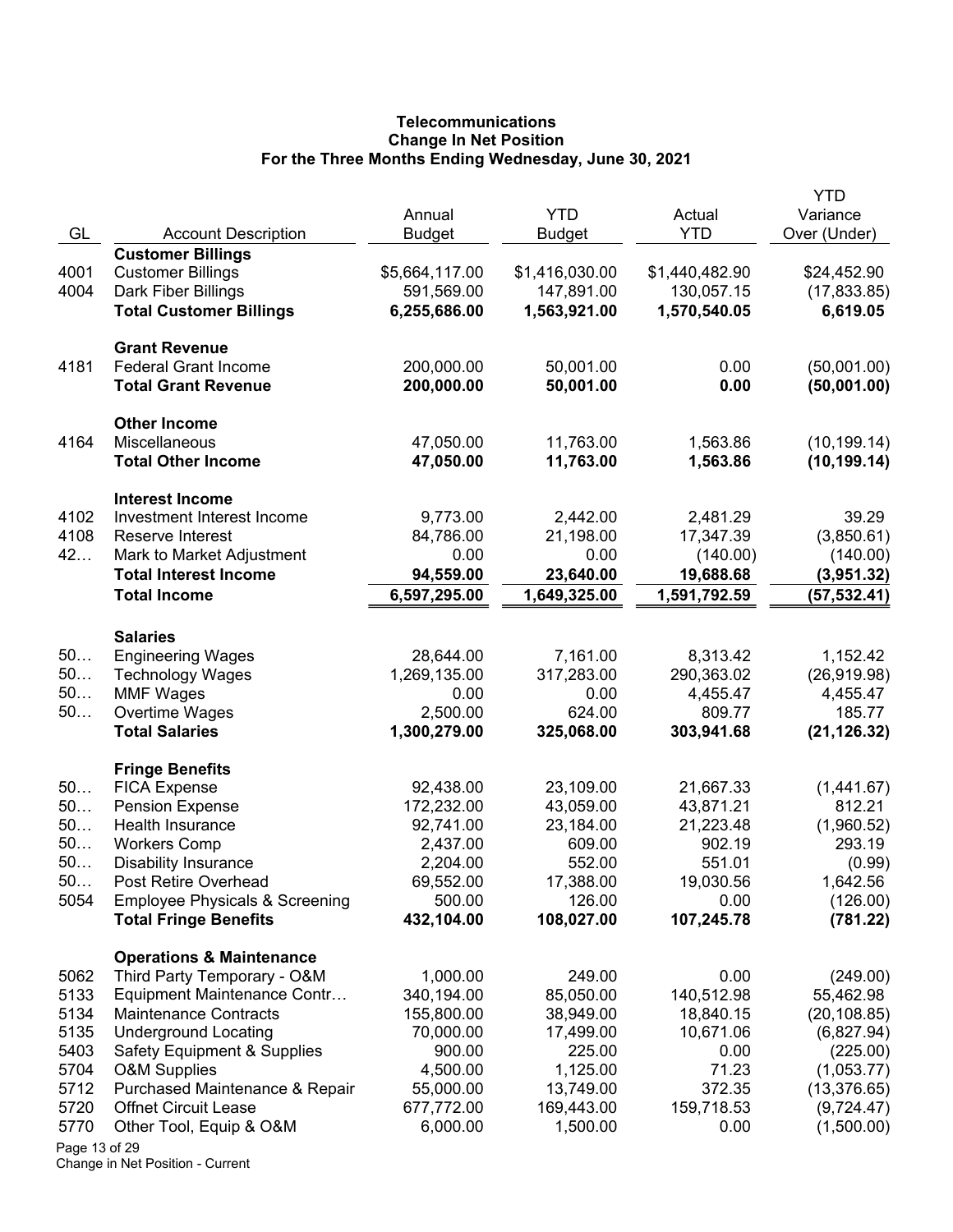# **Telecommunications Change In Net Position For the Three Months Ending Wednesday, June 30, 2021**

|      |                                                     |               |               |            | <b>YTD</b>           |
|------|-----------------------------------------------------|---------------|---------------|------------|----------------------|
|      |                                                     | Annual        | <b>YTD</b>    | Actual     | Variance             |
| GL   | <b>Account Description</b>                          | <b>Budget</b> | <b>Budget</b> | <b>YTD</b> | Over (Under)         |
| 5830 | Collo Expense                                       | 171,720.00    | 42,930.00     | 34,802.01  | (8, 127.99)          |
| 5834 | Permitting                                          | 6,000.00      | 1,500.00      | 4,622.99   | 3,122.99             |
| 5835 | <b>NYS DOT Fee</b>                                  | 10,000.00     | 2,499.00      | 0.00       | (2,499.00)           |
| 5836 | Pole Attachment Fees                                | 310,643.00    | 77,661.00     | 37,375.16  | (40, 285.84)         |
| 5838 | <b>Conduit Lease</b>                                | 22,195.00     | 5,550.00      | 1,176.72   | (4,373.28)           |
|      | Total O & M                                         | 1,831,724.00  | 457,929.00    | 408,163.18 | (49, 765.82)         |
|      | <b>Office &amp; Administrative</b>                  |               |               |            |                      |
| 5053 | Misc Employee Costs                                 | 2,400.00      | 600.00        | 19.42      | (580.58)             |
| 5102 | <b>Office Rent</b>                                  | 44,279.00     | 11,070.00     | 9,795.00   | (1,275.00)           |
| 5104 | <b>Office Supplies</b>                              | 2,200.00      | 549.00        | 0.00       | (549.00)             |
| 5110 | Postage & Shipping                                  | 1,000.00      | 249.00        | 17.06      | (231.94)             |
| 5112 | Telephone                                           | 11,500.00     | 2,874.00      | 3,181.84   | 307.84               |
| 5114 | <b>Cellular Services</b>                            | 5,600.00      | 1,401.00      | 1,323.84   | (77.16)              |
| 5118 | <b>Other Communications</b>                         | 1,600.00      | 399.00        | 358.35     | (40.65)              |
| 5120 | Dues & Subscriptions                                | 500.00        | 126.00        | 0.00       | (126.00)             |
| 5122 | Public Info & Advertising                           | 2,000.00      | 501.00        | 0.00       | (501.00)             |
| 5123 | <b>Promotional Materials</b>                        | 5,000.00      | 1,251.00      | 0.00       | (1,251.00)           |
| 5130 | <b>Office Equipment</b>                             | 3,000.00      | 750.00        | 0.00       | (750.00)             |
| 5170 | <b>Other Office Expenses</b>                        | 6,000.00      | 1,500.00      | 195.13     | (1,304.87)           |
| 5172 | <b>Filing Fees</b>                                  | 24,000.00     | 6,000.00      | 0.00       | (6,000.00)           |
| 5202 | Employee Mileage Reimburse                          | 2,016.00      | 504.00        | 0.00       | (504.00)             |
| 5204 | Empl. Meals & Incidental                            | 8,500.00      | 2,124.00      | 206.54     | (1, 917.46)          |
| 5206 | Empl. Lodging                                       | 15,000.00     | 3,750.00      | 400.00     | (3,350.00)           |
| 5270 | <b>Travel &amp; Meeting Expense</b>                 | 500.00        | 126.00        | 0.00       | (126.00)             |
| 5370 | Training & Development                              | 9,300.00      | 2,325.00      | 50.00      | (2,275.00)           |
| 5402 | <b>Employee Uniforms</b>                            | 1,225.00      | 306.00        | 0.00       | (306.00)             |
| 5570 | <b>Other General Expense</b>                        | 1,000.00      | 249.00        | 0.00       | (249.00)             |
|      | <b>Total Office &amp; Admin</b>                     | 146,620.00    | 36,654.00     | 15,547.18  | (21, 106.82)         |
| 5802 | <b>Utilities</b><br>Gas & Electric                  | 5,000.00      | 1,251.00      | 876.45     |                      |
|      | <b>Total Utilities</b>                              | 5,000.00      | 1,251.00      | 876.45     | (374.55)<br>(374.55) |
|      | <b>Professional Fees</b>                            |               |               |            |                      |
| 5924 | Legal                                               | 45,000.00     | 11,250.00     | 4,350.00   | (6,900.00)           |
| 5926 | <b>Investment Banking Fees</b>                      | 5,734.00      | 1,434.00      | 1,174.64   | (259.36)             |
| 5970 | Consulting                                          | 25,000.00     | 6,249.00      | 9,950.00   | 3,701.00             |
|      | <b>Total Professional Fees</b>                      | 75,734.00     | 18,933.00     | 15,474.64  | (3,458.36)           |
| 5601 | <b>Automobile</b><br>Auto/Light Truck Rep. & Maint. | 12,000.00     | 3,000.00      | 1,904.93   | (1,095.07)           |
| 5602 | <b>Auto/Light Truck Fuel</b>                        | 22,000.00     | 5,499.00      | 2,127.05   | (3,371.95)           |
| 5603 | Auto/Light Truck Rental/Lease                       | 58,000.00     | 14,499.00     | 14,499.99  | 0.99                 |
| 5605 | Vehicle Ins                                         | 12,100.00     | 3,024.00      | 3,024.99   | 0.99                 |
|      | <b>Total Automobile</b>                             | 104,100.00    | 26,022.00     | 21,556.96  | (4,465.04)           |
|      |                                                     |               |               |            |                      |

Page 14 of 29 Change in Net Position - Current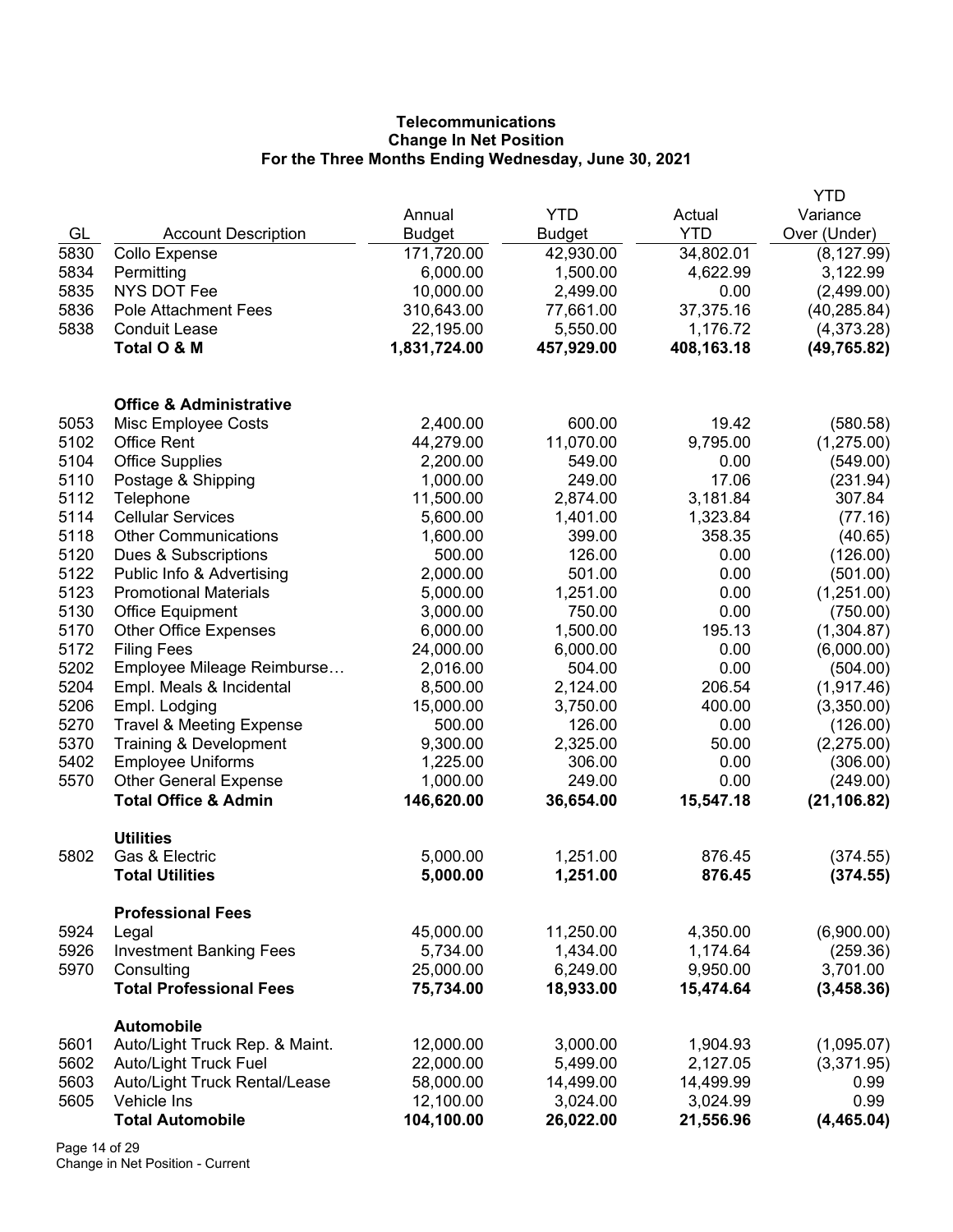# **Telecommunications Change In Net Position For the Three Months Ending Wednesday, June 30, 2021**

|      |                                              |                |               |               | YTD           |
|------|----------------------------------------------|----------------|---------------|---------------|---------------|
|      |                                              | Annual         | YTD           | Actual        | Variance      |
| GL   | <b>Account Description</b>                   | <b>Budget</b>  | <b>Budget</b> | <b>YTD</b>    | Over (Under)  |
| 5124 | <b>Computer</b><br><b>Computer Equipment</b> | 9,500.00       | 2,376.00      | 4,576.56      | 2,200.56      |
| 5128 | Programming & Software                       | 18,750.00      | 4,689.00      | 7,026.79      | 2,337.79      |
|      | <b>Total Computer</b>                        | 28,250.00      | 7,065.00      | 11,603.35     | 4,538.35      |
| 6122 | <b>Bad Debt Expense</b>                      | 0.00           | 0.00          | 5,408.76      | 5,408.76      |
| 6114 | <b>Insurance</b>                             | 130,200.00     | 32,550.00     | 32,550.00     | 0.00          |
| 61   | <b>Admin Allocation</b>                      | 617,820.00     | 154,455.00    | 146,716.81    | (7,738.19)    |
| 61   | <b>Engineering Allocation</b>                | 11,730.00      | 2,934.00      | 5,911.01      | 2,977.01      |
| 6208 | <b>NYS Administrative Assessm</b>            | 34,901.00      | 8,724.00      | 0.00          | (8,724.00)    |
| 7032 | <b>Depreciation</b>                          | 3,732,600.00   | 933,150.00    | 888,046.70    | (45, 103.30)  |
| 6901 | Contingency                                  | 25,000.00      | 6,249.00      | 0.00          | (6, 249.00)   |
|      | <b>Total Expenses</b>                        | 8,476,062.00   | 2,119,011.00  | 1,963,042.50  | (155, 968.50) |
|      | <b>Change in Net Position</b>                | (1,878,767.00) | (469, 686.00) | (371, 249.91) | 98,436.09     |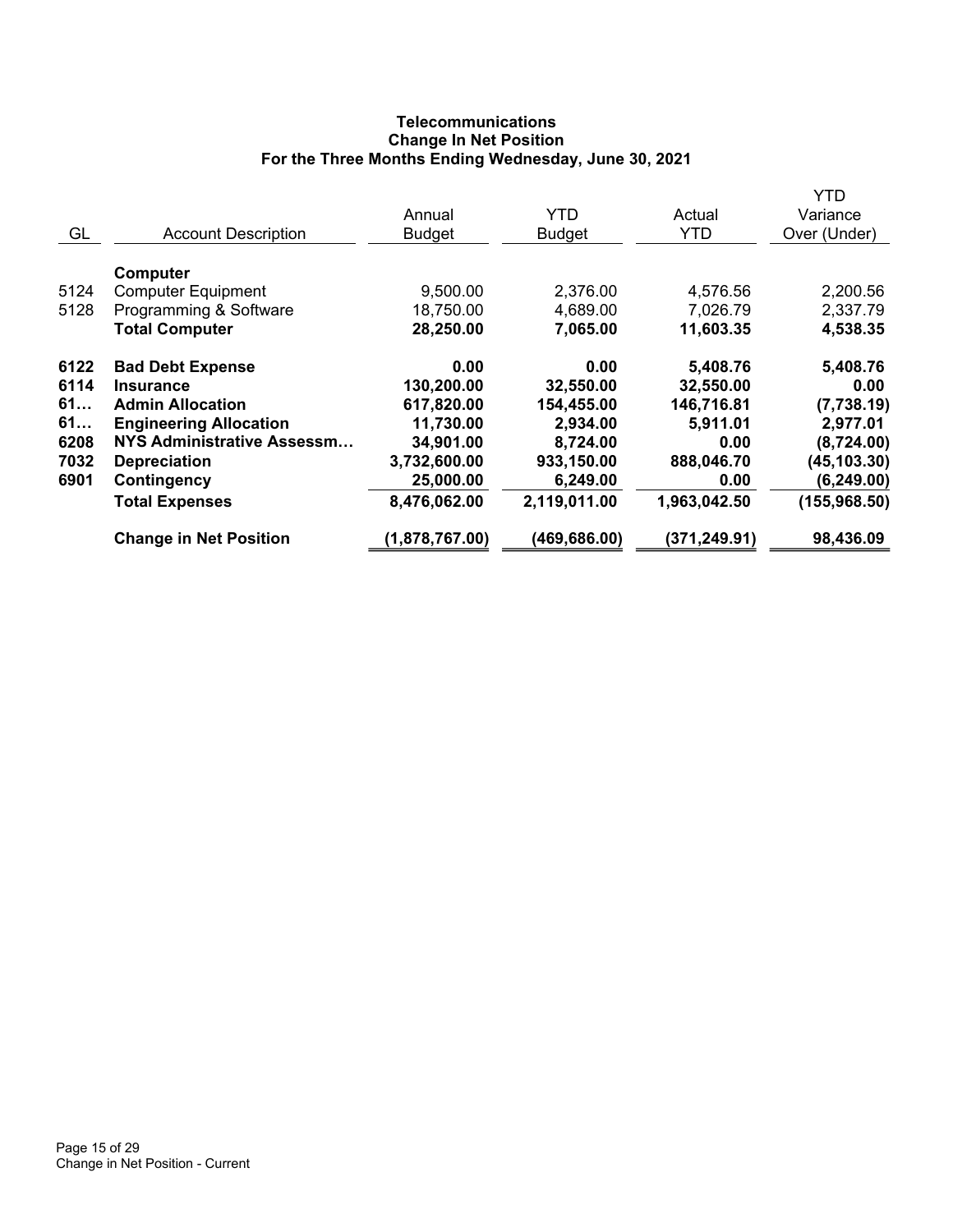#### **Water Quality Change In Net Position For the Three Months Ending Wednesday, June 30, 2021**

|               |                                                                           | Annual                 | <b>YTD</b>             | Actual               | YTD<br>Variance            |
|---------------|---------------------------------------------------------------------------|------------------------|------------------------|----------------------|----------------------------|
| GL            | <b>Account Description</b>                                                | <b>Budget</b>          | Budget                 | <b>YTD</b>           | Over (Under)               |
|               | <b>Customer Billings</b>                                                  |                        |                        |                      |                            |
| 4001          | <b>Customer Billings</b>                                                  | \$5,775,764.00         | \$1,443,942.00         | \$1,507,476.51       | \$63,534.51                |
| 4005          | <b>Capital Billings</b>                                                   | 278,587.00             | 69,648.00              | 69,646.69            | (1.31)                     |
|               | <b>Total Customer Billings</b>                                            | 6,054,351.00           | 1,513,590.00           | 1,577,123.20         | 63,533.20                  |
|               | <b>Grant Revenue</b>                                                      |                        |                        |                      |                            |
| 4181          | <b>Federal Grant Income</b>                                               | 900,000.00             | 225,000.00             | 0.00                 | (225,000.00)               |
|               | <b>Total Grant Revenue</b>                                                | 900,000.00             | 225,000.00             | 0.00                 | (225,000.00)               |
|               | <b>Other Income</b>                                                       |                        |                        |                      |                            |
| 4164          | Miscellaneous                                                             | 7,129.00               | 1,782.00               | 1,782.24             | 0.24                       |
|               | <b>Total Other Income</b>                                                 | 7,129.00               | 1,782.00               | 1,782.24             | 0.24                       |
|               | <b>Interest Income</b>                                                    |                        |                        |                      |                            |
| 4102          | Investment Interest Income                                                | 2,000.00               | 501.00                 | 983.67               | 482.67                     |
| 4108          | Reserve Interest                                                          | 42,900.00              | 10,725.00              | 6,759.01             | (3,965.99)                 |
| 42            | Mark to Market Adjustment                                                 | 0.00                   | 0.00                   | (975.80)             | (975.80)                   |
|               | <b>Total Interest Income</b>                                              | 44,900.00              | 11,226.00              | 6,766.88             | (4, 459.12)                |
|               | <b>Total Income</b>                                                       | 7,006,380.00           | 1,751,598.00           | 1,585,672.32         | (165, 925.68)              |
|               | <b>Salaries</b>                                                           |                        |                        |                      |                            |
| 50            | <b>Engineering Wages</b>                                                  | 105,064.00             | 26,265.00              | 30,612.50            | 4,347.50                   |
| 50            | <b>MMF Wages</b>                                                          | 0.00                   | 0.00                   | 4,546.92             | 4,546.92                   |
| 50            | <b>WQ Wages</b>                                                           | 1,040,560.00           | 260,139.00             | 236,396.88           | (23, 742.12)               |
| 50            | Overtime Wages                                                            | 126,312.00             | 31,578.00              | 28,855.07            | (2,722.93)                 |
| 5005          | On-Call Stipend                                                           | 18,000.00              | 4,500.00               | 3,600.00             | (900.00)                   |
|               | <b>Total Salaries</b>                                                     | 1,289,936.00           | 322,482.00             | 304,011.37           | (18, 470.63)               |
|               | <b>Fringe Benefits</b>                                                    |                        |                        |                      |                            |
| 50            | <b>FICA Expense</b>                                                       | 84,579.00              | 21,147.00              | 20,630.45            | (516.55)                   |
| 50            | <b>Pension Expense</b>                                                    | 191,294.00             | 47,826.00              | 42,566.70            | (5,259.30)                 |
| 50            | Health Insurance                                                          | 187,066.00             | 46,767.00              | 42,120.42            | (4,646.58)                 |
| 50            | <b>Workers Comp</b>                                                       | 75,778.00              | 18,945.00              | 17,708.98            | (1,236.02)                 |
| 50            | Disability Insurance                                                      | 3,712.00               | 927.00                 | 927.99               | 0.99                       |
| 50            | Post Retire Overhead                                                      | 107,860.00             | 26,967.00              | 27,130.50            | 163.50                     |
| 5054          | <b>Employee Physicals &amp; Screening</b><br><b>Total Fringe Benefits</b> | 5,000.00<br>655,289.00 | 1,251.00<br>163,830.00 | 170.00<br>151,255.04 | (1,081.00)<br>(12, 574.96) |
|               |                                                                           |                        |                        |                      |                            |
|               | <b>Operations &amp; Maintenance</b>                                       |                        |                        |                      |                            |
| 5403          | <b>Safety Equipment &amp; Supplies</b>                                    | 7,500.00               | 1,875.00               | 726.41               | (1, 148.59)                |
| 5704          | <b>O&amp;M Supplies</b>                                                   | 500.00                 | 126.00                 | 0.00                 | (126.00)                   |
| 5706          | Shop Tools                                                                | 14,700.00              | 3,675.99               | 504.59               | (3, 171.40)                |
| 5770          | Other Tool, Equip & O&M                                                   | 500.00                 | 126.00                 | 0.00                 | (126.00)                   |
| 5815<br>5902  | Chemicals<br>Lab Fees                                                     | 62,000.00              | 15,501.00              | 10,584.00            | (4,917.00)                 |
| 6010          |                                                                           | 8,600.00<br>700.00     | 2,151.00<br>174.00     | 1,580.00<br>0.00     | (571.00)<br>(174.00)       |
| 8090          | <b>Cape Vincent Reserve</b><br><b>Purchases for Resale</b>                | 50,000.00              | 12,501.00              | 2,556.25             | (9,944.75)                 |
| Page 16 of 29 |                                                                           |                        |                        |                      |                            |
|               |                                                                           |                        |                        |                      |                            |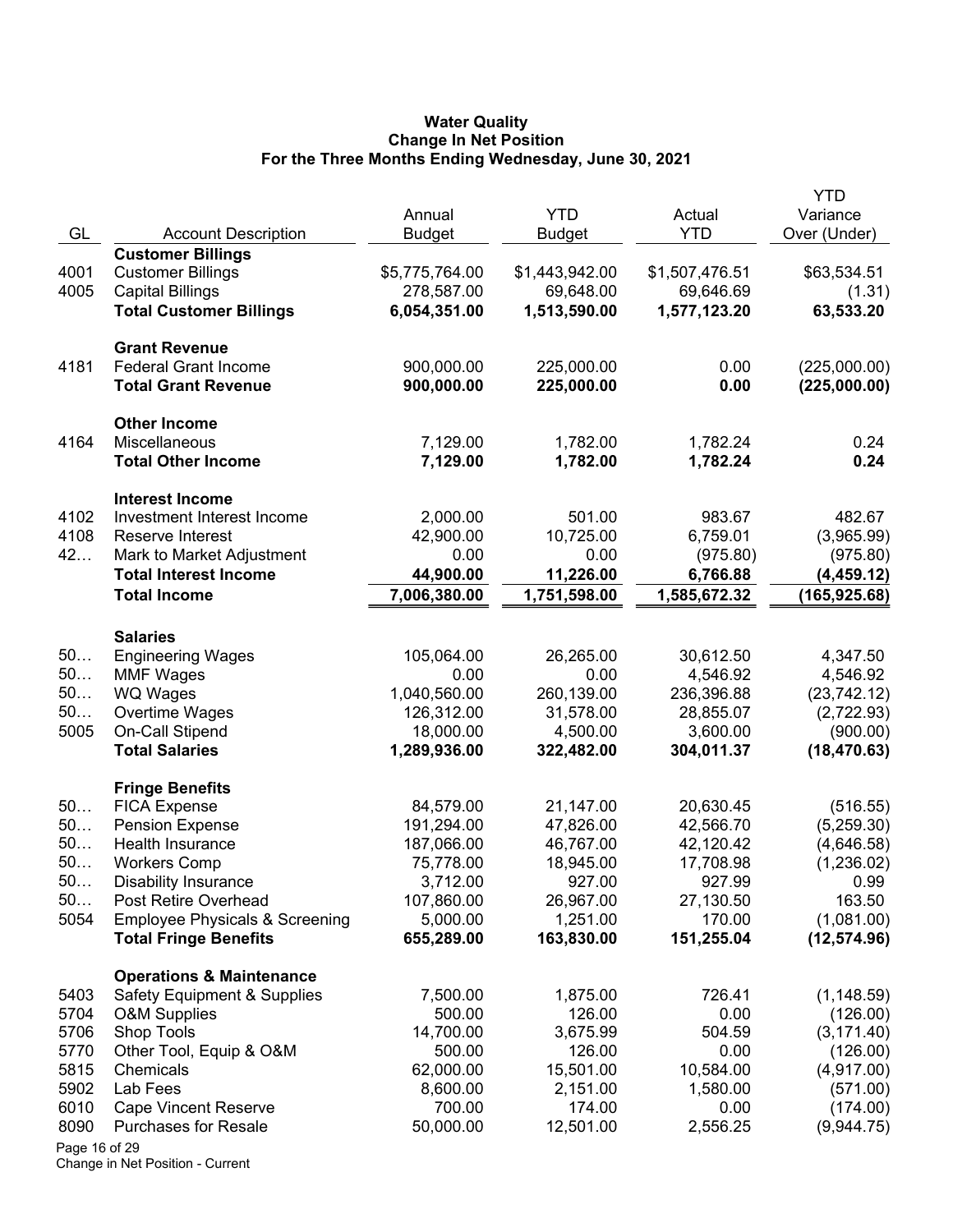## **Water Quality Change In Net Position For the Three Months Ending Wednesday, June 30, 2021**

|      |                                          |               |               |            | <b>YTD</b>   |
|------|------------------------------------------|---------------|---------------|------------|--------------|
|      |                                          | Annual        | <b>YTD</b>    | Actual     | Variance     |
| GL   | <b>Account Description</b>               | <b>Budget</b> | <b>Budget</b> | <b>YTD</b> | Over (Under) |
|      | Total O & M                              | 144,500.00    | 36,129.99     | 15,951.25  | (20, 178.74) |
| 6002 | <b>Sewage Treatment</b>                  | 1,234,029.00  | 308,508.00    | 313,559.15 | 5,051.15     |
| 6004 | <b>Water Purchases</b>                   | 752,520.00    | 188,133.00    | 186,243.01 | (1,889.99)   |
|      | <b>Office &amp; Administrative</b>       |               |               |            |              |
| 5053 | Misc Employee Costs                      | 100.00        | 24.00         | 0.00       | (24.00)      |
| 5104 | <b>Office Supplies</b>                   | 5,500.00      | 1,374.00      | 221.01     | (1, 152.99)  |
| 5110 | Postage & Shipping                       | 1,000.00      | 249.00        | 210.71     | (38.29)      |
| 5112 | Telephone                                | 10,000.00     | 2,499.00      | 1,832.53   | (666.47)     |
| 5114 | <b>Cellular Services</b>                 | 13,900.00     | 3,474.00      | 3,281.58   | (192.42)     |
| 5120 | Dues & Subscriptions                     | 1,500.00      | 375.00        | 302.00     | (73.00)      |
| 5122 | Public Info & Advertising                | 2,731.00      | 684.00        | 103.00     | (581.00)     |
| 5130 | <b>Office Equipment</b>                  | 1,000.00      | 249.00        | 18.60      | (230.40)     |
| 5202 | Employee Mileage Reimburse               | 1,100.00      | 276.00        | 0.00       | (276.00)     |
| 5204 | Empl. Meals & Incidental                 | 2,500.00      | 624.00        | 0.00       | (624.00)     |
| 5206 | Empl. Lodging                            | 5,000.00      | 1,251.00      | 0.00       | (1,251.00)   |
| 5270 | <b>Travel &amp; Meeting Expense</b>      | 300.00        | 75.00         | 0.00       | (75.00)      |
| 5370 | Training & Development                   | 8,000.00      | 2,001.00      | 550.00     | (1,451.00)   |
| 5402 | <b>Employee Uniforms</b>                 | 7,500.00      | 1,875.00      | 0.00       | (1,875.00)   |
| 5508 | <b>Cleaning Services</b>                 | 12,000.00     | 3,000.00      | 3,265.00   | 265.00       |
|      | <b>Total Office &amp; Admin</b>          | 72,131.00     | 18,030.00     | 9,784.43   | (8, 245.57)  |
|      | <b>Utilities</b>                         |               |               |            |              |
| 5802 | Gas & Electric                           | 99,225.00     | 24,807.00     | 14,183.65  | (10,623.35)  |
|      | <b>Total Utilities</b>                   | 99,225.00     | 24,807.00     | 14,183.65  | (10,623.35)  |
|      | <b>Professional Fees</b>                 |               |               |            |              |
| 5924 | Legal                                    | 5,000.00      | 1,251.00      | 0.00       | (1,251.00)   |
| 5926 | <b>Investment Banking Fees</b>           | 1,963.00      | 492.00        | 421.68     | (70.32)      |
| 5970 | Consulting                               | 5,800.00      | 1,449.99      | 0.00       | (1,449.99)   |
|      | <b>Total Professional Fees</b>           | 12,763.00     | 3,192.99      | 421.68     | (2,771.31)   |
|      | <b>Repairs &amp; Maintenance</b>         |               |               |            |              |
| 5804 | <b>Building Maintenance &amp; Repair</b> | 28,000.00     | 6,999.00      | 2,244.21   | (4,754.79)   |
| 5808 | Site Maint & Repair                      | 35,500.00     | 8,874.00      | 3,634.68   | (5,239.32)   |
| 5812 | <b>Pipeline Maintenance</b>              | 80,000.00     | 20,001.99     | 12,243.54  | (7,758.45)   |
|      | <b>Total Repairs &amp; Maintenance</b>   | 143,500.00    | 35,874.99     | 18,122.43  | (17, 752.56) |
|      | <b>Automobile</b>                        |               |               |            |              |
| 5601 | Auto/Light Truck Rep. & Maint.           | 19,000.00     | 4,749.00      | 3,252.88   | (1,496.12)   |
| 5602 | Auto/Light Truck Fuel                    | 50,000.00     | 12,501.00     | 10,514.98  | (1,986.02)   |
| 5603 | Auto/Light Truck Rental/Lease            | 132,200.00    | 33,051.00     | 29,166.67  | (3,884.33)   |
| 5605 | Vehicle Ins                              | 27,900.00     | 6,975.00      | 6,975.00   | 0.00         |
|      | <b>Total Automobile</b>                  | 229,100.00    | 57,276.00     | 49,909.53  | (7, 366.47)  |

# **Computer**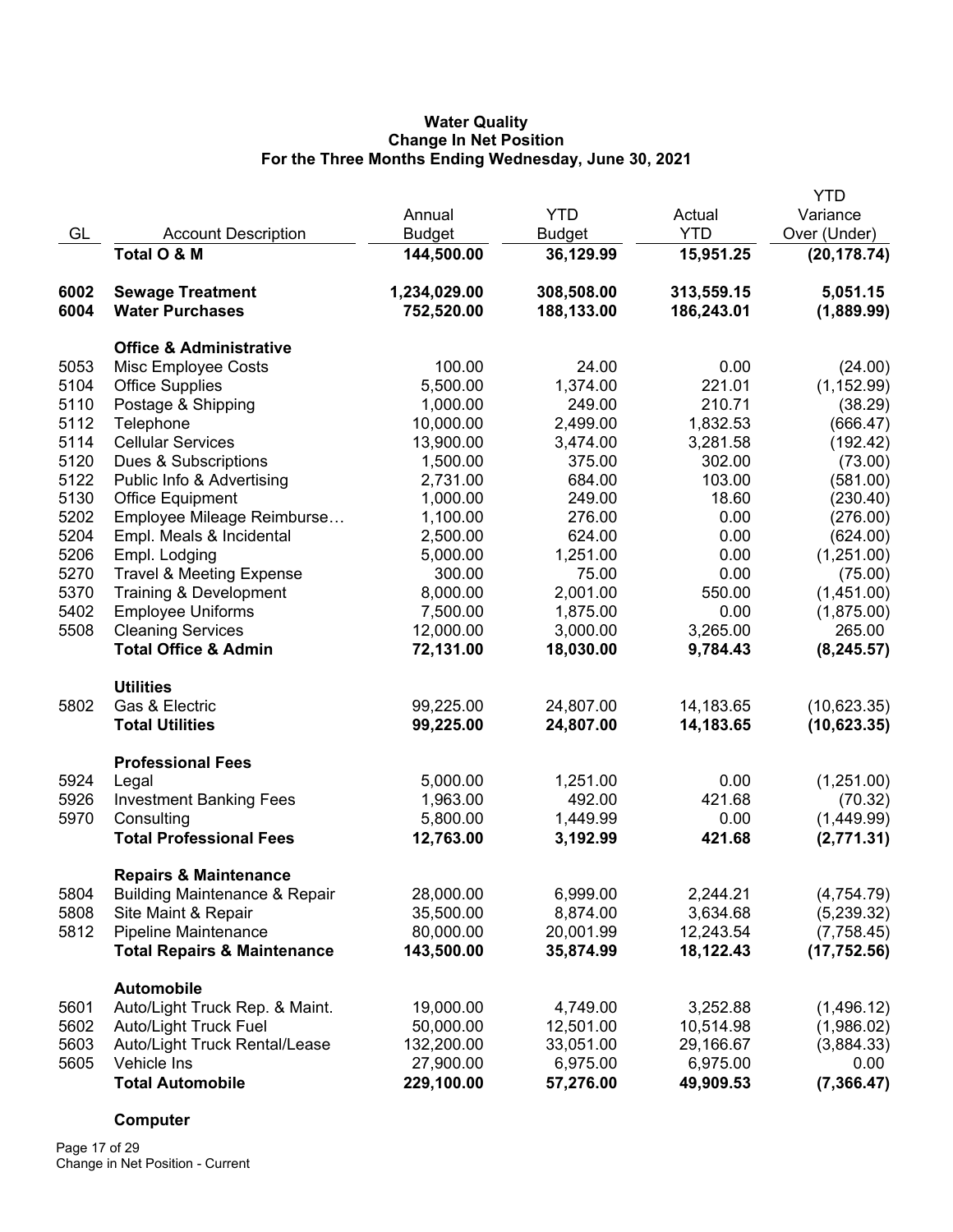# **Water Quality Change In Net Position For the Three Months Ending Wednesday, June 30, 2021**

|      |                               |               |               |              | YTD           |
|------|-------------------------------|---------------|---------------|--------------|---------------|
|      |                               | Annual        | <b>YTD</b>    | Actual       | Variance      |
| GL   | <b>Account Description</b>    | <b>Budget</b> | <b>Budget</b> | <b>YTD</b>   | Over (Under)  |
| 5124 | <b>Computer Equipment</b>     | 12,500.00     | 3,126.00      | 134.56       | (2,991.44)    |
| 5128 | Programming & Software        | 7,602.00      | 1,902.00      | 2,910.00     | 1,008.00      |
|      | <b>Total Computer</b>         | 20,102.00     | 5,028.00      | 3,044.56     | (1,983.44)    |
| 6114 | <b>Insurance</b>              | 86,600.00     | 21,651.00     | 21,650.01    | (0.99)        |
| 61   | <b>Admin Allocation</b>       | 500,817.00    | 125,205.00    | 119,128.10   | (6,076.90)    |
| 61   | <b>Engineering Allocation</b> | 33,536.00     | 8,382.00      | 9,133.99     | 751.99        |
| 6208 | NYS Administrative Assessm    | 31,828.00     | 7,959.00      | 0.00         | (7,959.00)    |
| 7032 | <b>Depreciation</b>           | 801,700.00    | 200,427.00    | 190,562.79   | (9,864.21)    |
| 7002 | Amortization                  | 24,400.00     | 6,099.00      | 6,091.70     | (7.30)        |
| 6202 | <b>Interest Expense</b>       | 56,806.00     | 14,202.00     | 3,007.88     | (11, 194.12)  |
|      | <b>Total Expenses</b>         | 6,188,782.00  | 1,547,216.97  | 1,416,060.57 | (131, 156.40) |
|      | <b>Change in Net Position</b> | 817,598.00    | 204,381.03    | 169,611.75   | (34, 769.28)  |
|      |                               |               |               |              |               |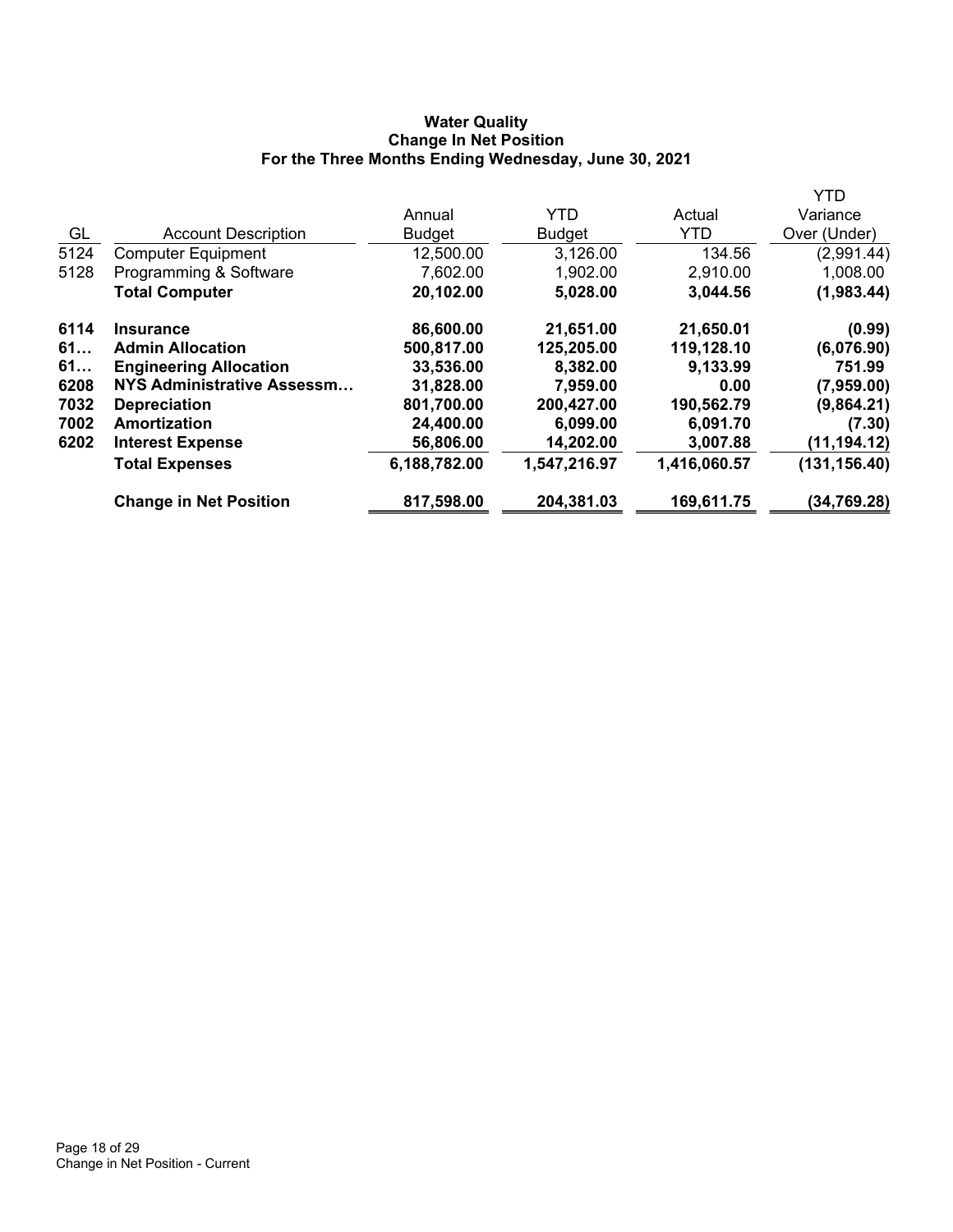#### **Army Sewer Change In Net Position For the Three Months Ending Wednesday, June 30, 2021**

|               |                                           | Annual                 | <b>YTD</b>             | Actual                 | <b>YTD</b><br>Variance   |
|---------------|-------------------------------------------|------------------------|------------------------|------------------------|--------------------------|
| GL            | <b>Account Description</b>                | <b>Budget</b>          | <b>Budget</b>          | <b>YTD</b>             | Over (Under)             |
|               | <b>Customer Billings</b>                  |                        |                        |                        |                          |
| 4001          | <b>Customer Billings</b>                  | \$2,779,184.00         | \$694,797.00           | \$684,977.54           | (\$9,819.46)             |
|               | <b>Total Customer Billings</b>            | 2,779,184.00           | 694,797.00             | 684,977.54             | (9,819.46)               |
|               | <b>Other Income</b>                       |                        |                        |                        |                          |
| 4164          | Miscellaneous                             | 7,129.00               | 1,782.00               | 1,782.24               | 0.24                     |
|               | <b>Total Other Income</b>                 | 7,129.00               | 1,782.00               | 1,782.24               | 0.24                     |
|               | <b>Interest Income</b>                    |                        |                        |                        |                          |
| 4108          | Reserve Interest                          | 27,800.00              | 6,951.00               | 4,373.48               | (2,577.52)               |
| 42            | Mark to Market Adjustment                 | 0.00                   | 0.00                   | (631.40)               | (631.40)                 |
|               | <b>Total Interest Income</b>              | 27,800.00              | 6,951.00               | 3,742.08               | (3,208.92)               |
|               | <b>Total Income</b>                       | 2,814,113.00           | 703,530.00             | 690,501.86             | (13,028.14)              |
|               | <b>Salaries</b>                           |                        |                        |                        |                          |
| 50            | <b>Engineering Wages</b>                  | 39,529.00              | 9,882.00               | 11,651.43              | 1,769.43                 |
| 50            | <b>MMF Wages</b>                          | 0.00                   | 0.00                   | 2,264.52               | 2,264.52                 |
| 50            | WQ Wages                                  | 369,119.00             | 92,280.00              | 84,570.80              | (7,709.20)               |
| 50            | Overtime Wages                            | 26,392.00              | 6,597.00               | 5,575.42               | (1,021.58)               |
| 5005          | On-Call Stipend                           | 3,840.00               | 960.00                 | 720.00                 | (240.00)                 |
|               | <b>Total Salaries</b>                     | 438,880.00             | 109,719.00             | 104,782.17             | (4,936.83)               |
|               | <b>Fringe Benefits</b>                    |                        |                        |                        |                          |
| 50            | <b>FICA Expense</b>                       | 28,846.00              | 7,212.00               | 7,291.20               | 79.20                    |
| 50            | <b>Pension Expense</b>                    | 65,048.00              | 16,263.00              | 14,854.50              | (1,408.50)               |
| 50            | Health Insurance                          | 63,471.00              | 15,867.00              | 15,126.50              | (740.50)                 |
| 50            | <b>Workers Comp</b>                       | 25,264.00              | 6,315.00               | 7,132.43               | 817.43                   |
| 50            | <b>Disability Insurance</b>               | 1,249.00               | 312.00                 | 312.24                 | 0.24                     |
| 50            | Post Retire Overhead                      | 36,292.00              | 9,072.00               | 9,555.75               | 483.75                   |
| 5054          | <b>Employee Physicals &amp; Screening</b> | 2,750.00               | 687.00                 | 170.00                 | (517.00)                 |
|               | <b>Total Fringe Benefits</b>              | 222,920.00             | 55,728.00              | 54,442.62              | (1, 285.38)              |
|               | <b>Operations &amp; Maintenance</b>       |                        |                        |                        |                          |
| 5403          | <b>Safety Equipment &amp; Supplies</b>    | 7,500.00               | 1,875.00               | 726.41                 | (1, 148.59)              |
| 5706          | Shop Tools                                | 10,000.00              | 2,499.00               | 504.59                 | (1,994.41)               |
| 5815          | Chemicals<br>Total O & M                  | 60,000.00<br>77,500.00 | 15,000.00<br>19,374.00 | 10,510.00<br>11,741.00 | (4,490.00)<br>(7,633.00) |
| 6002          | <b>Sewage Treatment</b>                   | 1,234,029.00           | 308,508.00             | 313,559.15             | 5,051.15                 |
| 6004          | <b>Water Purchases</b>                    | 3,200.00               | 801.00                 | 718.00                 | (83.00)                  |
|               | <b>Office &amp; Administrative</b>        |                        |                        |                        |                          |
| 5053          | Misc Employee Costs                       | 100.00                 | 24.00                  | 0.00                   | (24.00)                  |
| 5104          | <b>Office Supplies</b>                    | 5,500.00               | 1,374.00               | 221.01                 | (1, 152.99)              |
| 5110          | Postage & Shipping                        | 1,000.00               | 249.00                 | 210.71                 | (38.29)                  |
| 5112          | Telephone                                 | 10,000.00              | 2,499.00               | 1,832.53               | (666.47)                 |
| 5114          | <b>Cellular Services</b>                  | 13,900.00              | 3,474.00               | 3,281.58               | (192.42)                 |
| Page 19 of 29 |                                           |                        |                        |                        |                          |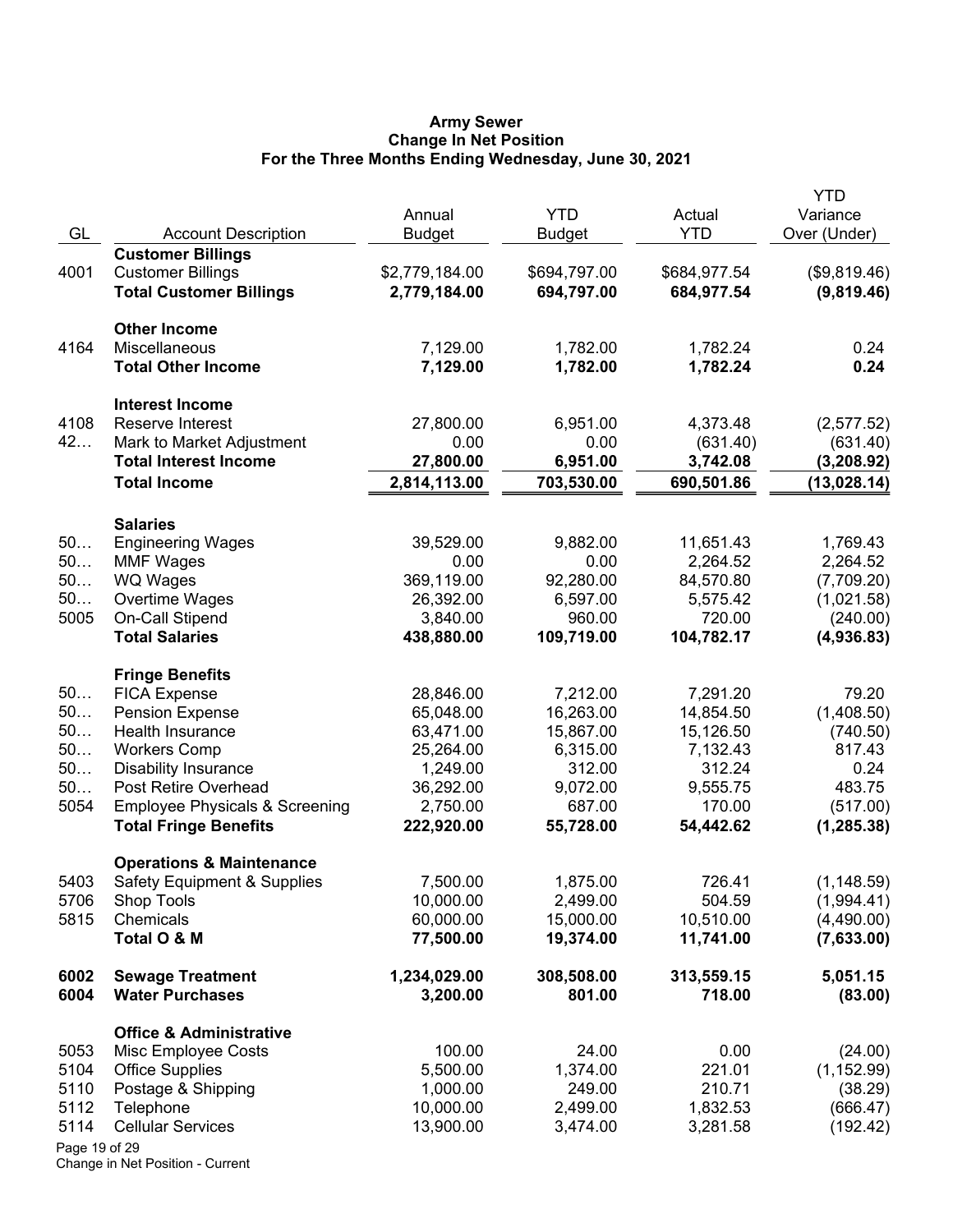#### **Army Sewer Change In Net Position For the Three Months Ending Wednesday, June 30, 2021**

|              |                                                     |                       |               |                    | <b>YTD</b>             |
|--------------|-----------------------------------------------------|-----------------------|---------------|--------------------|------------------------|
|              |                                                     | Annual                | <b>YTD</b>    | Actual             | Variance               |
| GL           | <b>Account Description</b>                          | <b>Budget</b>         | <b>Budget</b> | <b>YTD</b>         | Over (Under)           |
| 5120         | Dues & Subscriptions                                | 1,500.00              | 375.00        | 302.00             | (73.00)                |
| 5122         | Public Info & Advertising                           | 1,500.00              | 375.00        | 103.00             | (272.00)               |
| 5130         | Office Equipment                                    | 1,000.00              | 249.00        | 18.60              | (230.40)               |
| 5202         | Employee Mileage Reimburse                          | 500.00                | 126.00        | 0.00               | (126.00)               |
| 5204         | Empl. Meals & Incidental                            | 2,500.00              | 624.00        | 0.00               | (624.00)               |
| 5206         | Empl. Lodging                                       | 5,000.00              | 1,251.00      | 0.00               | (1,251.00)             |
| 5370         | Training & Development                              | 8,000.00              | 2,001.00      | 550.00             | (1,451.00)             |
| 5402         | <b>Employee Uniforms</b>                            | 7,500.00              | 1,875.00      | 0.00               | (1,875.00)             |
| 5508         | <b>Cleaning Services</b>                            | 12,000.00             | 3,000.00      | 3,265.00           | 265.00                 |
|              | <b>Total Office &amp; Admin</b>                     | 70,000.00             | 17,496.00     | 9,784.43           | (7,711.57)             |
|              | <b>Utilities</b>                                    |                       |               |                    |                        |
| 5802         | Gas & Electric                                      | 54,980.00             | 13,746.00     | 6,630.19           | (7, 115.81)            |
|              | <b>Total Utilities</b>                              | 54,980.00             | 13,746.00     | 6,630.19           | (7, 115.81)            |
|              | <b>Professional Fees</b>                            |                       |               |                    |                        |
| 5924         | Legal                                               | 3,000.00              | 750.00        | 0.00               | (750.00)               |
| 5926         | <b>Investment Banking Fees</b>                      | 1,197.00              | 300.00        | 274.09             | (25.91)                |
|              | <b>Total Professional Fees</b>                      | 4,197.00              | 1,050.00      | 274.09             | (775.91)               |
|              | <b>Repairs &amp; Maintenance</b>                    |                       |               |                    |                        |
| 5804         | <b>Building Maintenance &amp; Repair</b>            | 15,000.00             | 3,750.00      | 1,642.81           | (2, 107.19)            |
| 5808         | Site Maint & Repair                                 | 25,000.00             | 6,249.00      | 3,531.48           | (2,717.52)             |
| 5812         | <b>Pipeline Maintenance</b>                         | 45,000.00             | 11,250.00     | 7,836.45           | (3,413.55)             |
|              | <b>Total Repairs &amp; Maintenance</b>              | 85,000.00             | 21,249.00     | 13,010.74          | (8, 238.26)            |
|              | Automobile                                          |                       |               |                    |                        |
| 5601         | Auto/Light Truck Rep. & Maint.                      | 19,000.00             | 4,749.00      | 3,252.88           | (1,496.12)             |
| 5602         | <b>Auto/Light Truck Fuel</b>                        | 50,000.00             | 12,501.00     | 10,514.98          | (1,986.02)             |
| 5603         | Auto/Light Truck Rental/Lease                       | 132,200.00            | 33,051.00     | 29,166.67          | (3,884.33)             |
| 5605         | Vehicle Ins                                         | 27,900.00             | 6,975.00      | 6,975.00           | 0.00                   |
|              | <b>Total Automobile</b>                             | 229,100.00            | 57,276.00     | 49,909.53          | (7, 366.47)            |
|              | Computer                                            |                       | 3,126.00      |                    |                        |
| 5124<br>5128 | <b>Computer Equipment</b><br>Programming & Software | 12,500.00<br>7,602.00 | 1,902.00      | 134.56<br>2,910.00 | (2,991.44)<br>1,008.00 |
|              | <b>Total Computer</b>                               | 20,102.00             | 5,028.00      | 3,044.56           | (1,983.44)             |
| 6114         | <b>Insurance</b>                                    | 34,100.00             | 8,526.00      | 8,525.01           | (0.99)                 |
| 61           | <b>Admin Allocation</b>                             | 281,576.00            | 70,395.00     | 66,930.24          | (3,464.76)             |
| 61           | <b>Engineering Allocation</b>                       | 10,490.00             | 2,622.00      | 3,768.62           | 1,146.62               |
| 6208         | <b>NYS Administrative Assessm</b>                   | 13,401.00             | 3,351.00      | 0.00               | (3,351.00)             |
| 89           | <b>Water Quality Allocation</b>                     | (205, 362.00)         | (51, 339.00)  | (40, 949.61)       | 10,389.39              |
| 7032         | <b>Depreciation</b>                                 | 303,500.00            | 75,876.00     | 74,869.35          | (1,006.65)             |
|              | <b>Total Expenses</b>                               | 2,877,613.00          | 719,406.00    | 681,040.09         | (38, 365.91)           |
|              | <b>Change in Net Position</b>                       | (63, 500.00)          | (15, 876.00)  | 9,461.77           | 25,337.77              |
|              |                                                     |                       |               |                    |                        |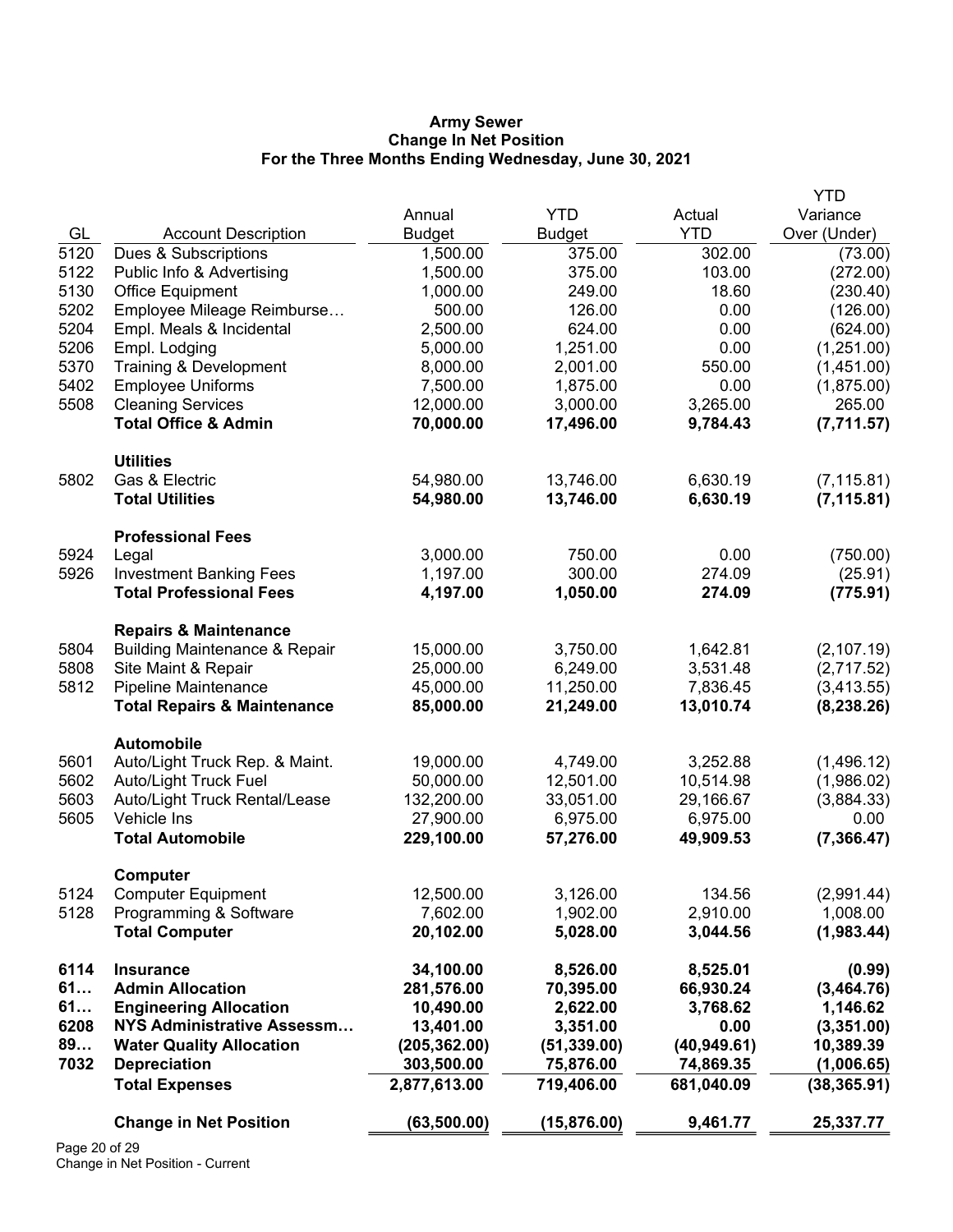#### **Army Water Line Change In Net Position For the Three Months Ending Wednesday, June 30, 2021**

|               |                                                   | Annual         | <b>YTD</b>    | Actual       | <b>YTD</b><br>Variance |
|---------------|---------------------------------------------------|----------------|---------------|--------------|------------------------|
| GL            | <b>Account Description</b>                        | <b>Budget</b>  | <b>Budget</b> | <b>YTD</b>   | Over (Under)           |
|               | <b>Customer Billings</b>                          |                |               |              |                        |
| 4001          | <b>Customer Billings</b>                          | \$2,015,330.00 | \$503,832.00  | \$567,080.81 | \$63,248.81            |
|               | <b>Total Customer Billings</b>                    | 2,015,330.00   | 503,832.00    | 567,080.81   | 63,248.81              |
|               | <b>Grant Revenue</b>                              |                |               |              |                        |
| 4181          | <b>Federal Grant Income</b>                       | 900,000.00     | 225,000.00    | 0.00         | (225,000.00)           |
|               | <b>Total Grant Revenue</b>                        | 900,000.00     | 225,000.00    | 0.00         | (225,000.00)           |
|               | <b>Interest Income</b>                            |                |               |              |                        |
| 4108          | Reserve Interest                                  | 15,100.00      | 3,774.00      | 2,385.53     | (1,388.47)             |
| 42            | Mark to Market Adjustment                         | 0.00           | 0.00          | (344.40)     | (344.40)               |
|               | <b>Total Interest Income</b>                      | 15,100.00      | 3,774.00      | 2,041.13     | (1,732.87)             |
|               | <b>Total Income</b>                               | 2,930,430.00   | 732,606.00    | 569,121.94   | (163, 484.06)          |
|               | <b>Salaries</b>                                   |                |               |              |                        |
| 50            | <b>Engineering Wages</b>                          | 38,266.00      | 9,567.00      | 13,618.78    | 4,051.78               |
| 50            | <b>MMF Wages</b>                                  | 0.00           | 0.00          | 2,282.40     | 2,282.40               |
| 50            | <b>WQ Wages</b>                                   | 330,353.00     | 82,587.00     | 65,244.05    | (17, 342.95)           |
| 50            | Overtime Wages                                    | 11,632.00      | 2,907.00      | 3,628.88     | 721.88                 |
| 5005          | On-Call Stipend                                   | 3,840.00       | 960.00        | 720.00       | (240.00)               |
|               | <b>Total Salaries</b>                             | 384,091.00     | 96,021.00     | 85,494.11    | (10, 526.89)           |
|               | <b>Fringe Benefits</b>                            |                |               |              |                        |
| 50            | <b>FICA Expense</b>                               | 25,254.00      | 6,315.00      | 6,036.48     | (278.52)               |
| 50            | <b>Pension Expense</b>                            | 56,937.00      | 14,235.00     | 12,660.62    | (1,574.38)             |
| 50            | Health Insurance                                  | 55,640.00      | 13,911.00     | 12,997.80    | (913.20)               |
| 50            | <b>Workers Comp</b>                               | 21,763.00      | 5,442.00      | 3,704.34     | (1,737.66)             |
| 50            | <b>Disability Insurance</b>                       | 1,088.00       | 273.00        | 272.10       | (0.90)                 |
| 50            | Post Retire Overhead                              | 31,630.00      | 7,908.00      | 7,672.50     | (235.50)               |
| 5054          | <b>Employee Physicals &amp; Screening</b>         | 2,250.00       | 564.00        | 0.00         | (564.00)               |
|               | <b>Total Fringe Benefits</b>                      | 194,562.00     | 48,648.00     | 43,343.84    | (5,304.16)             |
| 5706          | <b>Operations &amp; Maintenance</b><br>Shop Tools | 4,200.00       | 1,050.99      | 0.00         | (1,050.99)             |
| 5902          | Lab Fees                                          | 5,000.00       | 1,251.00      | 815.00       | (436.00)               |
|               | Total O & M                                       | 9,200.00       | 2,301.99      | 815.00       | (1,486.99)             |
| 6004          | <b>Water Purchases</b>                            | 664,255.00     | 166,065.00    | 163,459.31   | (2,605.69)             |
|               | <b>Office &amp; Administrative</b>                |                |               |              |                        |
| 5122          | Public Info & Advertising                         | 981.00         | 246.00        | 0.00         | (246.00)               |
| 5202          | Employee Mileage Reimburse                        | 100.00         | 24.00         | 0.00         | (24.00)                |
|               | <b>Total Office &amp; Admin</b>                   | 1,081.00       | 270.00        | 0.00         | (270.00)               |
|               | <b>Utilities</b>                                  |                |               |              |                        |
| 5802          | Gas & Electric                                    | 21,250.00      | 5,313.00      | 2,253.47     | (3,059.53)             |
|               | <b>Total Utilities</b>                            | 21,250.00      | 5,313.00      | 2,253.47     | (3,059.53)             |
| Page 21 of 29 |                                                   |                |               |              |                        |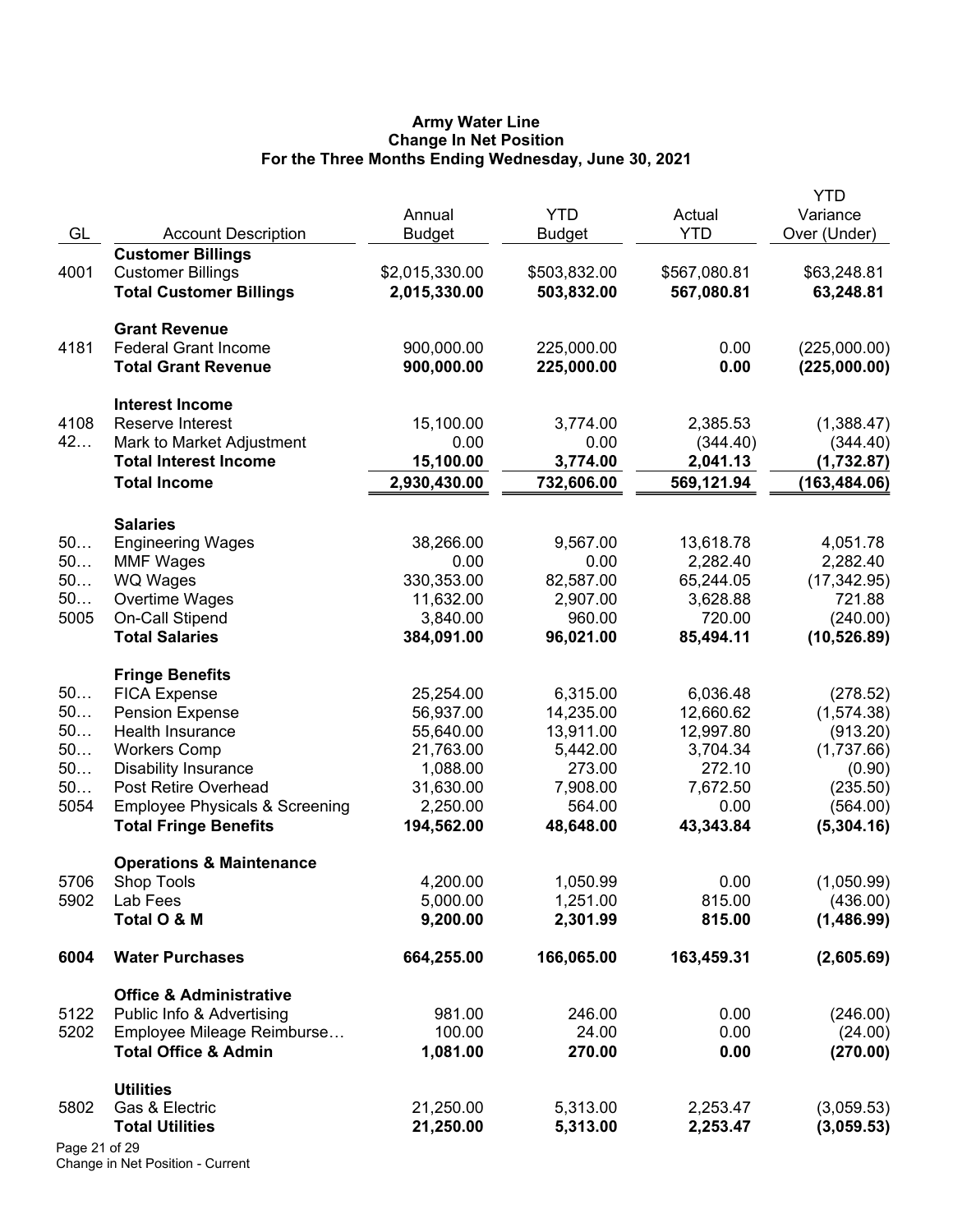# **Army Water Line Change In Net Position For the Three Months Ending Wednesday, June 30, 2021**

| GL                                     | <b>Account Description</b>                                                                                                                                                                              | Annual<br><b>Budget</b>                                                                     | <b>YTD</b><br><b>Budget</b>                                                           | Actual<br><b>YTD</b>                                                              | <b>YTD</b><br>Variance<br>Over (Under)                                                   |
|----------------------------------------|---------------------------------------------------------------------------------------------------------------------------------------------------------------------------------------------------------|---------------------------------------------------------------------------------------------|---------------------------------------------------------------------------------------|-----------------------------------------------------------------------------------|------------------------------------------------------------------------------------------|
| 5924<br>5926<br>5970                   | <b>Professional Fees</b><br>Legal<br><b>Investment Banking Fees</b><br>Consulting                                                                                                                       | 1,500.00<br>766.00<br>5,800.00                                                              | 375.00<br>192.00<br>1,449.99                                                          | 0.00<br>147.59<br>0.00                                                            | (375.00)<br>(44.41)<br>(1,449.99)                                                        |
| 5804<br>5808<br>5812                   | <b>Total Professional Fees</b><br><b>Repairs &amp; Maintenance</b><br><b>Building Maintenance &amp; Repair</b><br>Site Maint & Repair<br>Pipeline Maintenance<br><b>Total Repairs &amp; Maintenance</b> | 8,066.00<br>4,000.00<br>7,000.00<br>15,000.00<br>26,000.00                                  | 2,016.99<br>999.00<br>1,749.00<br>3,750.99<br>6,498.99                                | 147.59<br>570.55<br>0.00<br>4,280.00<br>4,850.55                                  | (1,869.40)<br>(428.45)<br>(1,749.00)<br>529.01<br>(1,648.44)                             |
| 6114<br>61<br>61<br>6208<br>89<br>7032 | <b>Insurance</b><br><b>Admin Allocation</b><br><b>Engineering Allocation</b><br>NYS Administrative Assessm<br><b>Water Quality Allocation</b><br><b>Depreciation</b><br><b>Total Expenses</b>           | 29,200.00<br>165,070.00<br>9,964.00<br>11,458.00<br>85,061.00<br>354,600.00<br>1,963,858.00 | 7,299.00<br>41,268.00<br>2,490.00<br>2,865.00<br>21,264.00<br>88,650.00<br>490,970.97 | 7,299.99<br>39,231.15<br>4,020.99<br>0.00<br>16,650.74<br>81,740.30<br>449,307.04 | 0.99<br>(2,036.85)<br>1,530.99<br>(2,865.00)<br>(4,613.26)<br>(6,909.70)<br>(41, 663.93) |
|                                        | <b>Change in Net Position</b>                                                                                                                                                                           | 966,572.00                                                                                  | 241,635.03                                                                            | 119,814.90                                                                        | (121, 820.13)                                                                            |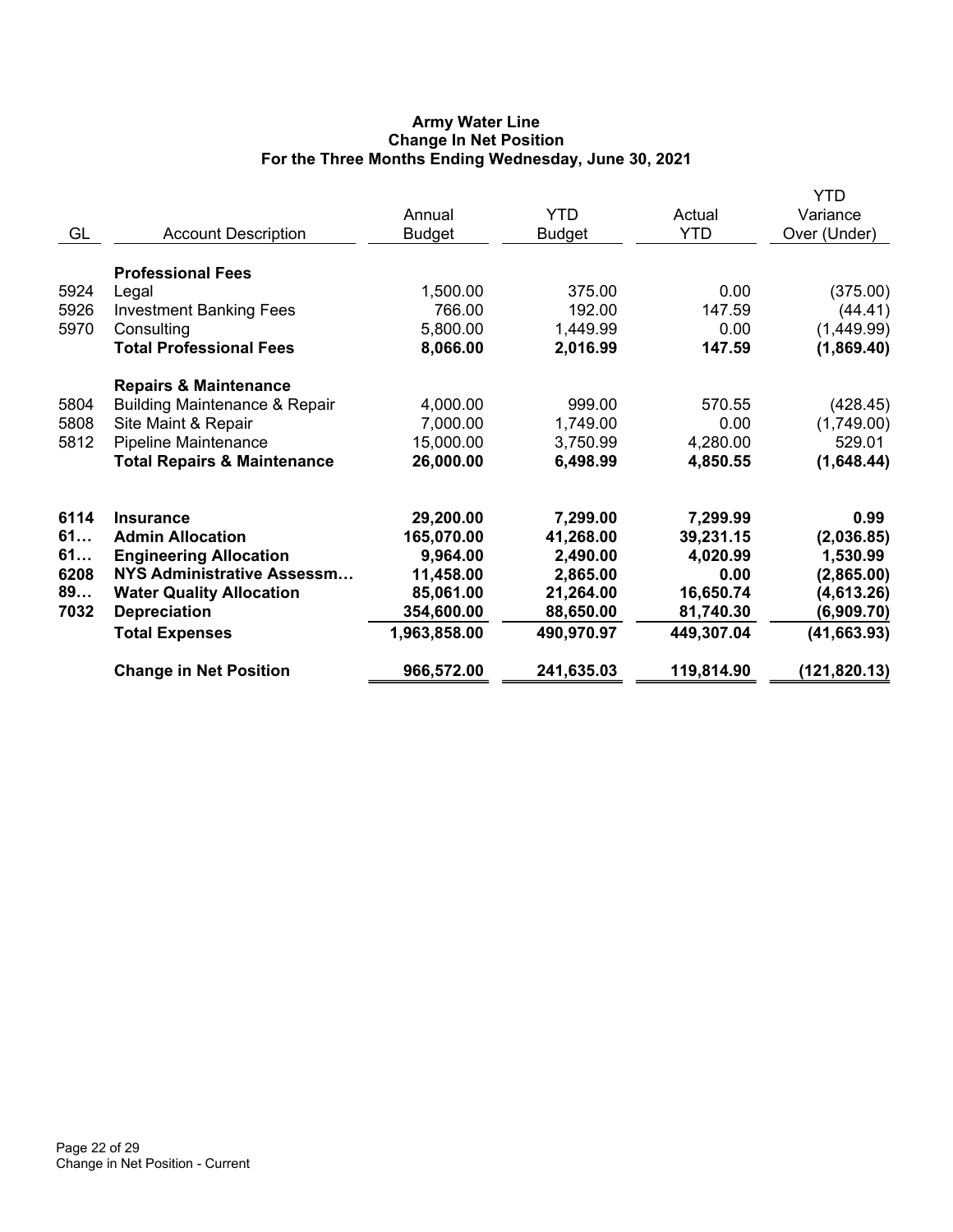#### **Regional Water Line Change In Net Position For the Three Months Ending Wednesday, June 30, 2021**

|      |                                                      |               |               |             | YTD          |
|------|------------------------------------------------------|---------------|---------------|-------------|--------------|
|      |                                                      | Annual        | <b>YTD</b>    | Actual      | Variance     |
| GL   | <b>Account Description</b>                           | <b>Budget</b> | <b>Budget</b> | <b>YTD</b>  | Over (Under) |
| 4001 | <b>Customer Billings</b><br><b>Customer Billings</b> | \$85,065.00   | \$21,267.00   | \$23,905.31 | \$2,638.31   |
| 4005 | <b>Capital Billings</b>                              | 278,587.00    | 69,648.00     | 69,646.69   | (1.31)       |
|      | <b>Total Customer Billings</b>                       | 363,652.00    | 90,915.00     | 93,552.00   | 2,637.00     |
|      |                                                      |               |               |             |              |
|      | <b>Interest Income</b>                               |               |               |             |              |
| 4102 | Investment Interest Income                           | 2,000.00      | 501.00        | 983.67      | 482.67       |
|      | <b>Total Interest Income</b>                         | 2,000.00      | 501.00        | 983.67      | 482.67       |
|      | <b>Total Income</b>                                  | 365,652.00    | 91,416.00     | 94,535.67   | 3,119.67     |
|      |                                                      |               |               |             |              |
|      | <b>Salaries</b>                                      |               |               |             |              |
| 50   | <b>Engineering Wages</b>                             | 8,892.00      | 2,223.00      | 1,539.84    | (683.16)     |
| 50   | WQ Wages                                             | 21,625.00     | 5,406.00      | 4,301.07    | (1, 104.93)  |
| 50   | Overtime Wages                                       | 1,626.00      | 408.00        | 0.00        | (408.00)     |
| 5005 | On-Call Stipend                                      | 1,920.00      | 480.00        | 360.00      | (120.00)     |
|      | <b>Total Salaries</b>                                | 34,063.00     | 8,517.00      | 6,200.91    | (2,316.09)   |
|      |                                                      |               |               |             |              |
| 50   | <b>Fringe Benefits</b><br><b>FICA Expense</b>        | 2,214.00      | 555.00        | 400.77      | (154.23)     |
| 50   | <b>Pension Expense</b>                               | 5,078.00      | 1,269.00      | 842.90      | (426.10)     |
| 50   | Health Insurance                                     | 5,122.00      | 1,281.00      | 996.91      | (284.09)     |
| 50   | <b>Workers Comp</b>                                  | 1,667.00      | 417.00        | 278.87      | (138.13)     |
| 50   | <b>Disability Insurance</b>                          | 98.00         | 24.00         | 24.39       | 0.39         |
| 50   | Post Retire Overhead                                 | 2,828.00      | 708.00        | 576.75      | (131.25)     |
|      | <b>Total Fringe Benefits</b>                         | 17,007.00     | 4,254.00      | 3,120.59    | (1, 133.41)  |
|      |                                                      |               |               |             |              |
|      | <b>Operations &amp; Maintenance</b>                  |               |               |             |              |
| 5706 | <b>Shop Tools</b>                                    | 500.00        | 126.00        | 0.00        | (126.00)     |
| 5815 | Chemicals                                            | 2,000.00      | 501.00        | 74.00       | (427.00)     |
| 5902 | Lab Fees                                             | 3,600.00      | 900.00        | 765.00      | (135.00)     |
| 6010 | <b>Cape Vincent Reserve</b>                          | 700.00        | 174.00        | 0.00        | (174.00)     |
|      | Total O & M                                          | 6,800.00      | 1,701.00      | 839.00      | (862.00)     |
| 6004 | <b>Water Purchases</b>                               | 85,065.00     | 21,267.00     | 22,065.70   | 798.70       |
|      | <b>Office &amp; Administrative</b>                   |               |               |             |              |
| 5122 | Public Info & Advertising                            | 250.00        | 63.00         | 0.00        | (63.00)      |
|      | <b>Total Office &amp; Admin</b>                      | 250.00        | 63.00         | 0.00        | (63.00)      |
|      |                                                      |               |               |             |              |
|      | <b>Utilities</b>                                     |               |               |             |              |
| 5802 | Gas & Electric                                       | 22,995.00     | 5,748.00      | 5,299.99    | (448.01)     |
|      | <b>Total Utilities</b>                               | 22,995.00     | 5,748.00      | 5,299.99    | (448.01)     |
|      | <b>Professional Fees</b>                             |               |               |             |              |
| 5924 | Legal                                                | 500.00        | 126.00        | 0.00        | (126.00)     |
|      | <b>Total Professional Fees</b>                       | 500.00        | 126.00        | 0.00        | (126.00)     |
|      |                                                      |               |               |             |              |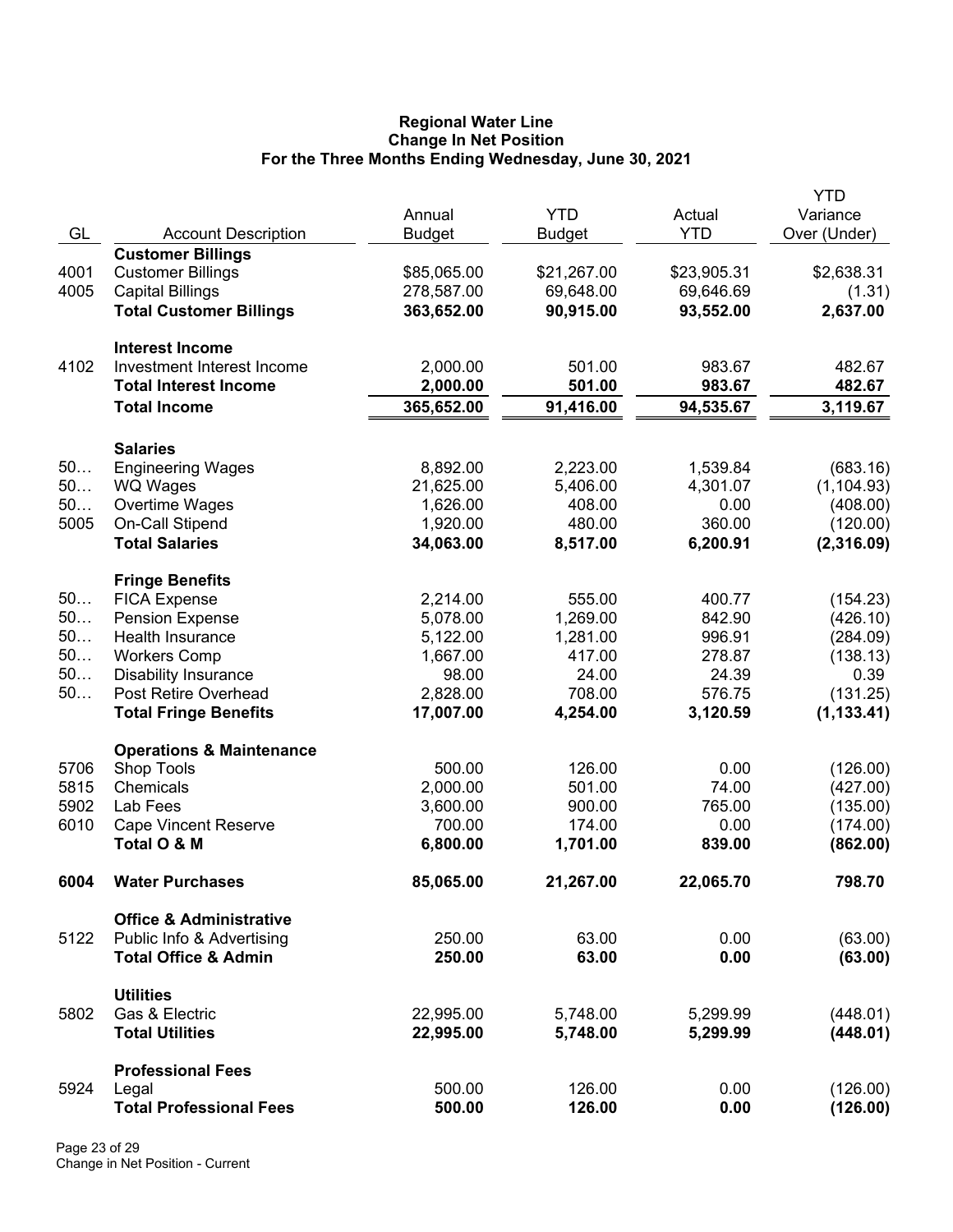# **Regional Water Line Change In Net Position For the Three Months Ending Wednesday, June 30, 2021**

|      |                                          |               |               |           | YTD          |
|------|------------------------------------------|---------------|---------------|-----------|--------------|
|      |                                          | Annual        | <b>YTD</b>    | Actual    | Variance     |
| GL   | <b>Account Description</b>               | <b>Budget</b> | <b>Budget</b> | YTD       | Over (Under) |
|      | <b>Repairs &amp; Maintenance</b>         |               |               |           |              |
| 5804 | <b>Building Maintenance &amp; Repair</b> | 9,000.00      | 2,250.00      | 30.85     | (2,219.15)   |
| 5808 | Site Maint & Repair                      | 3,500.00      | 876.00        | 103.20    | (772.80)     |
| 5812 | <b>Pipeline Maintenance</b>              | 20,000.00     | 5,001.00      | 127.09    | (4,873.91)   |
|      | <b>Total Repairs &amp; Maintenance</b>   | 32,500.00     | 8,127.00      | 261.14    | (7,865.86)   |
| 6114 | <b>Insurance</b>                         | 5,000.00      | 1,251.00      | 1,250.01  | (0.99)       |
| 61   | <b>Admin Allocation</b>                  | 17,426.00     | 4,356.00      | 4,138.32  | (217.68)     |
| 61   | <b>Engineering Allocation</b>            | 2,531.00      | 633.00        | 349.23    | (283.77)     |
| 6208 | NYS Administrative Assessm               | 1,987.00      | 498.00        | 0.00      | (498.00)     |
| 89   | <b>Water Quality Allocation</b>          | 6,665.00      | 1,665.00      | 1,166.85  | (498.15)     |
| 7032 | <b>Depreciation</b>                      | 143,600.00    | 35,901.00     | 33,953.14 | (1,947.86)   |
| 7002 | Amortization                             | 24,400.00     | 6,099.00      | 6,091.70  | (7.30)       |
| 6202 | <b>Interest Expense</b>                  | 56,806.00     | 14,202.00     | 3,007.88  | (11, 194.12) |
|      | <b>Total Expenses</b>                    | 457,595.00    | 114,408.00    | 87,744.46 | (26, 663.54) |
|      | <b>Change in Net Position</b>            | (91, 943.00)  | (22,992.00)   | 6,791.21  | 29,783.21    |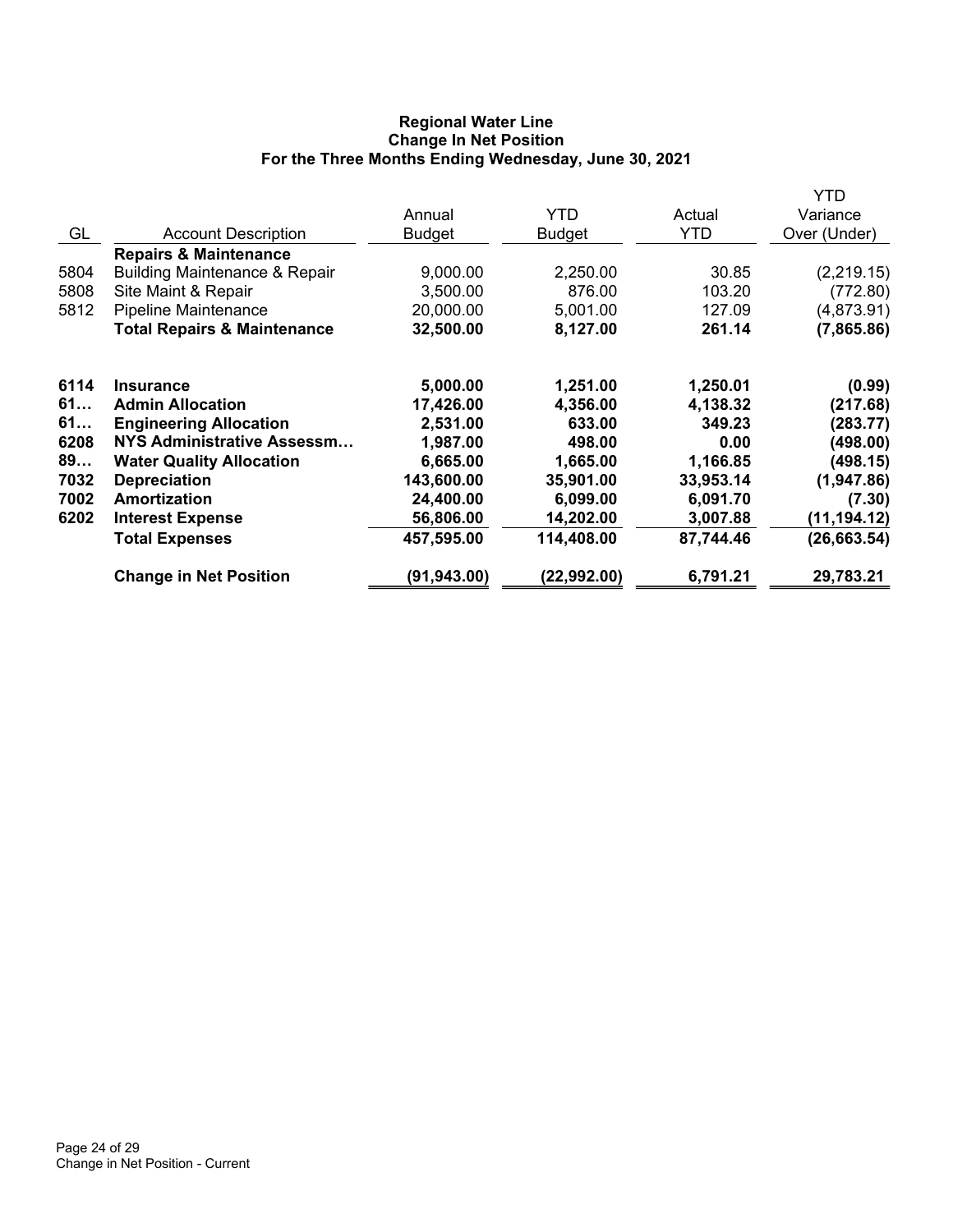# **Water Sewer Contracts Change In Net Position For the Three Months Ending Wednesday, June 30, 2021**

|      |                                     |                         |                             |                      | YTD                      |
|------|-------------------------------------|-------------------------|-----------------------------|----------------------|--------------------------|
| GL   | <b>Account Description</b>          | Annual<br><b>Budget</b> | <b>YTD</b><br><b>Budget</b> | Actual<br><b>YTD</b> | Variance<br>Over (Under) |
|      | <b>Customer Billings</b>            |                         |                             |                      |                          |
| 4001 | <b>Customer Billings</b>            | \$896,185.00            | \$224,046.00                | \$231,512.85         | \$7,466.85               |
|      | <b>Total Customer Billings</b>      | 896,185.00              | 224,046.00                  | 231,512.85           | 7,466.85                 |
|      |                                     |                         |                             |                      |                          |
|      | <b>Total Income</b>                 | 896,185.00              | 224,046.00                  | 231,512.85           | 7,466.85                 |
|      | <b>Salaries</b>                     |                         |                             |                      |                          |
| 50   | <b>Engineering Wages</b>            | 18,377.00               | 4,593.00                    | 3,802.45             | (790.55)                 |
| 50   | <b>WQ Wages</b>                     | 319,463.00              | 79,866.00                   | 82,280.96            | 2,414.96                 |
| 50   | Overtime Wages                      | 86,662.00               | 21,666.00                   | 19,650.77            | (2,015.23)               |
| 5005 | On-Call Stipend                     | 8,400.00                | 2,100.00                    | 1,800.00             | (300.00)                 |
|      | <b>Total Salaries</b>               | 432,902.00              | 108,225.00                  | 107,534.18           | (690.82)                 |
|      | <b>Fringe Benefits</b>              |                         |                             |                      |                          |
| 50   | <b>FICA Expense</b>                 | 28,265.00               | 7,065.00                    | 6,902.00             | (163.00)                 |
| 50   | <b>Pension Expense</b>              | 64,231.00               | 16,059.00                   | 14,208.68            | (1,850.32)               |
| 50   | <b>Health Insurance</b>             | 62,833.00               | 15,708.00                   | 12,999.21            | (2,708.79)               |
| 50   | <b>Workers Comp</b>                 | 27,084.00               | 6,771.00                    | 6,593.34             | (177.66)                 |
| 50   | <b>Disability Insurance</b>         | 1,277.00                | 318.00                      | 319.26               | 1.26                     |
| 50   | Post Retire Overhead                | 37,110.00               | 9,279.00                    | 9,325.50             | 46.50                    |
|      | <b>Total Fringe Benefits</b>        | 220,800.00              | 55,200.00                   | 50,347.99            | (4,852.01)               |
|      | <b>Operations &amp; Maintenance</b> |                         |                             |                      |                          |
| 5704 | <b>O&amp;M Supplies</b>             | 500.00                  | 126.00                      | 0.00                 | (126.00)                 |
| 5770 | Other Tool, Equip & O&M             | 500.00                  | 126.00                      | 0.00                 | (126.00)                 |
| 8090 | <b>Purchases for Resale</b>         | 50,000.00               | 12,501.00                   | 2,556.25             | (9,944.75)               |
|      | Total O & M                         | 51,000.00               | 12,753.00                   | 2,556.25             | (10, 196.75)             |
|      | <b>Office &amp; Administrative</b>  |                         |                             |                      |                          |
| 5202 | Employee Mileage Reimburse          | 500.00                  | 126.00                      | 0.00                 | (126.00)                 |
| 5270 | <b>Travel &amp; Meeting Expense</b> | 300.00                  | 75.00                       | 0.00                 | (75.00)                  |
|      | <b>Total Office &amp; Admin</b>     | 800.00                  | 201.00                      | 0.00                 | (201.00)                 |
|      |                                     |                         |                             |                      |                          |
| 6114 | <b>Insurance</b>                    | 18,300.00               | 4,575.00                    | 4,575.00             | 0.00                     |
| 61   | <b>Admin Allocation</b>             | 36,745.00               | 9,186.00                    | 8,828.39             | (357.61)                 |
| 61   | <b>Engineering Allocation</b>       | 10,551.00               | 2,637.00                    | 995.15               | (1,641.85)               |
| 6208 | NYS Administrative Assessm          | 4,982.00                | 1,245.00                    | 0.00                 | (1, 245.00)              |
| 89   | <b>Water Quality Allocation</b>     | 113,636.00              | 28,410.00                   | 23,132.02            | (5,277.98)               |
|      | <b>Total Expenses</b>               | 889,716.00              | 222,432.00                  | 197,968.98           | (24, 463.02)             |
|      | <b>Change in Net Position</b>       | 6,469.00                | 1,614.00                    | 33,543.87            | 31,929.87                |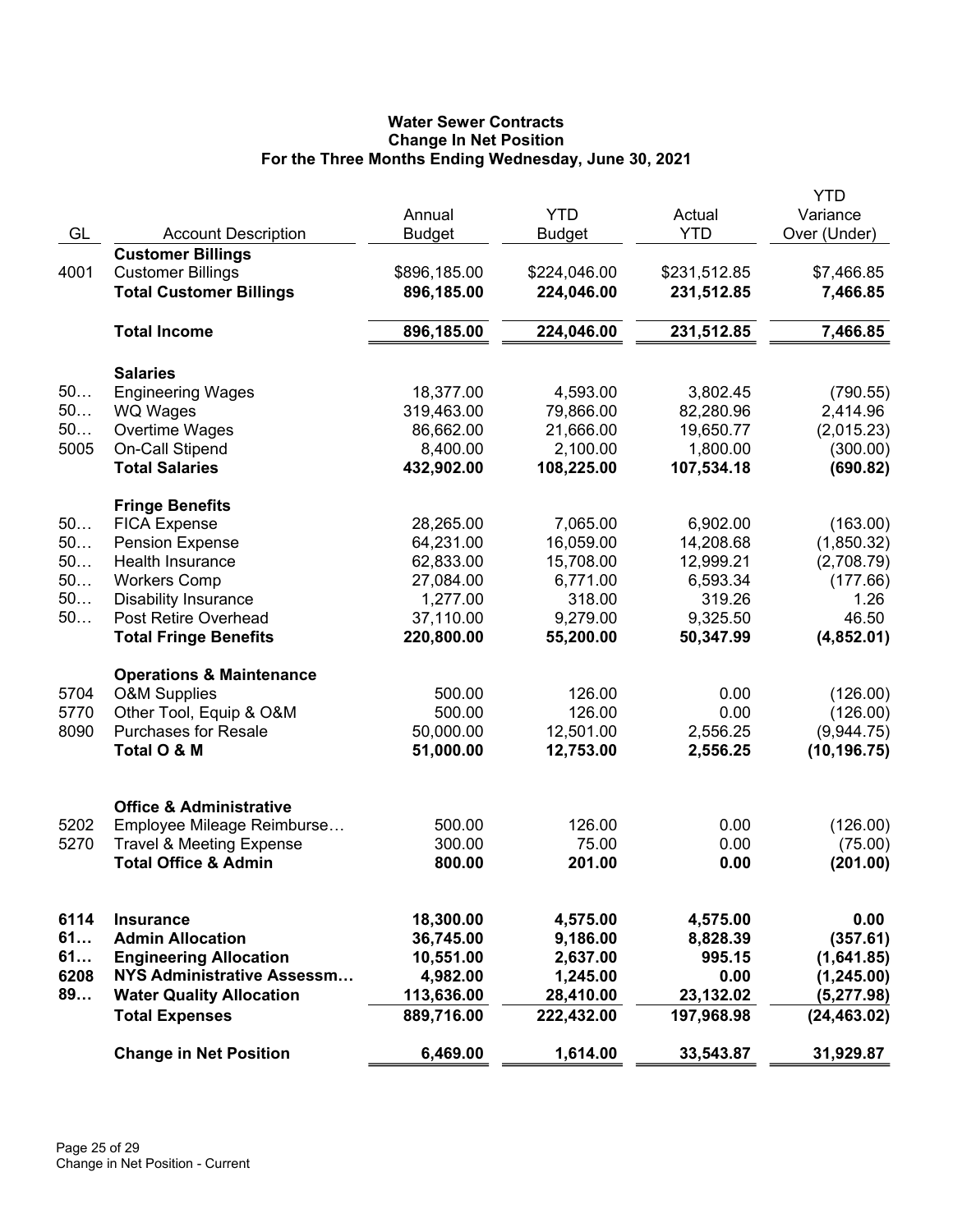#### **Engineering Change In Net Position For the Three Months Ending Wednesday, June 30, 2021**

|      |                                           |                |              |              | <b>YTD</b>   |
|------|-------------------------------------------|----------------|--------------|--------------|--------------|
|      |                                           | Annual         | <b>YTD</b>   | Actual       | Variance     |
| GL   | <b>Account Description</b>                | <b>Budget</b>  | Budget       | <b>YTD</b>   | Over (Under) |
|      | <b>Customer Billings</b>                  |                |              |              |              |
| 4001 | <b>Customer Billings</b>                  | \$1,203,271.00 | \$300,819.00 | \$294,201.57 | (\$6,617.43) |
|      | <b>Total Customer Billings</b>            | 1,203,271.00   | 300,819.00   | 294,201.57   | (6,617.43)   |
|      | <b>Total Income</b>                       | 1,203,271.00   | 300,819.00   | 294,201.57   | (6, 617.43)  |
|      | <b>Salaries</b>                           |                |              |              |              |
| 50   | <b>Engineering Wages</b>                  | 704,088.00     | 176,022.00   | 127,797.25   | (48, 224.75) |
| 50   | <b>Technology Wages</b>                   | 0.00           | 0.00         | 1,056.00     | 1,056.00     |
| 50   | <b>WQ Wages</b>                           | 0.00           | 0.00         | 2,722.80     | 2,722.80     |
|      | <b>Total Salaries</b>                     | 704,088.00     | 176,022.00   | 131,576.05   | (44, 445.95) |
|      | <b>Fringe Benefits</b>                    |                |              |              |              |
| 50   | <b>FICA Expense</b>                       | 45,832.00      | 11,457.00    | 9,245.95     | (2,211.05)   |
| 50   | <b>Pension Expense</b>                    | 87,744.00      | 21,936.00    | 16,680.64    | (5,255.36)   |
| 50   | Health Insurance                          | 104,971.00     | 26,244.00    | 18,649.68    | (7, 594.32)  |
| 50   | <b>Workers Comp</b>                       | 27,545.00      | 6,885.00     | 6,594.75     | (290.25)     |
| 50   | <b>Disability Insurance</b>               | 1,617.00       | 405.00       | 404.21       | (0.79)       |
| 50   | Post Retire Overhead                      | 46,975.00      | 11,745.00    | 10,752.75    | (992.25)     |
| 5054 | <b>Employee Physicals &amp; Screening</b> | 500.00         | 126.00       | 0.00         | (126.00)     |
|      | <b>Total Fringe Benefits</b>              | 315,184.00     | 78,798.00    | 62,327.98    | (16, 470.02) |
|      | <b>Operations &amp; Maintenance</b>       |                |              |              |              |
| 5403 | <b>Safety Equipment &amp; Supplies</b>    | 1,000.00       | 249.00       | 258.68       | 9.68         |
| 5904 | <b>SCADA</b>                              | 19,550.00      | 4,887.00     | 722.90       | (4, 164.10)  |
| 8090 | <b>Purchases for Resale</b>               | 38,500.00      | 9,624.00     | 23,218.00    | 13,594.00    |
|      | Total O & M                               | 59,050.00      | 14,760.00    | 24,199.58    | 9,439.58     |
|      | <b>Office &amp; Administrative</b>        |                |              |              |              |
| 5053 | Misc Employee Costs                       | 800.00         | 201.00       | 0.00         | (201.00)     |
| 5102 | <b>Office Rent</b>                        | 5,389.00       | 1,347.00     | 1,347.24     | 0.24         |
| 5104 | <b>Office Supplies</b>                    | 2,500.00       | 624.00       | 64.00        | (560.00)     |
| 5112 | Telephone                                 | 1,960.00       | 489.00       | 942.98       | 453.98       |
| 5114 | <b>Cellular Services</b>                  | 6,800.00       | 1,701.00     | 1,493.97     | (207.03)     |
| 5120 | Dues & Subscriptions                      | 600.00         | 150.00       | 242.00       | 92.00        |
| 5122 | Public Info & Advertising                 | 500.00         | 126.00       | 486.00       | 360.00       |
| 5130 | <b>Office Equipment</b>                   | 4,000.00       | 999.00       | 0.00         | (999.00)     |
| 5202 | Employee Mileage Reimburse                | 9,500.00       | 2,373.99     | 890.96       | (1,483.03)   |
| 5204 | Empl. Meals & Incidental                  | 2,500.00       | 624.00       | 227.02       | (396.98)     |
| 5206 | Empl. Lodging                             | 5,000.00       | 1,251.00     | 672.00       | (579.00)     |
| 5312 | <b>Continuing Education</b>               | 12,800.00      | 3,201.00     | 0.00         | (3,201.00)   |
| 5370 | Training & Development                    | 8,000.00       | 2,001.00     | 1,095.44     | (905.56)     |
| 5402 | <b>Employee Uniforms</b>                  | 1,200.00       | 300.00       | 0.00         | (300.00)     |
|      | <b>Total Office &amp; Admin</b>           | 61,549.00      | 15,387.99    | 7,461.61     | (7,926.38)   |

# **Professional Fees**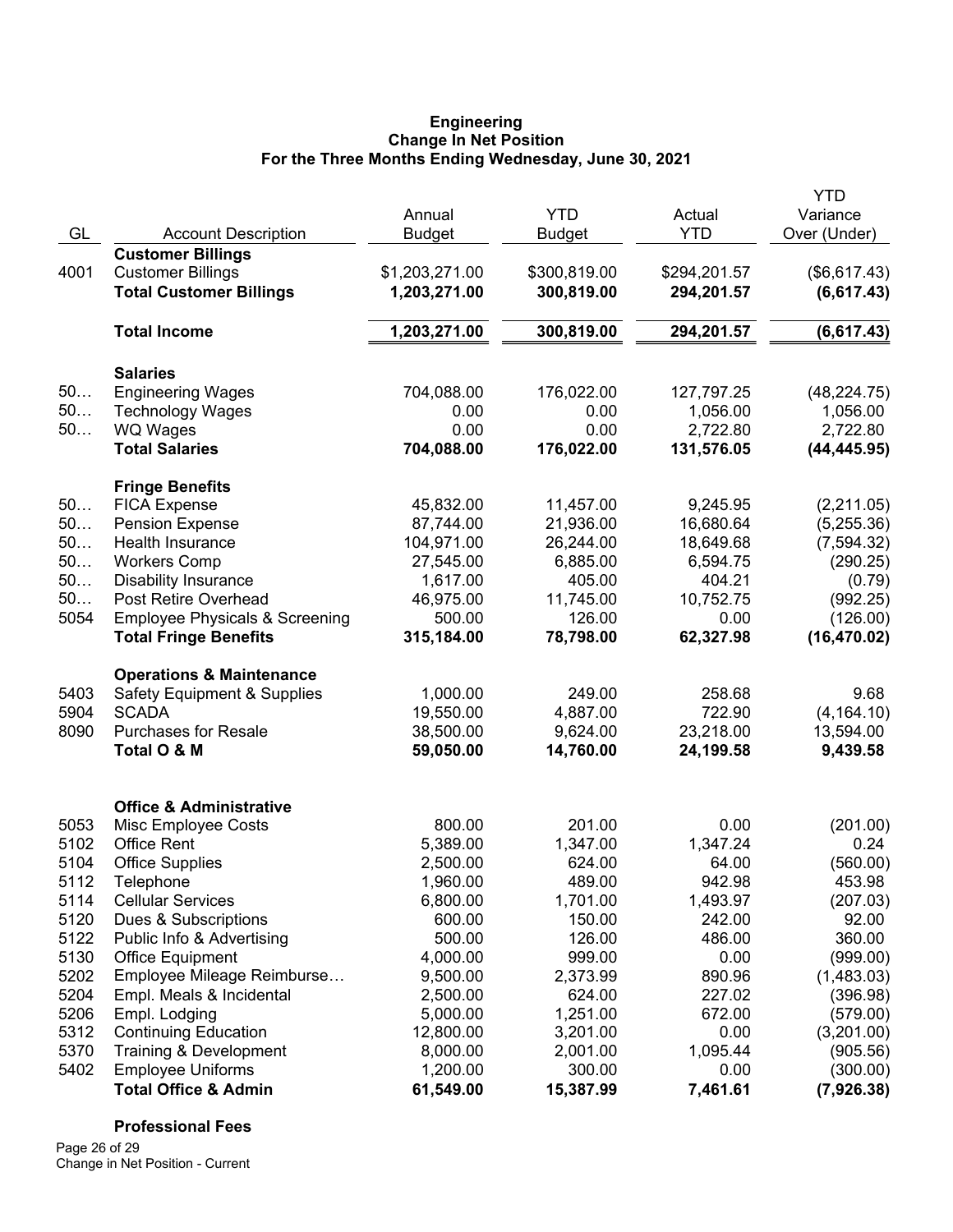# **Engineering Change In Net Position For the Three Months Ending Wednesday, June 30, 2021**

|      |                                   |              |               |              | <b>YTD</b>   |
|------|-----------------------------------|--------------|---------------|--------------|--------------|
|      |                                   | Annual       | <b>YTD</b>    | Actual       | Variance     |
| GL   | <b>Account Description</b>        | Budget       | <b>Budget</b> | <b>YTD</b>   | Over (Under) |
| 5924 | Legal                             | 2,000.00     | 501.00        | 1,646.25     | 1,145.25     |
|      | <b>Total Professional Fees</b>    | 2,000.00     | 501.00        | 1,646.25     | 1,145.25     |
|      | <b>Automobile</b>                 |              |               |              |              |
| 5601 | Auto/Light Truck Rep. & Maint.    | 2,500.00     | 624.00        | 119.94       | (504.06)     |
| 5602 | <b>Auto/Light Truck Fuel</b>      | 4,000.00     | 1,001.01      | 513.38       | (487.63)     |
| 5603 | Auto/Light Truck Rental/Lease     | 6,700.00     | 1,674.00      | 1,674.99     | 0.99         |
| 5605 | Vehicle Ins                       | 2,200.00     | 549.00        | 549.99       | 0.99         |
|      | <b>Total Automobile</b>           | 15,400.00    | 3,848.01      | 2,858.30     | (989.71)     |
|      | Computer                          |              |               |              |              |
| 5124 | <b>Computer Equipment</b>         | 6,000.00     | 1,500.00      | 0.00         | (1,500.00)   |
| 5128 | Programming & Software            | 1,200.00     | 300.00        | 613.80       | 313.80       |
| 5906 | <b>GIS</b>                        | 29,200.00    | 7,299.00      | 20,551.25    | 13,252.25    |
|      | <b>Total Computer</b>             | 36,400.00    | 9,099.00      | 21,165.05    | 12,066.05    |
| 6114 | <b>Insurance</b>                  | 26,300.00    | 6,576.00      | 6,575.01     | (0.99)       |
| 61   | <b>Admin Allocation</b>           | 55,784.00    | 13,947.00     | 13,408.14    | (538.86)     |
| 61   | <b>Engineering Allocation</b>     | (79, 552.00) | (19, 887.00)  | (26, 355.84) | (6,468.84)   |
| 6208 | <b>NYS Administrative Assessm</b> | 7,173.00     | 1,794.00      | 0.00         | (1,794.00)   |
| 7032 | <b>Depreciation</b>               | 12,700.00    | 3,174.00      | 4,426.65     | 1,252.65     |
|      | <b>Total Expenses</b>             | 1,216,076.00 | 304,020.00    | 249,288.78   | (54, 731.22) |
|      | <b>Change in Net Position</b>     | (12, 805.00) | (3, 201.00)   | 44,912.79    | 48,113.79    |
|      |                                   |              |               |              |              |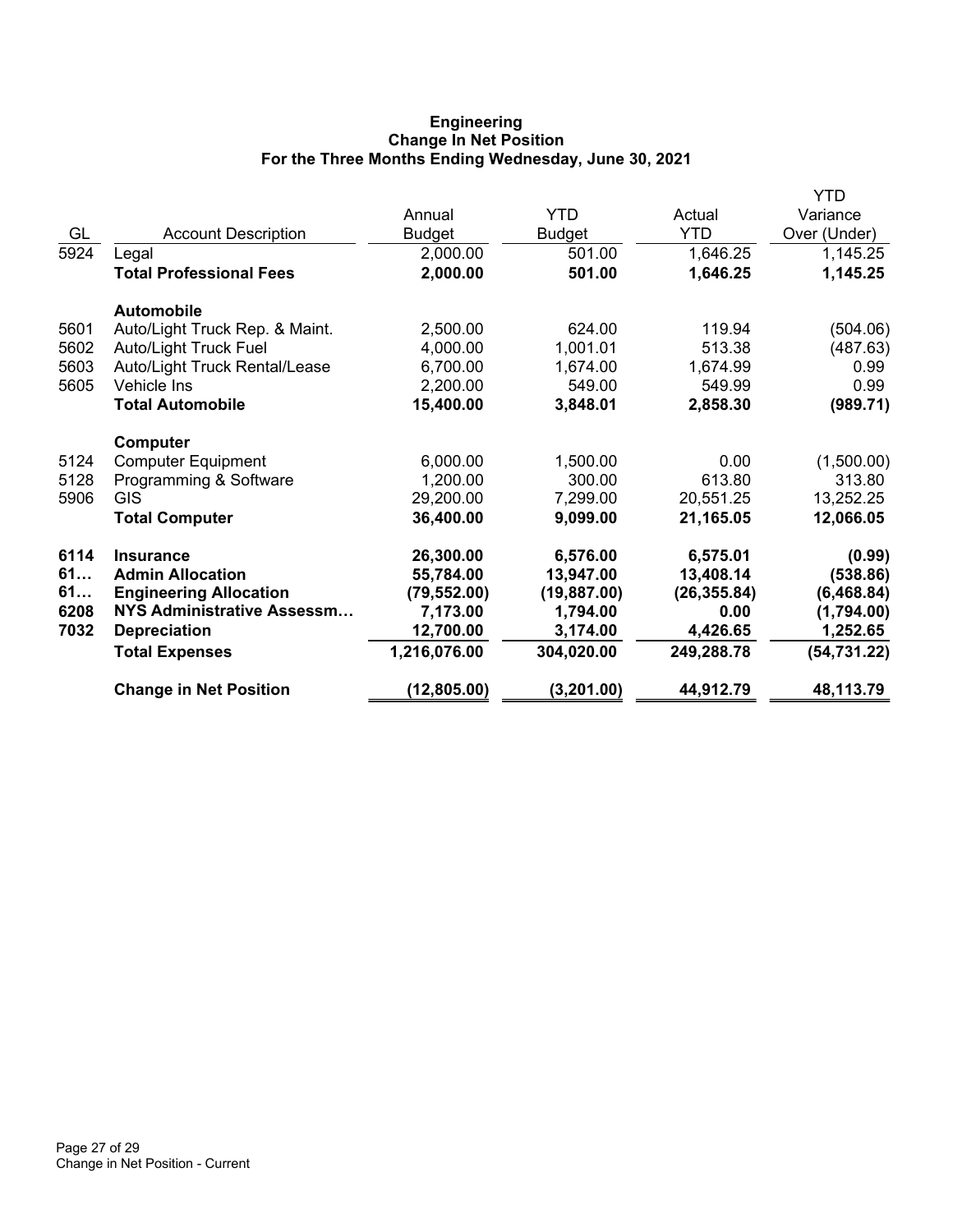### **Regional Development Change In Net Position For the Three Months Ending Wednesday, June 30, 2021**

| GL       | <b>Account Description</b>                    | Annual<br><b>Budget</b> | <b>YTD</b><br><b>Budget</b> | Actual<br><b>YTD</b>  | YTD<br>Variance<br>Over (Under) |
|----------|-----------------------------------------------|-------------------------|-----------------------------|-----------------------|---------------------------------|
|          | <b>Customer Billings</b>                      |                         |                             |                       |                                 |
| 4001     | <b>Customer Billings</b>                      | \$134,876.00            | \$33,720.00                 | \$41,631.70           | \$7,911.70                      |
|          | <b>Total Customer Billings</b>                | 134,876.00              | 33,720.00                   | 41,631.70             | 7,911.70                        |
|          | <b>Grant Revenue</b>                          |                         |                             |                       |                                 |
| 4181     | <b>Federal Grant Income</b>                   | 114,211.00              | 28,554.00                   | 0.00                  | (28, 554.00)                    |
| 4183     | <b>NY State Grants</b>                        | 963,581.00              | 240,894.00                  | 132,355.54            | (108, 538.46)                   |
| 4184     | <b>Other Grants</b>                           | 40,000.00               | 9,999.00                    | 0.00                  | (9,999.00)                      |
|          | <b>Total Grant Revenue</b>                    | 1,117,792.00            | 279,447.00                  | 132,355.54            | (147, 091.46)                   |
| 4104     | <b>Loan Interest Income</b>                   | 564,000.00              | 140,997.00                  | 105,460.89            | (35, 536.11)                    |
|          | <b>Other Income</b>                           |                         |                             |                       |                                 |
| 4162     | <b>Processing Fees</b>                        | 10,000.00               | 2,499.00                    | 1,000.00              | (1,499.00)                      |
| 4164     | Miscellaneous                                 | 10,550.00               | 2,640.00                    | 6,644.97              | 4,004.97                        |
| 4185     | <b>Grant Recapture</b>                        | 0.00                    | 0.00                        | 13,440.00             | 13,440.00                       |
|          | <b>Total Other Income</b>                     | 20,550.00               | 5,139.00                    | 21,084.97             | 15,945.97                       |
|          | <b>Interest Income</b>                        |                         |                             |                       |                                 |
| 4102     | Investment Interest Income                    | 198,043.00              | 49,506.00                   | 36,224.03             | (13, 281.97)                    |
| 42       | Mark to Market Adjustment                     | 0.00                    | 0.00                        | (2,992.61)            | (2,992.61)                      |
|          | <b>Total Interest Income</b>                  | 198,043.00              | 49,506.00                   | 33,231.42             | (16, 274.58)                    |
|          | <b>Total Income</b>                           | 2,035,261.00            | 508,809.00                  | 333,764.52            | (175, 044.48)                   |
|          | <b>Salaries</b>                               |                         |                             |                       |                                 |
| 50       | <b>Administrative Wages</b>                   | 17,585.00               | 4,395.00                    | 3,854.31              | (540.69)                        |
| 50       | <b>Engineering Wages</b>                      | 22,453.00               | 5,613.00                    | 3,026.13              | (2,586.87)                      |
| 50       | <b>Regional Development Wages</b>             | 347,175.00              | 86,793.00                   | 77,519.08             | (9,273.92)                      |
|          | <b>Total Salaries</b>                         | 387,213.00              | 96,801.00                   | 84,399.52             | (12, 401.48)                    |
|          | <b>Fringe Benefits</b>                        |                         |                             |                       |                                 |
| 50<br>50 | <b>FICA Expense</b><br><b>Pension Expense</b> | 25,246.00<br>63,855.00  | 6,312.00<br>15,963.00       | 5,424.82<br>13,781.51 | (887.18)                        |
| 50.      | Health Insurance                              | 57,204.00               | 14,301.00                   | 13,045.69             | (2, 181.49)                     |
| 50       | <b>Workers Comp</b>                           | 739.00                  | 186.00                      | 148.35                | (1, 255.31)<br>(37.65)          |
| 50       | <b>Disability Insurance</b>                   | 1,255.00                | 312.00                      | 313.59                | 1.59                            |
| 50       | Post Retire Overhead                          | 25,667.00               | 6,417.00                    | 6,170.58              | (246.42)                        |
|          | <b>Total Fringe Benefits</b>                  | 173,966.00              | 43,491.00                   | 38,884.54             | (4,606.46)                      |
|          | <b>Operations &amp; Maintenance</b>           |                         |                             |                       |                                 |
| 6110     | Marketing                                     | 5,000.00                | 1,251.00                    | 0.00                  | (1,251.00)                      |
| 8090     | <b>Purchases for Resale</b>                   | 7,000.00                | 1,749.00                    | 555.00                | (1, 194.00)                     |
|          | Total O & M                                   | 12,000.00               | 3,000.00                    | 555.00                | (2,445.00)                      |
| 6006     | <b>Host Community Benefits</b>                | 133,411.00              | 33,354.00                   | 133,411.46            | 100,057.46                      |
|          | <b>Office &amp; Administrative</b>            |                         |                             |                       |                                 |

Page 28 of 29 Change in Net Position - Current